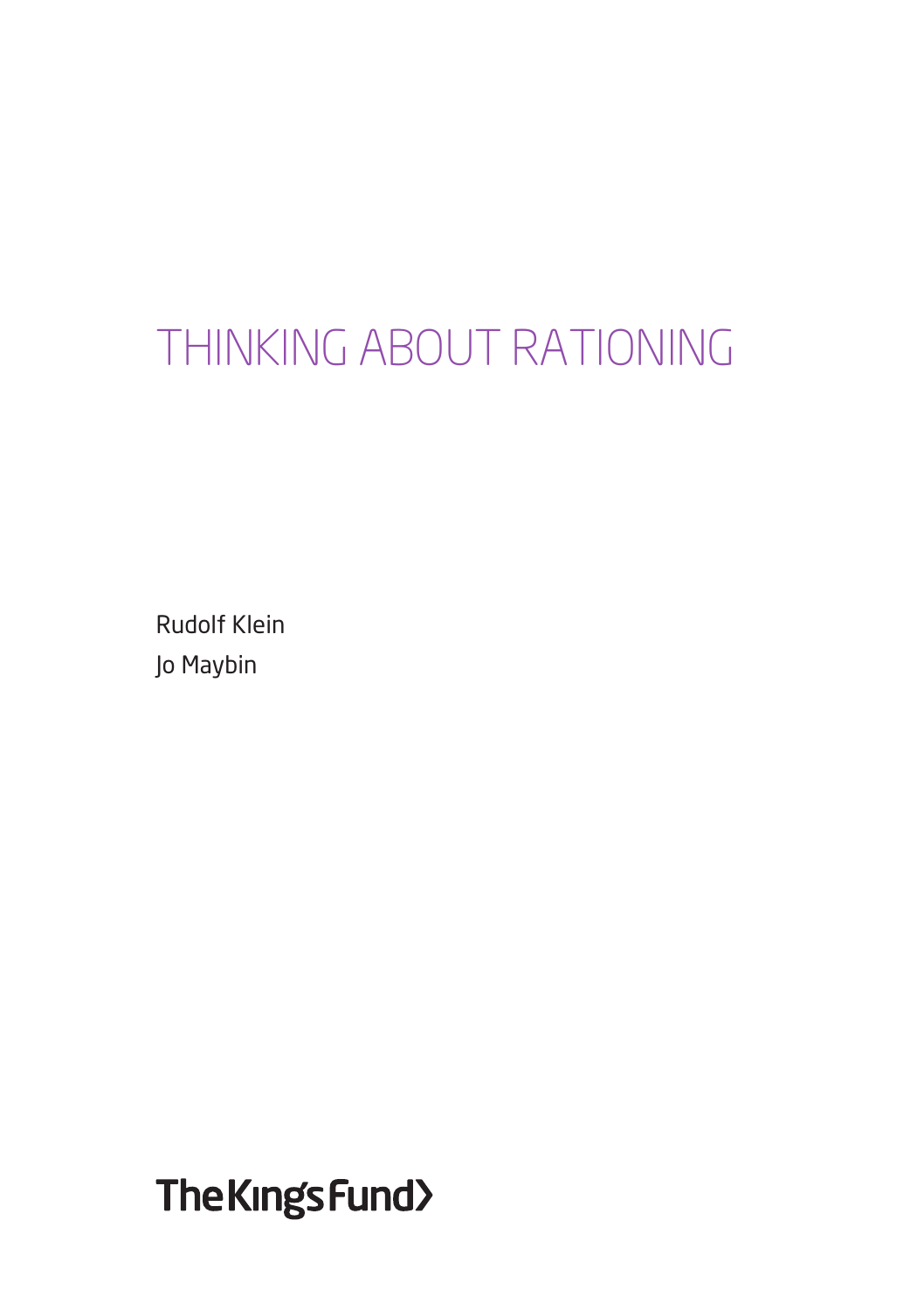The King's Fund seeks to understand how the health system in England can be improved. Using that insight, we help to shape policy, transform services and bring about behaviour change. Our work includes research, analysis, leadership development and service improvement. We also offer a wide range of resources to help everyone working in health to share knowledge, learning and ideas.

© The King's Fund 2012

First published 2012 by The King's Fund

Charity registration number: 1126980

All rights reserved, including the right of reproduction in whole or in part in any form

ISBN: 978 1 85717 636 0

A catalogue record for this publication is available from the British Library

Available from: The King's Fund 11–13 Cavendish Square London W1G 0AN Tel: 020 7307 2591 Fax: 020 7307 2801 Email: publications@kingsfund.org.uk www.kingsfund.org.uk/publications

Edited by Jane Edmonds

Typeset by Grasshopper Design Company

Printed in the UK by The King's Fund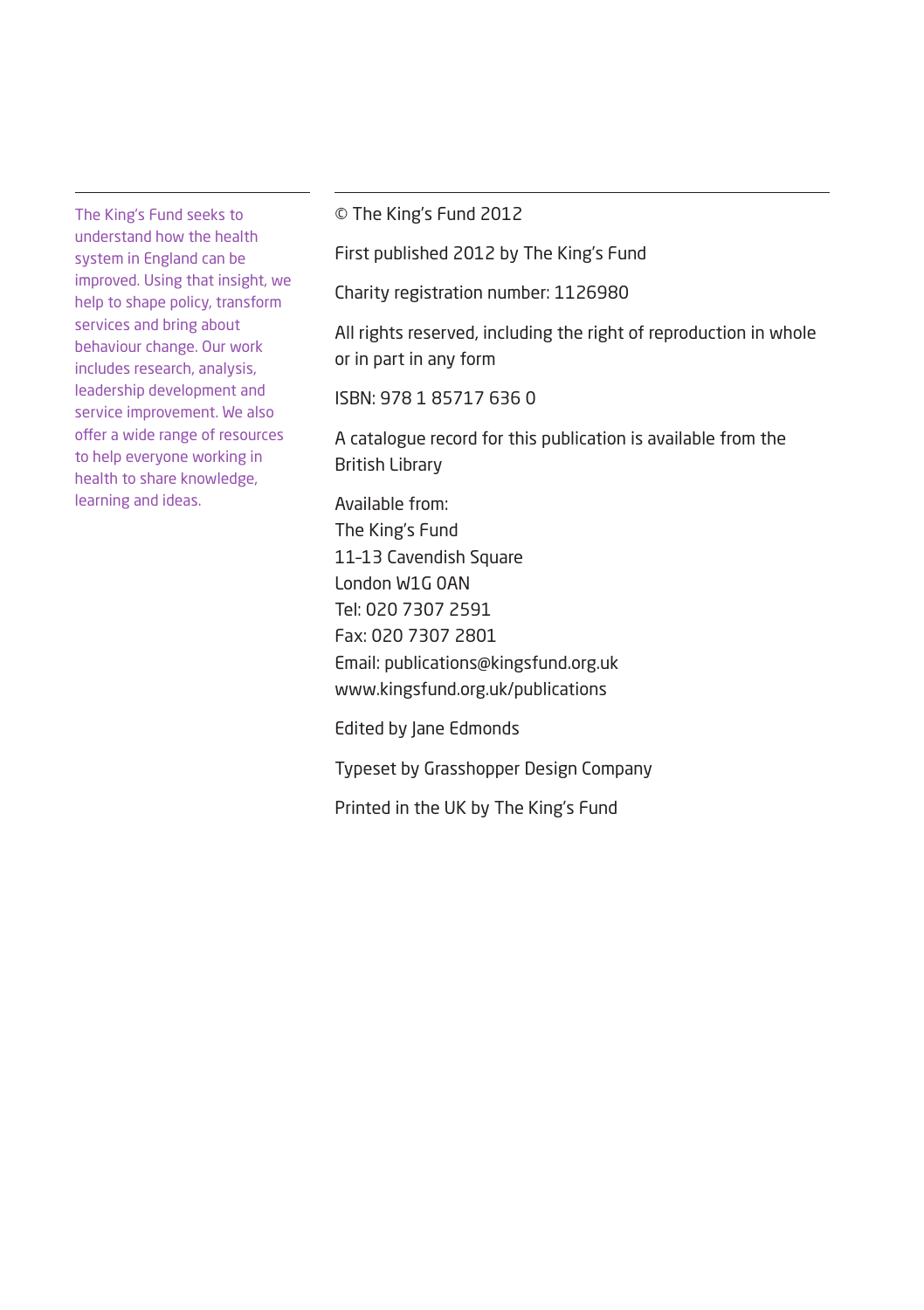# **Contents**

| <b>About the authors</b>                                                                                                                                                                                                                                                              | iv                                     |
|---------------------------------------------------------------------------------------------------------------------------------------------------------------------------------------------------------------------------------------------------------------------------------------|----------------------------------------|
| <b>Acknowledgements</b>                                                                                                                                                                                                                                                               | $\vee$                                 |
| <b>Executive summary</b>                                                                                                                                                                                                                                                              | vi                                     |
| <b>Introduction</b>                                                                                                                                                                                                                                                                   | $\mathbf{1}$                           |
| <b>Values, criteria and actors</b>                                                                                                                                                                                                                                                    | $\overline{4}$                         |
| <b>Competing criteria and values</b><br>The technocratic model<br>The commissioner's tool box                                                                                                                                                                                         | 6<br>10<br>13                          |
| From theory to practice: how commissioners ration<br>Increasing waiting times<br>Limiting volumes of treatments<br>Rationing by selection: eligibility thresholds<br>Rationing by deflection: risks to NHS continuing care?<br><b>Exclusion lists</b><br>Exceptional funding requests | 15<br>15<br>16<br>17<br>20<br>21<br>25 |
| The legal framework for policy decisions<br>Legal requirements on commissioners' decision-making processes                                                                                                                                                                            | 26<br>27                               |
| <b>Decoding provider rationing</b><br>The secret garden of clinical rationing                                                                                                                                                                                                         | 30<br>33                               |
| <b>Concluding discussion</b><br>Is there a case for postcode rationing?<br>Accountability for reasonableness: but to whom?<br>Issues for future debate                                                                                                                                | 35<br>36<br>40<br>42                   |
| <b>References</b>                                                                                                                                                                                                                                                                     | 44                                     |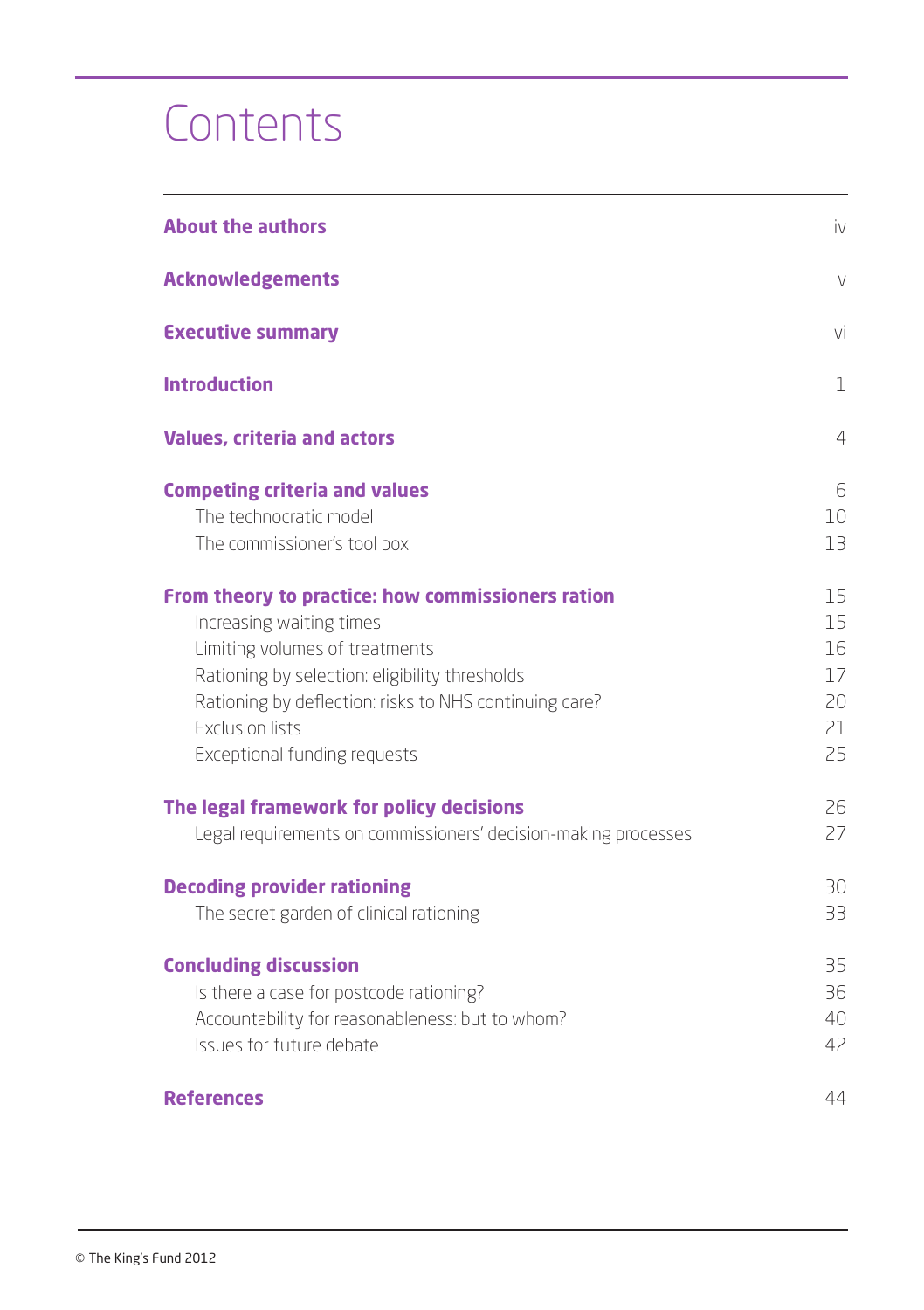## About the authors

**Rudolf Klein**, Emeritus Professor of Social Policy at the University of Bath, is a visiting fellow at The King's Fund. He is also a visiting professor at the London School of Economics and at the London School of Hygiene & Tropical Medicine. Born in Prague, he was educated in the UK and has an MA in History from the University of Oxford. He spent the first half of his career as a journalist with the *Evening Standard* and *The Observer*. On switching careers, he became Professor of Social Policy at the University of Bath in 1978. His awards include an Honorary Doctorate of Arts (Oxford Brookes University) and a CBE. In 2006 he was elected Fellow of the British Academy and of the Academy of Medicine.

Rudolf has published many articles in journals ranging from the *British Journal of Political Science* to the *British Medical Journal*. He is author of *The New Politics of the NHS*, the sixth edition of which was published in 2010, as well as of books on rationing, accountability, patient complaints and performance measurement.

**Jo Maybin** is a fellow in health policy at The King's Fund. Jo joined the Fund in 2006 having previously worked as a social affairs analyst for BBC News. In 2010 she co-edited a major review of NHS performance under the last Labour government, and in 2011 she led an analysis of the impact of the coalition government's NHS reform programme on accountability in the health service.

Jo has degrees in social and political sciences from Cambridge University and the LSE and is on sabbatical leave until autumn 2012 to complete her PhD at the University of Edinburgh. Her doctoral research examines how civil servants in England's Department of Health use knowledge in their work.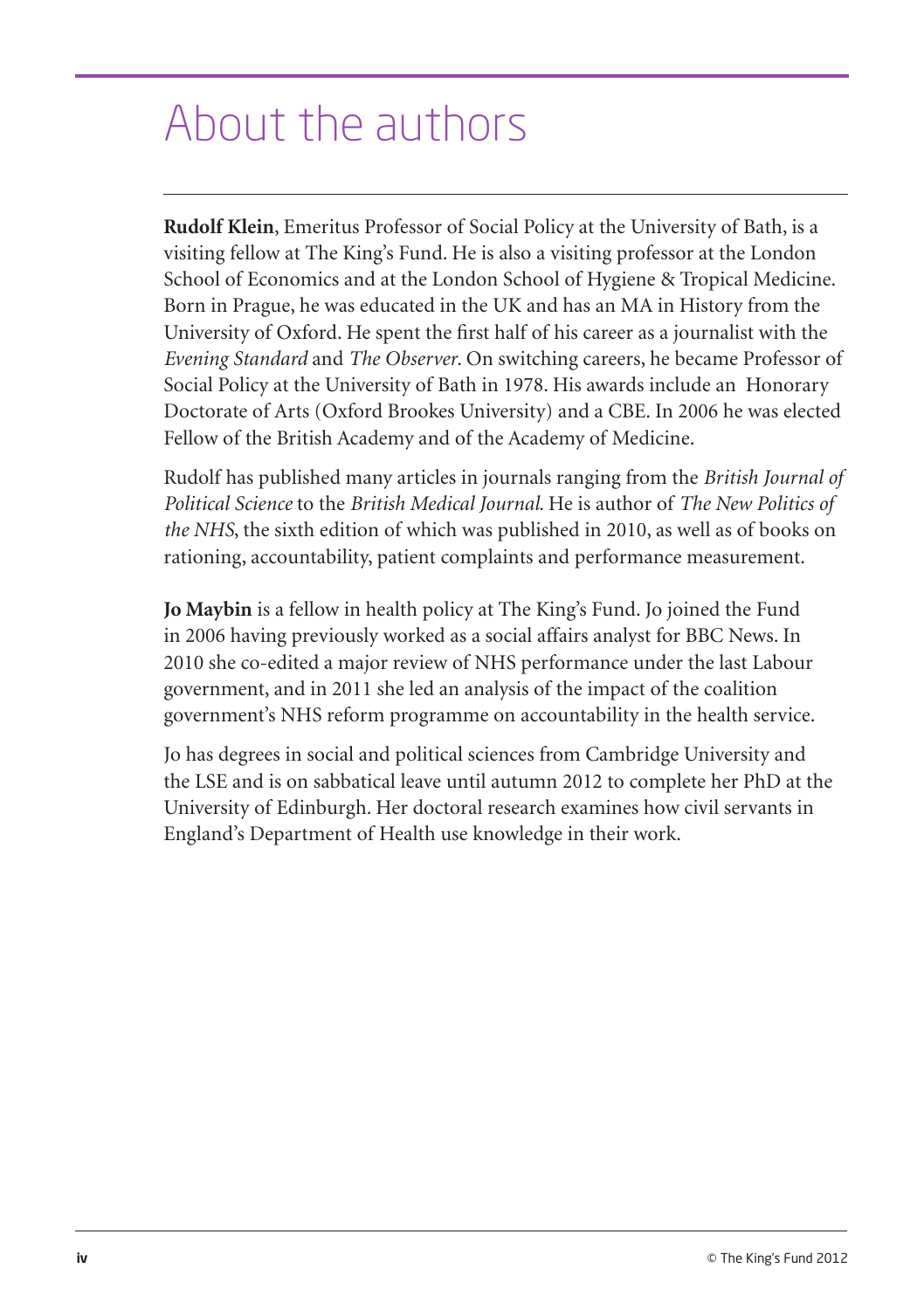## Acknowledgements

In preparing this paper we benefited from helpful conversations with clinicians and NHS managers including Muaaze Ahmad, Peter Brambleby, Caroline Clarke, Ros Crooks, Kim Fleming, Tim Hiles, Celia Ingham-Clark, Ann Jacklin, Stephen Powis and Daron Smith. We are grateful to Amy Ford, University of Manchester, and to Sophie Coronini for sharing with us research in progress. We would also like to thank our reviewers for their insightful comments: Albert Weale of University College London, Suzanne Robinson of the University of Birmingham, and our ever-helpful colleagues at The King's Fund: John Appleby, Anna Dixon and Chris Ham. Any errors or omissions are our own.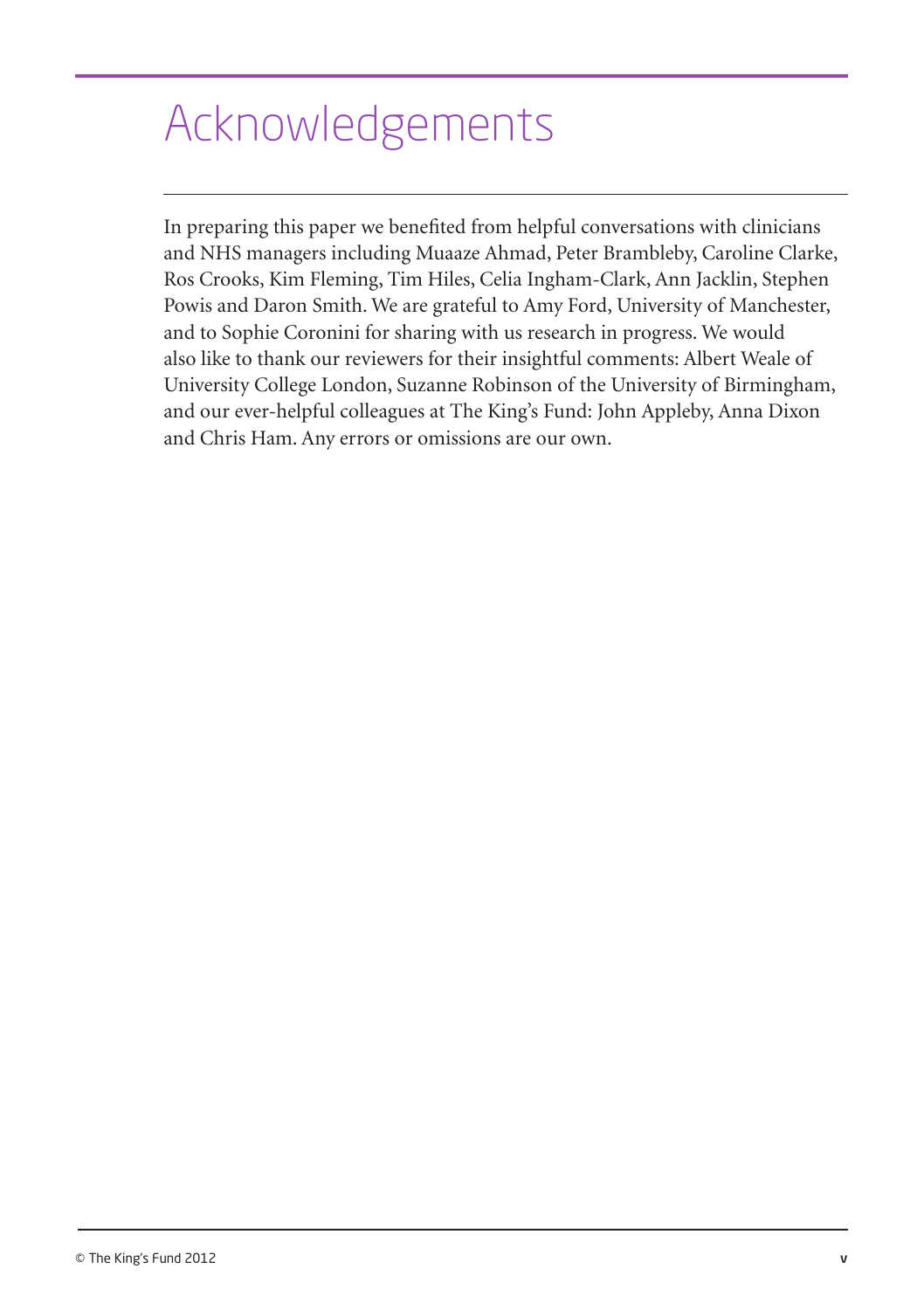## Executive summary

- Rationing has been a fact of life in the NHS in England since its launch. It is certain to become an ever more dominant issue in the hard times ahead. Accordingly, the aim of this discussion paper is to provide a guide through the intellectual maze of rationing: to analyse and clarify the puzzles and controversies that beset the issue, and to identify what is and isn't known about how it works out in practice.
- Rationing takes many forms. It could be a headline-catching refusal by commissioners to fund particular treatments (rationing by denial), or to fund them only for particular patients (rationing by selection). Alternatively, patients may be put off a service by obstacles to access (rationing by deterrence), or shunted off to another institution (rationing by deflection). Rationing by dilution refers to a situation where a service may continue to be offered but its quality declines as cuts are made to staff numbers, equipment and so on. This form of rationing may be the least visible, but it may also be the most pervasive.
- Decisions that determine who will eventually get what are taken at all levels within the system: central government determines the overall budget for the NHS, commissioners and providers decide between competing priorities when allocating funding, and clinicians decide how to allocate their limited time and resources.
- The criteria used in making such decisions vary with the level at which they are made. In the making of decisions about allocating resources between different services and interventions (priority-setting), utilitarian principles tend to be used: the aim is to maximise the impact for the whole population. In making decisions about which patients should be treated and how (rationing), more individualist or social, ethical criteria are invoked. The tension between population-based and individual-orientated criteria lies at the heart of much of the controversy in this area.
- Given that conflicting values are involved, there is now much emphasis on establishing fair processes by which decisions ought to be taken (rather than on the criteria for decisions themselves). The Accountability for Reasonableness Framework specifies that decisions should be public, based on relevant reasons, and open to challenge or revision. They should also be subject to regulation to ensure that the three other conditions are met. This framework is echoed in much of the legal and policy guidance to commissioners.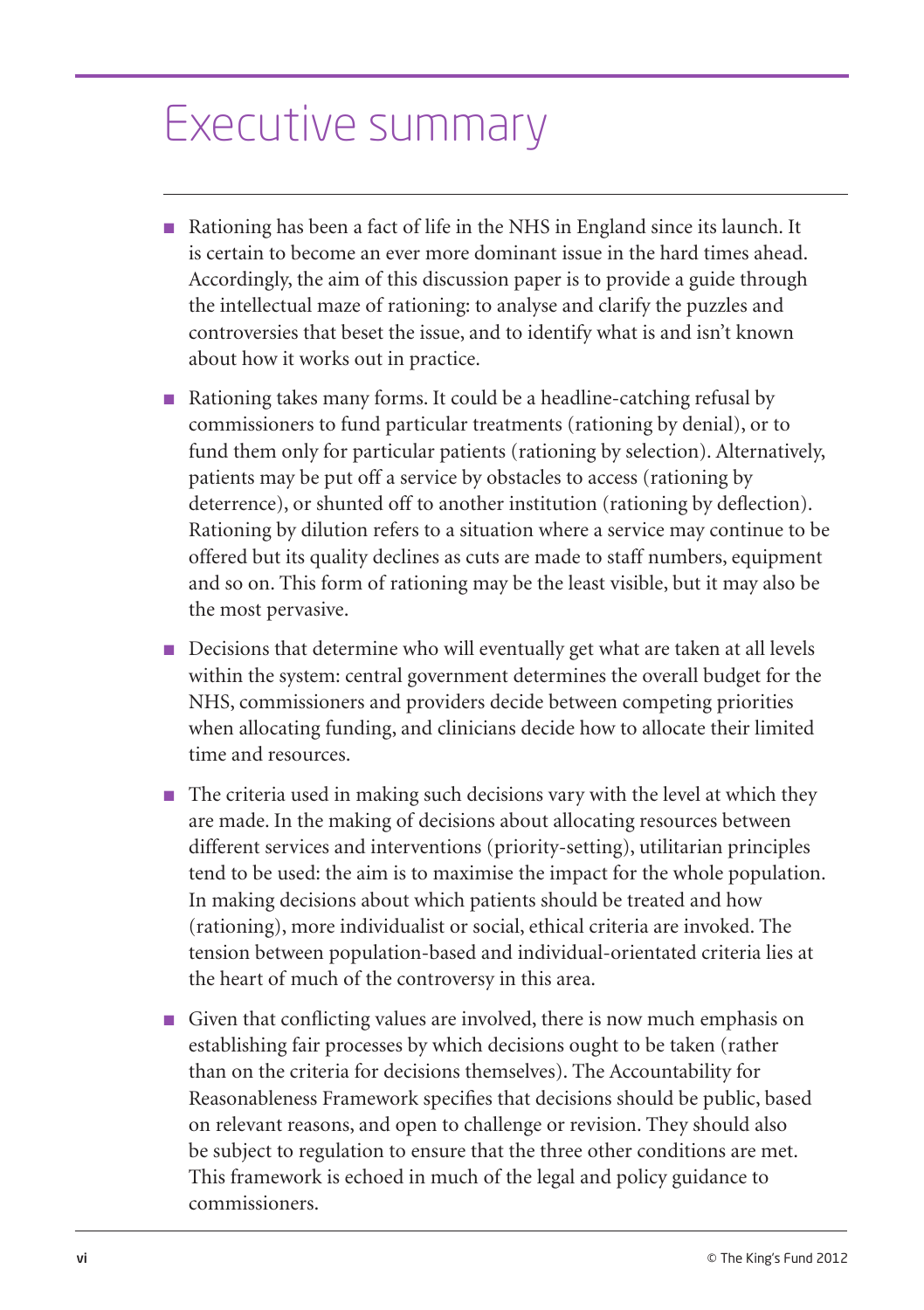- The National Institute for Health and Clinical Excellence (NICE) represents an attempt both to depoliticise decisions and to base them on expert evidence. However, its reliance on Quality Adjusted Life Years (QALYs) continues to be conceptually and methodologically controversial, making NICE vulnerable to political pressure. NICE acknowledges that social value judgements have to inform its decisions, but it is not clear how they do so.
- The NHS Constitution enshrines the right of patients 'to drugs and treatments that have been recommended by NICE'. But while this limits the freedom of commissioners – primary care trusts (PCTs) in the past, clinical commissioning groups in future – these still have a battery of strategies available to them. Among them are: introducing minimum waiting times for treatment (rationing by delay), shifting responsibility for continuing care funding onto local authorities and individual patients (rationing by deflection), increasing the range of treatments for which patients must meet certain commissioner-set eligibility criteria in order for GPs to be allowed to refer them to a specialist (rationing by selection), and increasing the lists of treatments that the commissioner decides to exclude from NHS funding on the grounds of their limited cost-effectiveness or cosmetic nature (rationing by denial).
- PCTs have restricted funding whether by outright exclusion or by raising the treatment threshold – for some 250 procedures. But despite the headlinegrabbing nature of these decisions, the Audit Commission estimated that if all commissioners were as rigorous as the top 25 per cent in terms of limiting access, there could be a national saving of £441 million – a drop in the ocean of the estimated £15–20 billion of efficiency savings needed by the NHS.
- No exclusion can be absolute. Commissioners must allow for 'exceptions': ie, they must provide patients with an opportunity to argue that their case deserves special consideration. Some 26,000 such applications for exceptional funding were made in the most recent year for which statistics are available. The outcome of such applications varied greatly: some PCTs approved all applications, others rejected all.
- It is not only the outcomes of the decision-making process that differ; so, too, do the processes by which they are reached. There are no clear and binding guidelines about how 'exceptionality' ought to be interpreted or what criteria should be used in decision-making. Commissioners' decisionmaking processes on funding are, however, subject to a range of legal requirements. The NHS Constitution sets out that their decisions must be 'rational' and meet some limited requirements around transparency, and because commissioners are public bodies, their decisions may be subject to appeal through judicial review if the decision-making process is found to be improper or outside of their legal powers.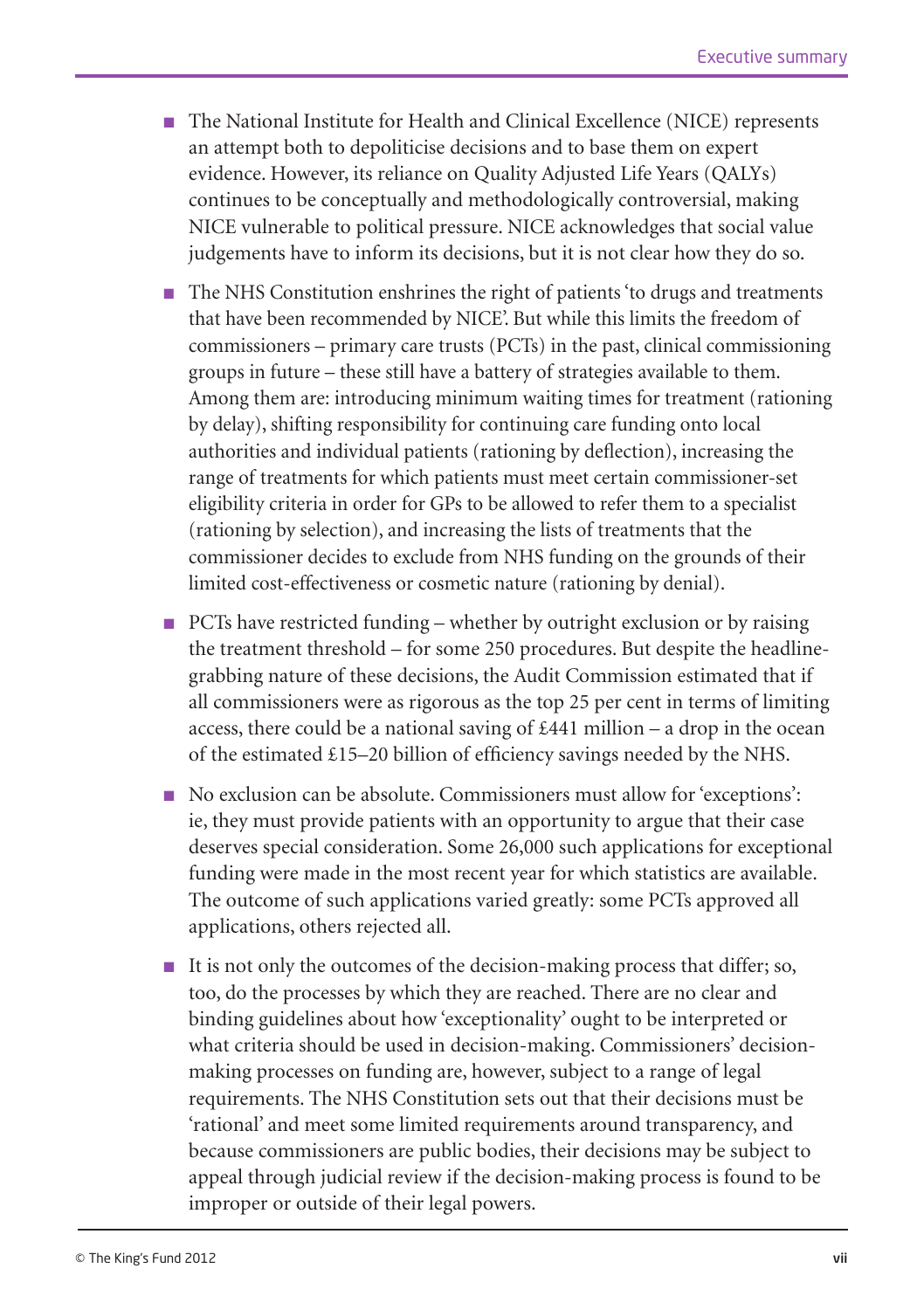- While these requirements should ensure that priority-setting and rationing decisions by commissioners are explicit and in the public domain, the picture is much more opaque in the case of providers. We know least about precisely those areas – hospitals – where some of the most critical decisions about the allocation of resources to patients are made. Knowing that there are staff cuts and budget pressures does not in itself tell us about their impact on patients.
- Outright denial of particular services or treatments within hospitals still seems to be relatively rare, though pressure to reduce follow-up appointments, consultant-to-consultant referrals and orders for diagnostic tests considered to be of marginal benefit is on the rise. In all this, managerial strategy is to create frameworks within which such decisions are taken by clinicians. Seemingly minor changes at the edges of services may, however, have a cumulative effect. They are also precisely the kinds of changes that may result in rationing by dilution: a general diminution in the quality of care offered to patients.
- $\blacksquare$  Most importantly, we know very little about 'bedside rationing' the effects of decisions by clinicians determining who gets what. International studies have found that most strategies employed by doctors were implicit, but factors influencing their decisions included a patient's age (those over 85 were less likely to be referred for tests), the patient's ability to exercise pressure, and their relative contribution to society.
- We conclude by examining some of the critical issues that should feature on the future agenda of debate about priority-setting and rationing. The first is whether 'postcode rationing' is acceptable. Variations in decisions by commissioners about what services, interventions or drugs to provide – or not – are widely seen and condemned as incompatible with the whole notion of a national health care system. It is argued that geography should not determine the care that people get.
- But geography does determine  $-$  in many respects  $-$  what people get. Large, difficult-to-explain and impossible-to-justify variations in access to care have characterised the NHS since the start. Given the historical legacy of differences in provision, postcode prioritising by commissioners to rebalance local health economies is both inevitable and right.
- There is also reason for scepticism about a much-touted solution to the problem of postcode prioritising and rationing: introducing a national menu. Instead of allowing individual commissioners to decide on what not to provide, it is argued, there should be a national list. But as the experience of PCTs suggests, the savings tend to be marginal, while the bureaucratic costs of dealing with 'exceptional' cases can be large. Moreover, commissioners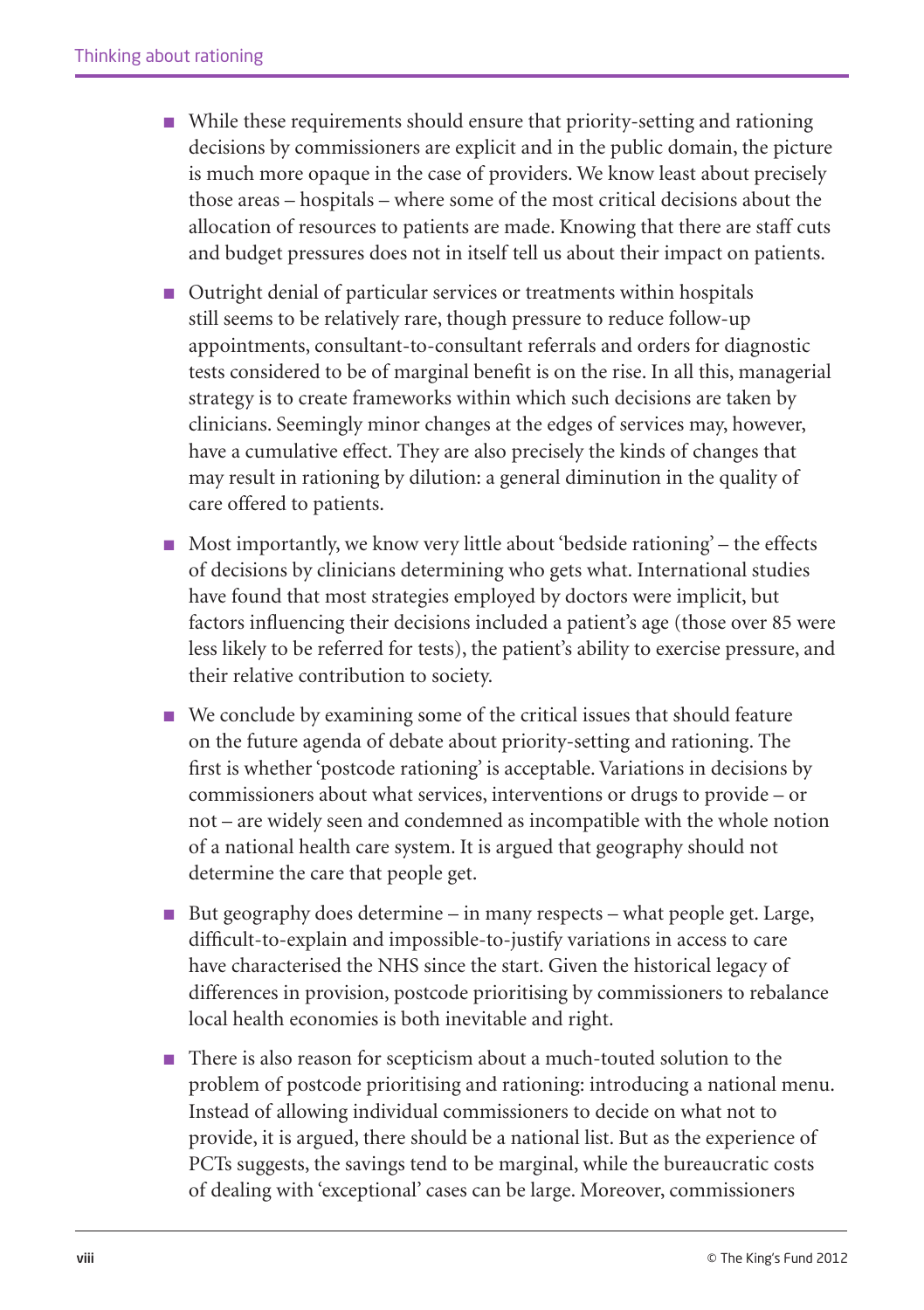would almost certainly have to be selective in their use of the national menu to reflect local circumstances, so uniformity would still remain an illusory policy goal.

- When translating priorities about resources into rationing decisions about individual patients, however, a different argument applies. Here there is a strong case for having a national set of criteria to determine whether any given patient should count as an 'exception'. But even this may not be able to prevent seemingly anomalous outcomes, given the heterogeneity of patients, the uncertainty of medicine and the fallibility of doctors.
- The introduction of clinical commissioning groups accurately reflects public trust in doctors (rather than managers or politicians) to take rationing decisions and act as the patient's agent. However, this trust may be undermined if the public suspects that decisions are being taken for financial rather than clinical reasons – the double-agent dilemma.
- While much is made of quantitative differences in access to care, much less attention has been paid to qualitative differences. Yet there is much evidence of poor care being provided in poor environments to older people in particular (though not exclusively). Although the relationship between the level of resources and the quality of care is not straightforward, this would seem to be an example of rationing by dilution.
- The case of older people points to an apparent inconsistency in the principles used in prioritising and rationing. In the case of drugs for terminal cancer care, NICE (pushed by the government) decided that special value should be attached to the last few months of life. Should not the same extra value be attached to the last few months of life for older people in hospital? Why should drugs, as distinct from care, be privileged?
- Debates about priorities and rationing place great emphasis on accountability, but exactly who should call commissioners and providers to account is less clear. The courts, clearly, have a role. But they cannot routinely scrutinise decisions, far less outcomes. Here there could be an important role for HealthWatch, particularly if its link with the Care Quality Commission could be used to strengthen the analytic ability of local agencies. The challenge, for both HealthWatch and local authority scrutiny committees, will be to sound the alarm when efficiency savings become a euphemism for rationing by dilution.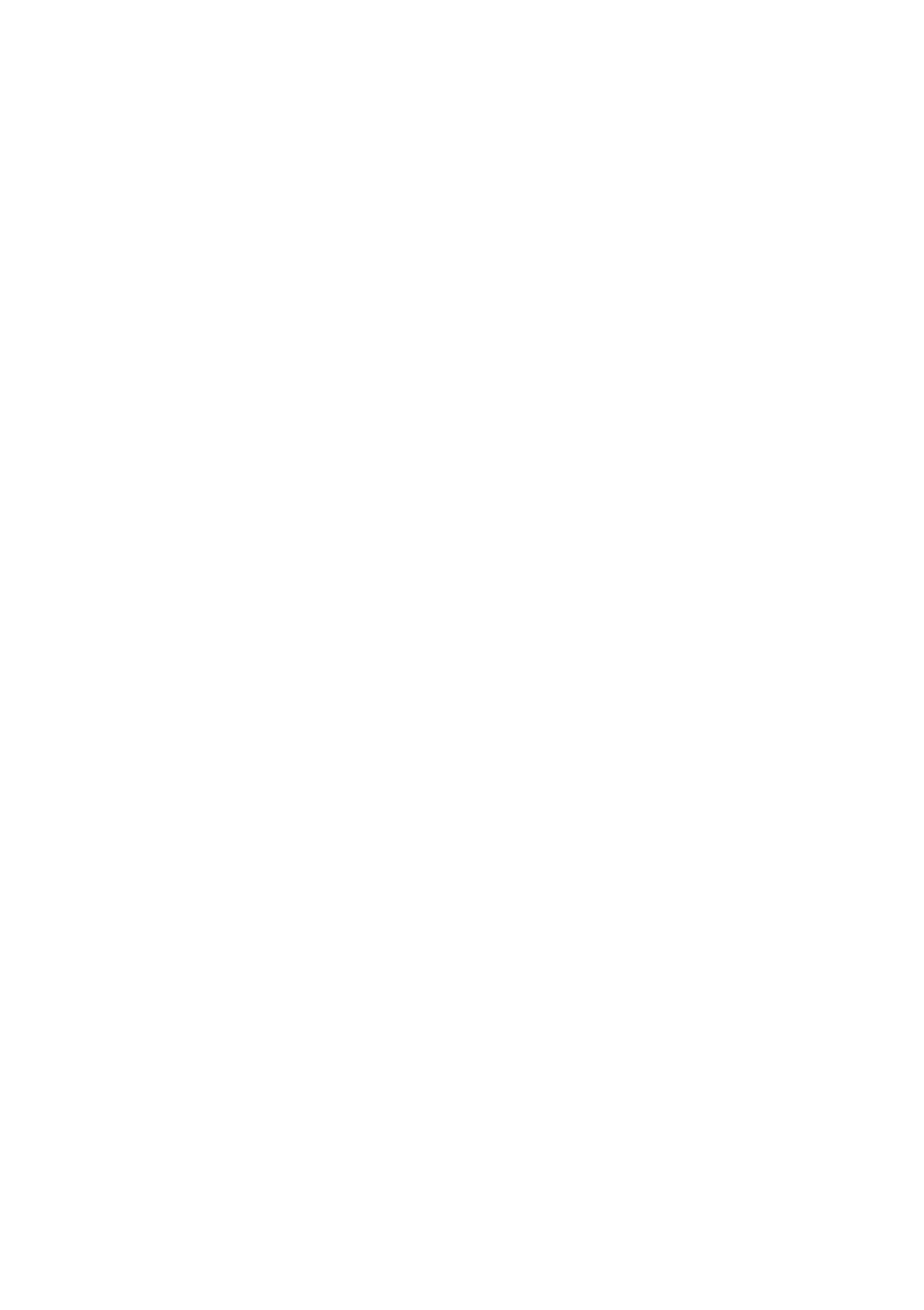## Introduction

Decisions about how to allocate and use resources are taken 24 hours a day, and at every level, in every health care system. Governments strive to limit the seemingly unappeasable appetite for more funds for health care; clinicians have to decide how much time to spend with individual patients or how many tests to order. Not all rationing is necessarily funding related: hard choices have to be made, too, about how to allocate kidneys and other organs for transplants. The starting point of this paper is, therefore, that decisions about what to provide – and more importantly what not to provide – are inevitable in any health care system. The result is rationing – a word that once encapsulated the notion of an entitlement to a fair share of resources in conditions of scarcity but that now is often referred to with pursed lips to imply a deficit between expectations and what is available: a deprivation of possible benefits.

In the case of the NHS, rationing is a fact of life, as it has been ever since its foundation and as it is in health care systems throughout the world (Coulter and Ham 2000). The form may vary between systems and over time. If waiting lists symbolised rationing in the NHS for many decades, lack of health care insurance coverage characterised rationing in the United States. And while waiting lists are no longer the dominating symbol of the NHS's inability to match supply to demand, other forms of rationing, such as denying funding for some treatments, are increasingly commanding the headlines. Nor is rationing evidence of original sin in publicly funded systems like the NHS. Private health care insurance policies carry lists of exclusions specifying what is not covered: lists that would have ministerial heads crowning lamp-posts in Whitehall if governments sought to introduce anything similar in the NHS.

But if there is nothing new about the fact of rationing in its many forms, the context in England has changed and is continuing to do so. Most obviously, the NHS faces a bleak financial future. The expectation that the NHS can achieve £20 billion of efficiency savings, as distinct from cuts to services, represents the triumph of hope over experience: while politicians invoke the scope for greater efficiency, they are often reluctant to support the changes required to bring it about. Further, the boundary between efficiency savings and service cuts is porous and blurred: while efficiency savings mean (in theory) delivering the same service at less cost without any loss of quality, they can (in practice) mean cutting both quantity and quality. The most insidious, if also least visible, forms of rationing may well be the by-product of, or fall-out from, other policies as distinct from explicit decisions.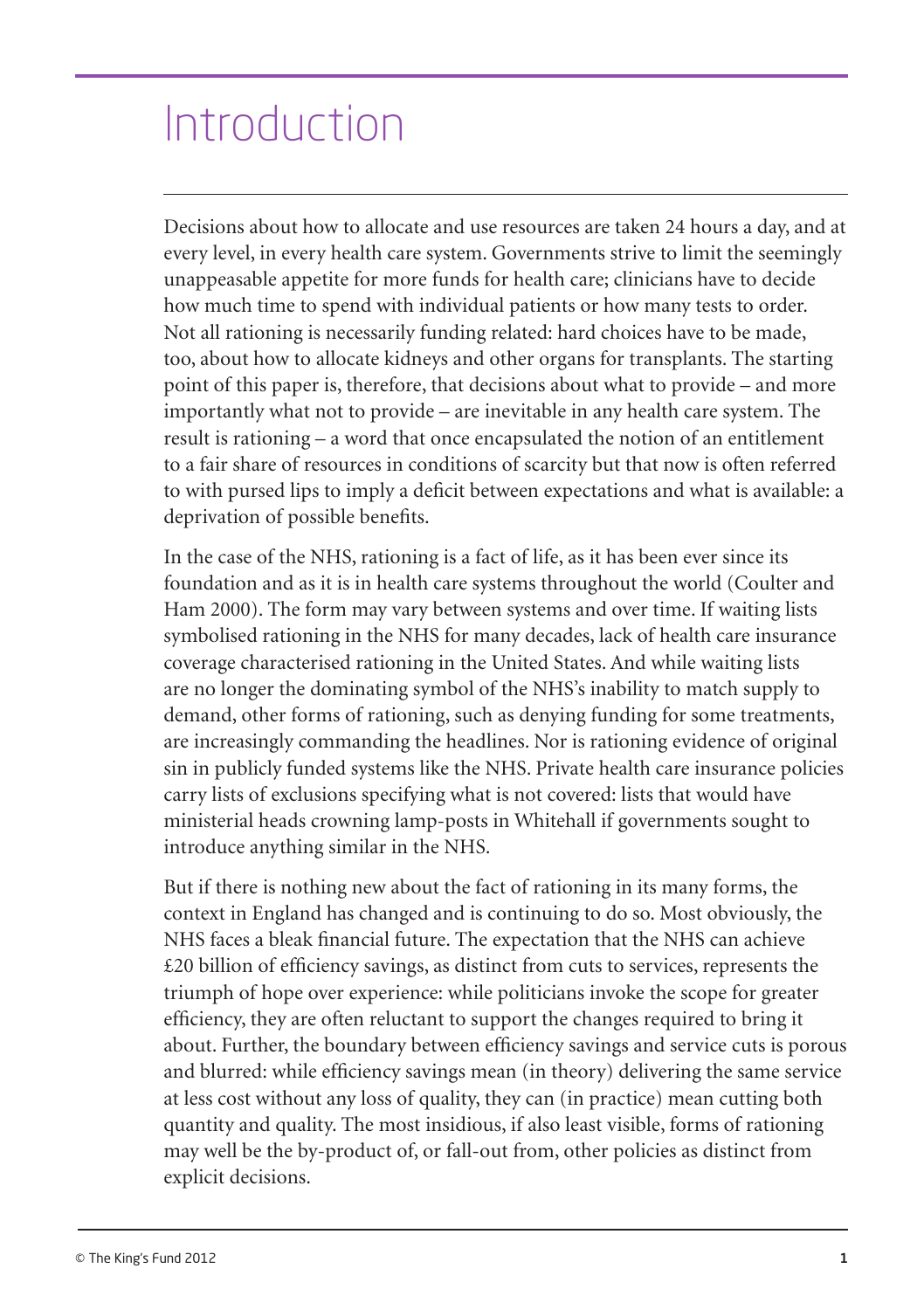There are other changes likely to affect both the practice of rationing and how public debate about it is framed. Successive governments have increasingly used the rhetoric of localism, culminating in the launch of clinical commissioning groups and the involvement of local authorities in health policy-making. The aim is to enhance the 'democratic' legitimacy of local decision-making. But would increased legitimacy serve to justify continued – or even accentuated – geographic variations in what the NHS offers? Is postcode rationing acceptable in what is supposed to be a *national* health system? And, again, there is the rhetoric of 'no decision about me without me', which carries the risk that choice between treatment options may come to fuel rising patient expectations about the menu that should be available. Personal budgets may create new tensions: what if the patients use the funds to purchase snake oil?

A changing and financially meaner environment will also give new urgency to issues that have long been debated but not resolved, and which perhaps can never be resolved. What criteria should be used in deciding who should get what? And how should such decisions be arrived at? How can we best accommodate conflicting values? The National Institute for Health and Clinical Excellence (NICE) represents a globally admired attempt to make rationing acceptable by basing it on clinical and economic expertise, yet its decisions and methodology continue to be questioned. Can rationing, then, be insulated from politics? Should rationing be explicit or implicit? Is the way decisions are taken as important as – perhaps even more important than – the criteria and methodology used? We shall explore these and other questions further in what follows and return to some of them in our conclusions.

Before doing so, however, there is a prior issue. The assumption shaping the argument so far has been that rationing is an ineluctable feature of all health care systems, reflecting an inevitable imbalance between resources and demands. Should not this assumption be challenged? The evidence is clear: existing resources could be used much more efficiently and effectively. Demands are not cast in concrete: self-care can reduce them, as can the successful promotion of healthy lifestyles. The largest single element in health expenditure is the wage bill, the outcome of political bargaining about the level of rewards between governments, the professions and others. So in theory there is an argument to be made that rationing reflects the poor use made of existing resources and a lack of political will. In practice, however, the notion that rationing would be redundant if only waste were eliminated turns out to be unrealistic (Blustein and Marmor 1992): 'waste' is an elusive concept given uncertainty about what works for whom and changing definitions of good medical practice over time. Moreover, the argument ignores the pressure on budgets created by the ever-expanding menu of expensive pharmaceutical and other interventions – particularly evident in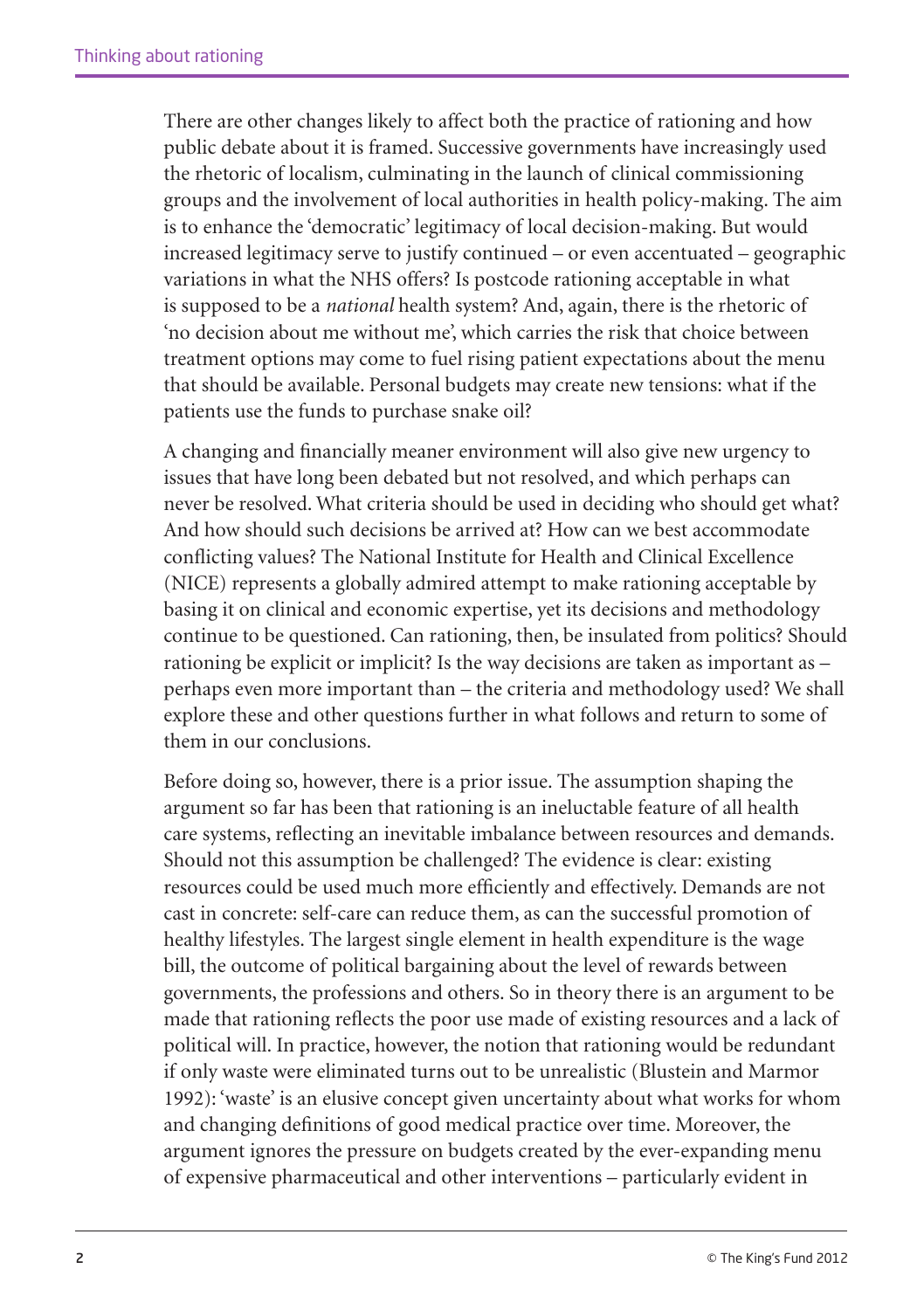the case of cancer drugs (Sullivan *et al* 2011) – which, as we shall see, features prominently in current controversies about rationing.

The aim of this discussion paper is to give the reader an understanding of the issues involved in rationing in the evolving context of the contemporary NHS in England. Our paper is not intended as a primer: we provide no advice about how rationing decisions ought to be made. Nor is it meant to be a comprehensive report on how rationing is practised in the NHS. We have scanned the available literature and talked to practitioners (*see* Acknowledgements) in order to provide examples and illustrations of what is happening but with no pretensions to provide anything like a full picture. Rather our intention is to provide a guide through the intellectual maze of rationing, to analyse and, wherever possible, clarify the puzzles and controversies encountered and to identify what we do not know as well as set out what we do know.

For some readers this study may be a first introduction to the rationing debate. Accordingly, it does not assume knowledge but sets out (albeit briefly and schematically) the basic conceptual, methodological and institutional elements. We hope, however, that those familiar with the topic will – with judicious skipping – find enough to stimulate their interest or provoke their disagreement.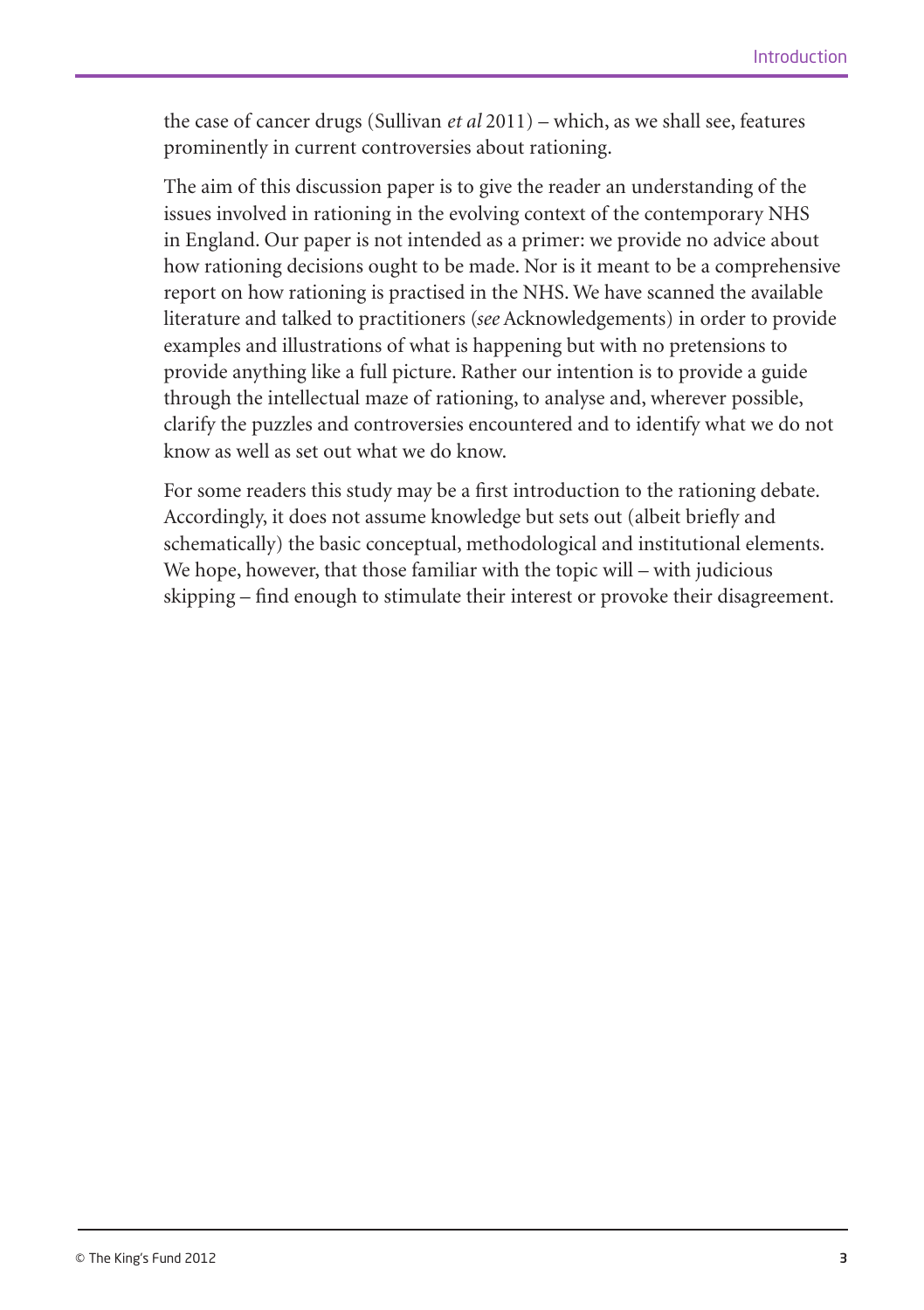# Values, criteria and actors

Debate about rationing is characterised by controversy. Disagreement starts with the word itself. Rationing in a health context is conventionally defined as the denial of potentially beneficial interventions or treatment. According to this definition, refusing to prescribe snake oil is not rationing. But what if even snake oil has some beneficial effect – if only psychological – for some patients? A much-invoked phrase when interventions are struck off the NHS menu (as we shall see) is that these offer only 'marginal benefit'. But the concept of 'marginality' remains elastic in its application. Further, denial is only one – though by far the most visible – form of rationing. There are other forms (*see* box below), of which rationing by dilution is the least visible but arguably the most pervasive and likely to become more so in hard times.

#### NHS rationing strategies

**Rationing by denial** This is the most headline-catching form of rationing. Specific forms of intervention are excluded from the NHS services on offer, on the grounds of lack of effectiveness, high cost or a combination of the two.

**Rationing by selection** Service providers select those patients who are most likely to benefit from interventions or raise the threshold of eligibility for treatment.

**Rationing by delay** The traditional form of rationing in the NHS, designed to control access to the system and match demand to supply by making patients wait.

**Rationing by deterrence** If patients are not put off by queues, there are other ways of raising barriers to, and the costs of, entry into the health care system. Receptionists may be unhelpful, information leaflets may be unavailable, access may be difficult.

**Rationing by deflection** All else failing, patients may be shunted off to another institution, agency or programme. 'Difficult cases' may be referred to another hospital or specialist.

**Rationing by dilution** Services or programmes continue to be offered, but there are fewer nurses on the ward, doctors order fewer tests, the palatability of hospital food plunges, and the quality of care and treatment declines.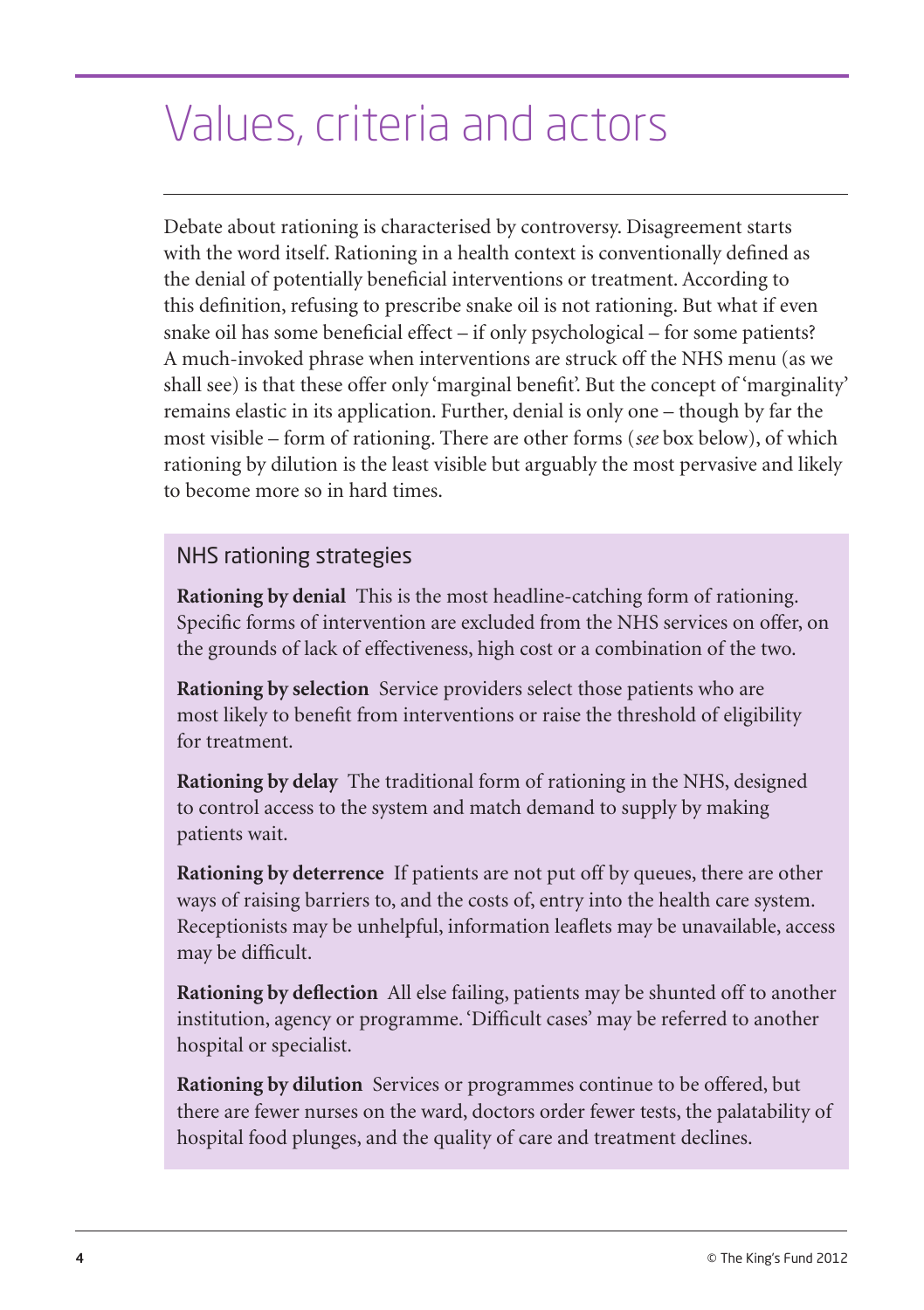Conventionally, the notion of rationing is conflated with that of priority-setting. This is to miss an important distinction (Klein *et al* 1996). Priority-setting describes decisions about the allocation of resources between the competing claims of different services, different patient groups or different elements of care. Rationing, strictly speaking, describes the effect of those decisions on individual patients. Giving priority to service A when allocating resources does not tell us anything about whether patients in services B, C or D are deprived of potentially beneficial interventions or suffer a loss in the quality of care.

The distinction between priority-setting and rationing is also helpful as a reminder that decisions that eventually determine who gets what – the resources devoted to individual patients – are taken at all levels of the NHS. Central government decides on the priority to be given to the NHS in England as against the competing claims of other public services and the economy. The Department of Health then designs the formula used to distribute the budget to individual commissioners (Bevan 2009). Individual commissioners – primary care trusts (PCTs) hitherto, clinical commissioning groups in future – decide between competing priorities when allocating resources to specific services. So do providers. Finally, there comes the point when the cascade of decisions about priorities from the national to the local level impinges on the individual patient: when clinicians, whether in primary or community care or in hospitals, decide how to allocate their limited time and resources – what is known as 'bedside rationing'.

There is, then, in effect a hierarchy of decision-making about priorities in resource allocation in the NHS where the end point is the decision about what the patient gets – rationing in the strict sense. Similarly, there is a hierarchy in the criteria used in decision-making. The further decision-making is from the individual patient, the more invoked is the criterion of using resources to maximise the health of the population as a whole. The nearer decisions get to the patient, the more the traditional ethical criteria are invoked: the focus switches from populations to individuals. And it is precisely at the point where the two perspectives come together – when decisions based on seeking to maximise the health of the population have to be applied to individuals – that there is most friction. Further, cutting across all levels in the hierarchy of decision-making, there is another issue. This is how decisions should be taken: what processes give decisions legitimacy and thus make them publicly acceptable?

The next section briefly discusses the competing criteria applied to resource allocation. Subsequent sections illustrate how, and whether, different institutional actors apply them in practice, and the conclusion discusses some of the major tensions identified.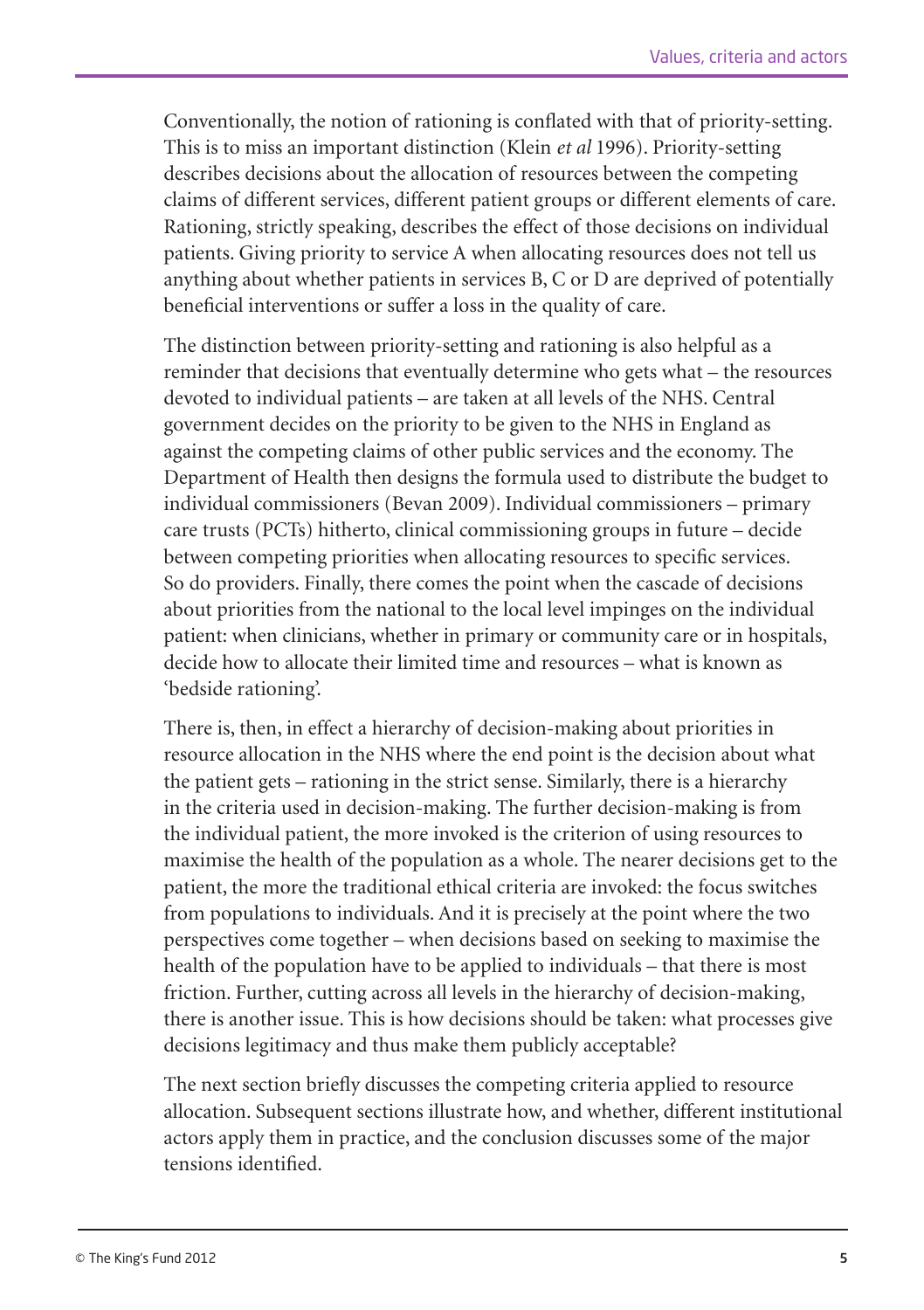# Competing criteria and values

The focus of the population health-maximising principle of resource allocation – rooted in utilitarianism – is on comparing the increments of benefit yielded by different interventions. Its tool, cost-utility or cost-effectiveness analysis, is designed to maximise the total impact of any given input of resources and to take account of opportunity costs. Here the crucial question is not whether resources allocated to a particular individual would or would not improve her or his condition, but whether the same resources would produce an even bigger increment in welfare – ie, be more cost-effective – if applied elsewhere or devoted to another intervention. Population gains trump individual gains. It is a highly egalitarian principle since it is based on the Benthamite formula that everyone should count for one and no one for more than one. It also embodies, it has been argued (Williams 1992), a moral imperative, inasmuch as to ignore costeffectiveness is to inflict a loss of potential benefits on others. In summary, and crudely, the aim is to ensure the biggest bang for the buck.

Counting the bucks is, of course, easy. Measuring the bangs is another matter. The challenge is to find a common currency for comparing the benefits of different interventions in a heterogeneous population. Here the standard numerator is the Quality Adjusted Life Year (QALY). As we shall see in the next section, this is not without problems. More fundamentally still, the notion that maximising population health can or should be the exclusive criterion when allocating or rationing resources has few supporters. The utilitarian approach may produce an efficient distribution of resources, but is it necessarily fair? What if we value equity as well as efficiency? In that case, we may wish to weight any formula for allocating resources toward those interventions that favour the most disadvantaged. Or we may think about equity across the lifetime of individuals, and argue (Williams 1997) that preference should be given to the young since older people have already enjoyed a 'fair innings'. Conversely, we may place a higher value on the final weeks or months of life.

Again, cost-effectiveness analysis may well demonstrate that investing in cheap routine procedures or preventive measures yields higher benefits, as measured by QALYs, than engaging in expensive life-saving interventions. So should all intensive care units be shut down and the resources switched to more costeffective interventions? Surely not, for we value the NHS's commitment to doing the utmost to save our lives should we be struck down by some catastrophic event. The sense of security that the NHS gives us has a high value, even though we may not know how to put a cash figure on it.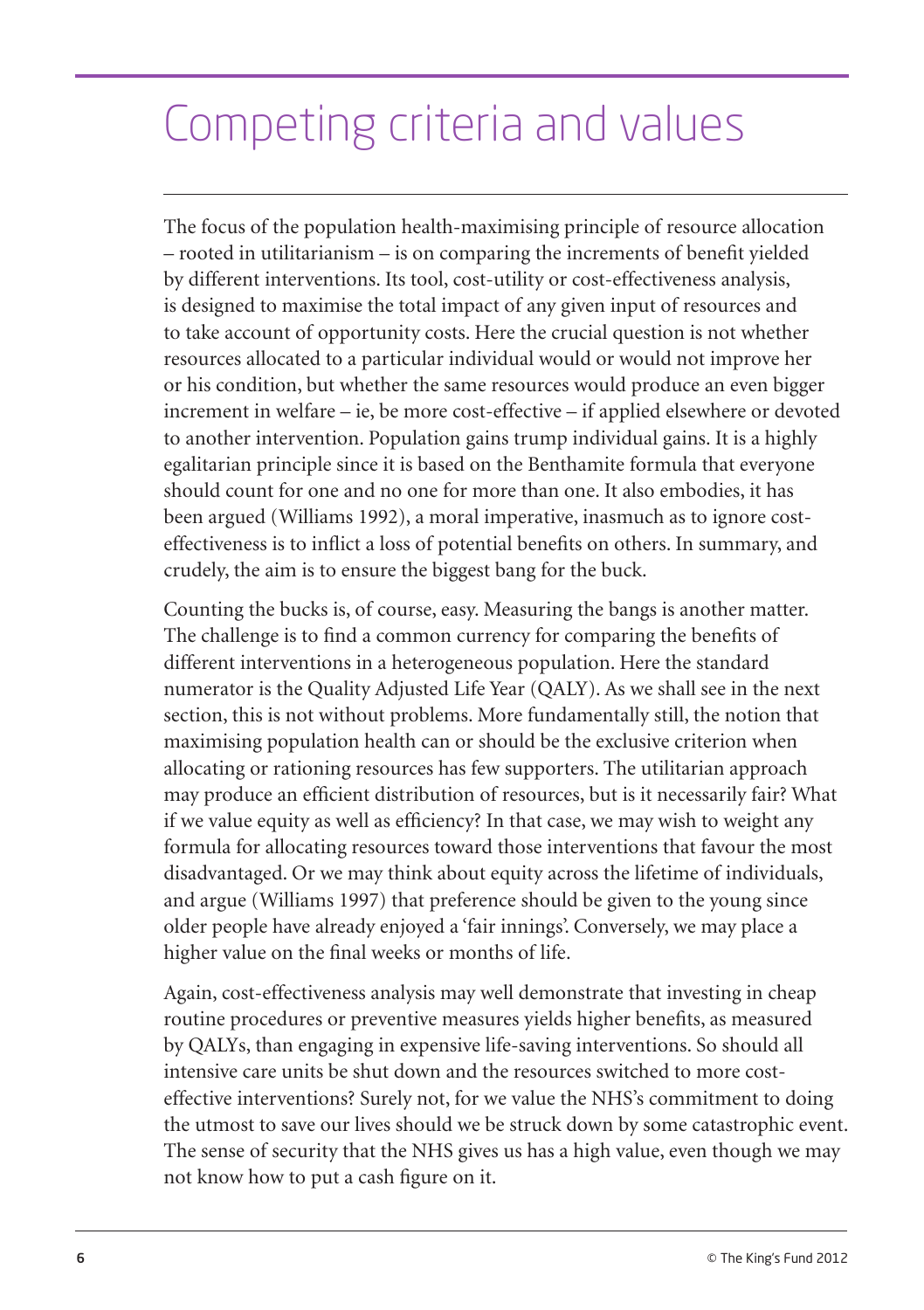Indeed, it is at precisely this point, when population-based criteria for allocating resources (priority-setting) have to be translated into what the results mean for individual patients (rationing), that a new set of criteria or ethical principles comes into play. Here two principles compete. The first is that resources are allocated according to the capacity to benefit: the doctor's attention or the scarce kidney goes to the patient with the best prospect of surviving longest. The other is the rule of rescue: the patient with the highest risk of death has first claim on the available care, no matter what the costs.

Social criteria for allocating resources to individuals may also be invoked. Here the notion of 'desert' or 'merit' comes into play. Some people may be deemed to merit preference because of their contribution to society – whether, for example, as outstanding musicians or soldiers wounded in the service of their country. Or the notion may be stretched to include a mother with children dependent on her continued capacity to look after them. Conversely, it is sometimes argued that those who are responsible for their own condition – failing to exert self-discipline by over-eating, say – should go to the back of any queue. However, this is contested territory: 'merit' or 'desert' as an allocative principle is challenged by those who believe that only medical need should count in a national health care system.

The complexity of decisions about whom to treat and how can be further illustrated by a case that attracted much attention in the 1990s and raises issues that are still very much alive. This was the case of Jaymee Bowen, analysed in Ham and Pickard's 1998 study (Ham and Pickard 1998). In 1995 the 10-year-old was diagnosed as having a recurrence of acute myeloid leukaemia, having received a bone marrow transplant for the condition nine months earlier. The clinicians involved all advised against further chemotherapy and a second transplant, calculating that the chance for the success of intensive treatment working was around 1 per cent. Given the pain and discomfort involved, and the low chance of success, they advised against heroic treatment. However, Jaymee's father sought other opinions and applied to the local health authority for agreement to refer his daughter to another hospital where the clinicians took a more optimistic view. The authority refused. A long legal and media battle followed. Eventually Jaymee was treated in the private sector, an anonymous donor providing the funds. An experimental treatment gave Jaymee some respite – she was even able to return to school for some time – but 10 months later she died.

The rule of rescue might have suggested that everything possible should be done, however slim the chances of success and however brief the extension of life. But the case brought into play three founding principles of medical ethics: non-maleficence, beneficence and autonomy (Gillon 1994) – that is, the duty of doctors to do more benefit than harm, while respecting the autonomy of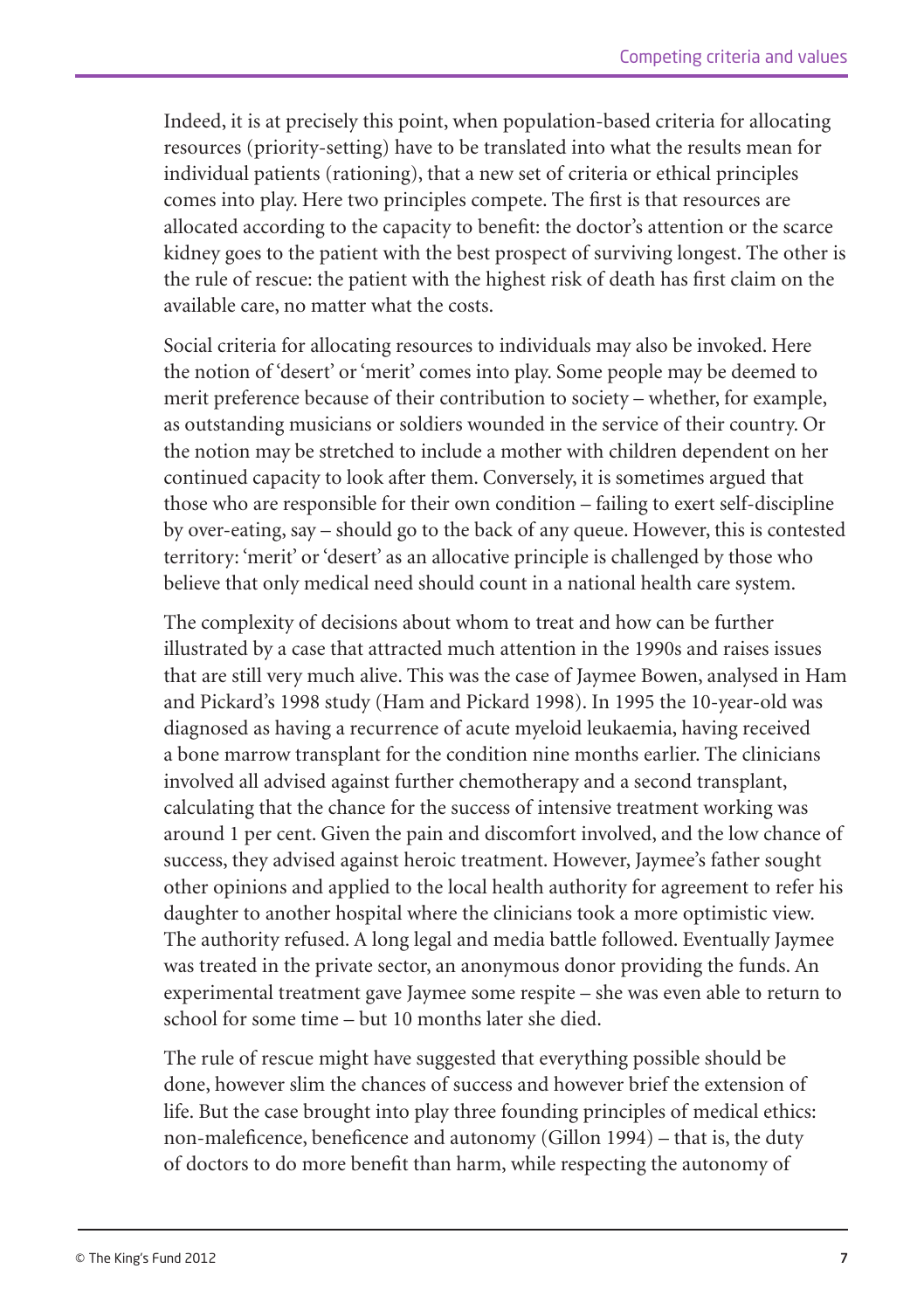patients. The clinicians who decided against further chemotherapy and a second transplant decided that the harm involved would outweigh any benefits. Another set of clinicians took a different view based on their assessment of the case and the odds on a favourable outcome: a reminder of the uncertainty involved in clinical decision-making, with the result that medical opinion can speak with many voices. In turn, the principle of autonomy raised the question of what weight should be given to the views of the main actor in the drama, the patient: Jaymee's father saw the health authority's refusal to sanction further treatment as a breach of the principle of autonomy, in that it ran against his daughter's expressed wishes. Thus the case not only raises the question of who should speak for a minor; it also underlines the wider issue of who, if not the patient, can put a value on extending life if only by a few months or on the quality of the life thus extended – an issue sharply raised by current controversies about paying for expensive drugs in end-of-life care (*see* pp 12–13).

The case is also a reminder that cost constraints are not necessarily the only or dominant factor in decisions about whom to treat and how. So, for example, the dilemmas of choice are often most difficult and tragic when it comes to deciding who should receive scarce organs for transplant (Calabresi and Bobbitt 1978). In the Jaymee Bowen case, population-based criteria were certainly involved: the health authority took the view that substantial expenditure with small chances of success would not be an effective use of resources given the needs of other patients. But the main justification for the decision was that the proposed treatment would not be in the best interests of the individual concerned. In short, the case is an example of the challenge faced by purchasers of health care – health authorities in the past, clinical commissioning groups in the future – when seeking to accommodate competing principles.

Given conflicting criteria and values, increasing emphasis has in recent years been put on the process of decision-making. If we cannot agree on the criteria, can we at least agree on a fair way of reaching decisions? Enter the Accountability for Reasonableness Framework (Daniels and Sabin 2002) (*see* box opposite), which sets out the four conditions required for the making of fair decisions. The framework's strength lies in the fact that it does not require agreement with the final decision – which would be to demand the impossible – but only requires agreement that relevant factors and evidence have been taken into account while irrelevant considerations (such as favouring red-headed patients) have been disregarded. It is a formula for establishing the rules of the game, not necessarily for producing a consensus about the outcome.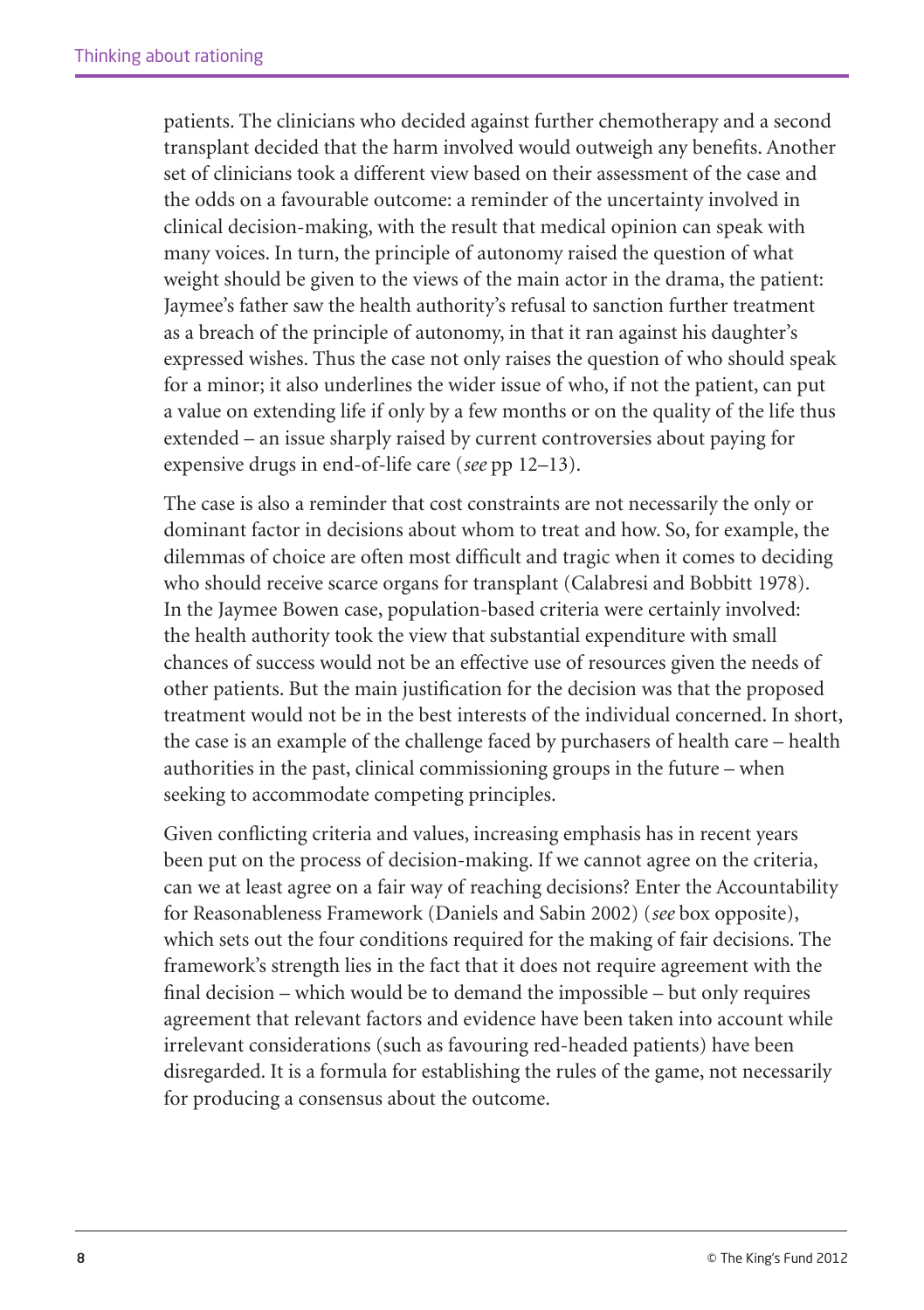#### The Accountability for Reasonableness Framework

- **Publicity** Both the decisions about the allocation of resources and the grounds for reaching them must be made public.
- **Relevance** The reasons for reaching decisions must be ones that fairminded people would agree are relevant in the particular context.
- **Challenge and revision** There must be opportunities for challenging decisions, mechanisms for resolving disputes and transparent systems for revising decisions if more evidence becomes available.
- **Regulation** There must be public regulation of the decision-making process to ensure that it meets the demands of the first three conditions.

The 'accountability for reasonableness' approach is reflected in much of public policy, as in the requirement for transparency in decision-making by PCTs. Further, the conditions overlap with, and reinforce, some of the criteria used by the courts when reviewing the process of decision-making about priorities (*see* pp 26–9). For example, it is not self-evident what should be the 'relevant factors' in any given situation, so there is still scope for debate.

Further, there is a long-standing controversy: should decision-making be explicit or implicit? In the case of decisions about priority-setting, there is now general agreement that decisions about priorities should be explicit and that the transparency condition should be met. But it is far from evident that rationing decisions in individual cases should invariably also be explicit. The 'no decision about me without me' rhetoric would suggest that every time a doctor decides that budgetary constraints compel restraint in prescribing or ordering another test, this would have to be discussed and agreed with the patient. However, as Mechanic (1997) has argued, implicit rationing by clinicians has considerable strengths: 'its discretion, flexibility, and ability to take account of emotions, aspirations and preferences'. The case for explicitness does not take account of the uncertainty inherent in many clinical encounters. So would it suffice if doctors could, if challenged, account for the reasonableness of their decisions retrospectively? Nor do the rules of procedural fairness tell us who should be involved in the decision-making process: should patients or the public be represented? This remains a very much alive issue.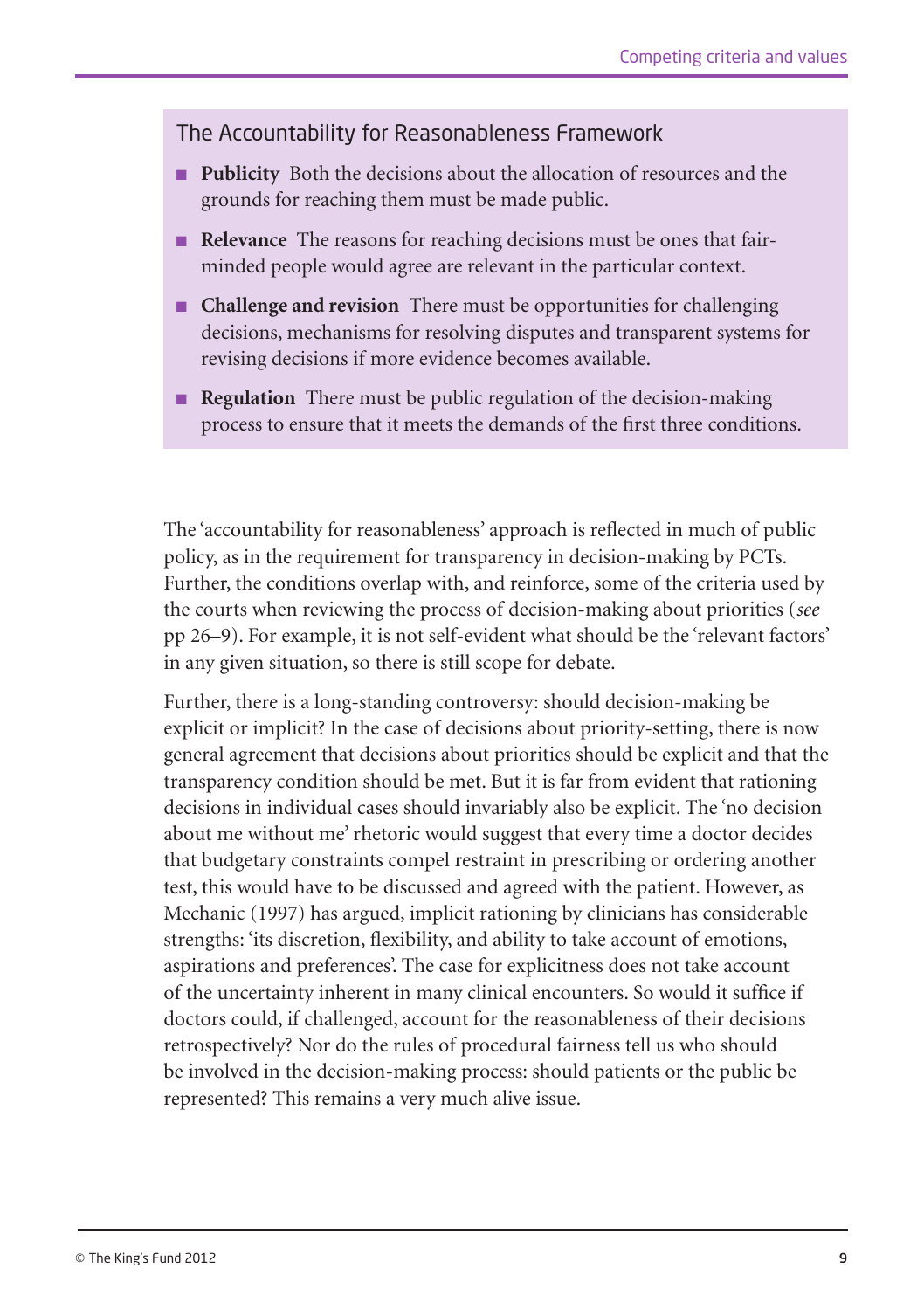## The technocratic model

If any institution comes near to embodying the population health-maximising approach to resource allocation, it is the National Institute for Health and Clinical Excellence. NICE has a variety of functions, including the preparation of guidelines for clinicians, and its remit has changed since it was set up in 1999 and continues to do so. But its central – certainly most visible and often most controversial – role is to evaluate health technology, ie, pharmaceuticals and surgical interventions. The recommendations that flow from these 'technology appraisals' are mandatory on NHS funders, and the NHS Constitution enshrines the right of patients 'to drugs and treatments that have been recommended by NICE'. However, the converse does not follow: purchasers are free to fund a treatment that is not recommended by NICE. More recently, NICE has put more emphasis on the scope for disinvestments. For example, it issued guidelines to reduce antibiotic prescribing for respiratory tract infection in primary care.

NICE's role will change somewhat as from January 2014 when a new system of value-based pricing for drugs is due to be introduced. This is planned to link the price the NHS pays to the value that a new medicine delivers to patients. However, 'The NHS will be required to fund drugs already recommended by NICE, as well as drug treatments subject to the value-based pricing regime. This means patients will continue to have a legal right to clinically appropriate, cost-effective drugs and treatments as set out in the NHS Constitution' (Secretary of State for Health 2011).

NICE's methodology is based on expert panels taking decisions based on the evidence about the effectiveness of new drugs or other interventions. On the basis of the evidence, the cost per QALY (*see* box opposite) is calculated and the recommendation follows. The NICE decision may be to recommend or reject the use of a particular new drug in the NHS or to limit its use to a specified sub-group of patients. It is an apparently dispassionate, scientific process. Yet NICE's decisions are often controversial and contested. In part this is inevitable. Not only may the evidence base be challenged; the results of clinical trials do not necessarily predict accurately the impact in practice on a heterogeneous patient population, many of whom may suffer from co-morbidities. More crucially still, decisions may look very different when applied to the case of the individual patient where different criteria are invoked, as already argued. And, as we shall see, this is precisely the point in the chain of decision-making about resource allocation in the NHS – the point where priority-setting turns into rationing – when decisions are challenged.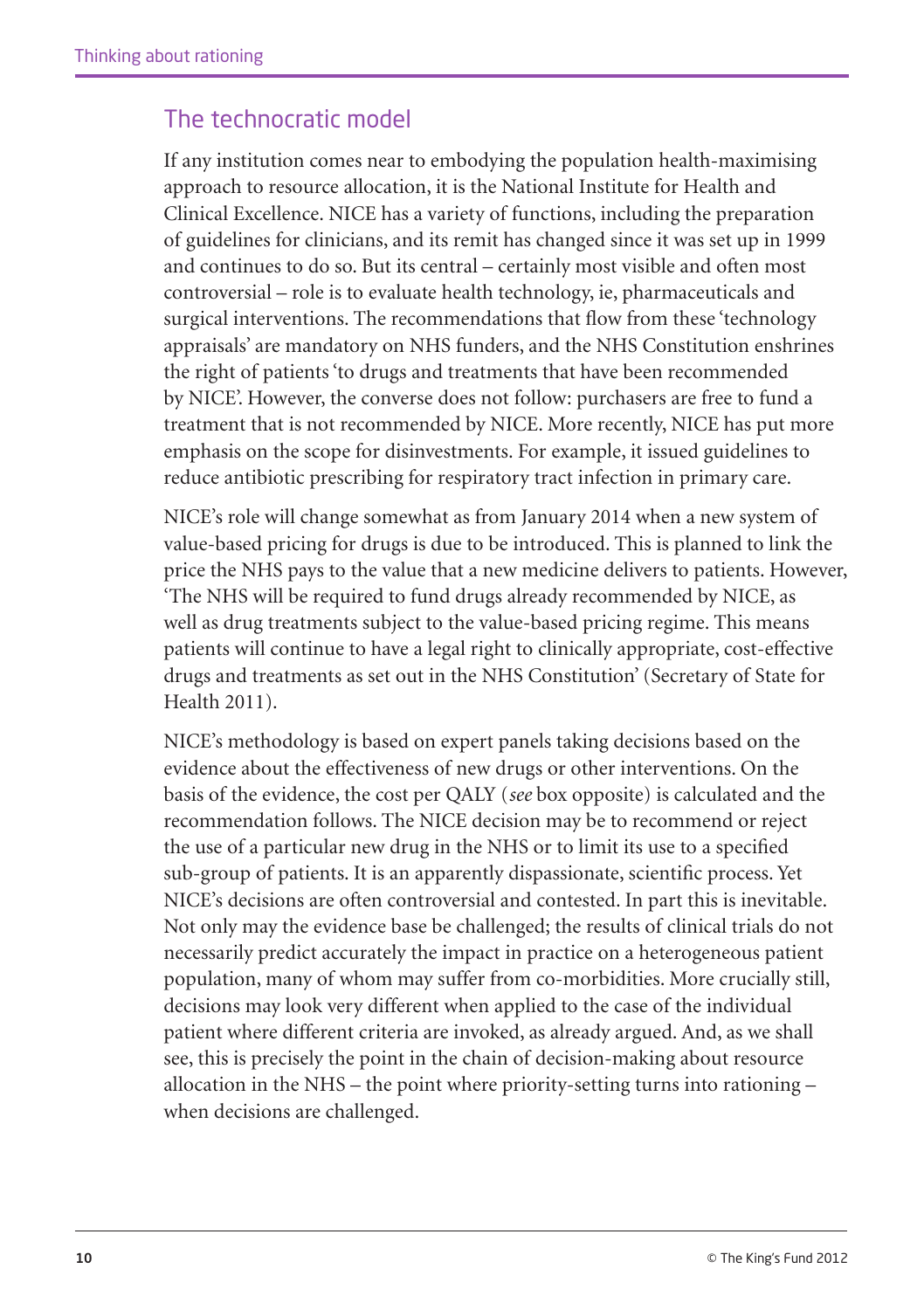### What is a QALY and how is it used?

A Quality Adjusted Life Year is the unit of measurement used to compare the cost-effectiveness of different treatments for the same condition or across treatments for different conditions. QALYs have two dimensions. The first is the length of life – months or years – that the patient can expect following treatment. The second is the quality of that life. The quality is measured on a scale ranging from 0 (death) to 1 (perfect health). The scale takes into account mobility, pain or discomfort, anxiety or depression and the ability to pursue the usual activities of daily living.

This allows new treatments to be compared with standard existing care. So (to take an example used by NICE) a notional patient with a serious, lifethreatening condition may have a life expectancy of one year with a quality score of 0.4 given existing care, but if he or she receives a new drug the life expectancy will rise to 15 months with a quality score of 0.6. So while standard care yields a gain of 0.4 QALYs (one extra year at 0.4), the new drug yields a gain of 0.75 QALYs (15 months at 0.6). So the new treatment produces 0.35 additional QALYs.

The final stage in the process of using this methodology in decisions about new drugs or other interventions is to calculate the cost of achieving the QALY gain. Assuming that the cost of new drug is £10,000 as against standard treatment costs of £3,000, the difference of £7,000 is then divided by the QALYs gained to calculate the cost per QALY: £20,000 in this imaginary example.

But there are also some fundamental problems about the methodology itself. Having calculated the cost per QALY, what follows? How does NICE define the limits of acceptable spending? In practice NICE has operated on the basis that a cost per QALY of less than  $\text{\pounds}20,000$  is acceptable, that a cost per QALY of between £20,000 and £30,000 needs justification, and that if the cost exceeds £30,000, it's thumbs down. NICE interprets these thresholds with some flexibility. Many of its decisions are conditional – for example, the use of a new drug may be limited to particular groups of patients. It takes into account the burden of disease and the availability (or not) of alternative treatments (Devlin and Parkin 2004). The difficulty remains that, as NICE's chairman has acknowledged, its threshold lacks any empirical basis (Rawlins and Culyer 2004). In short, the limits – apparently set after a trawl of economists – are arbitrary, based on neither theory nor evidence.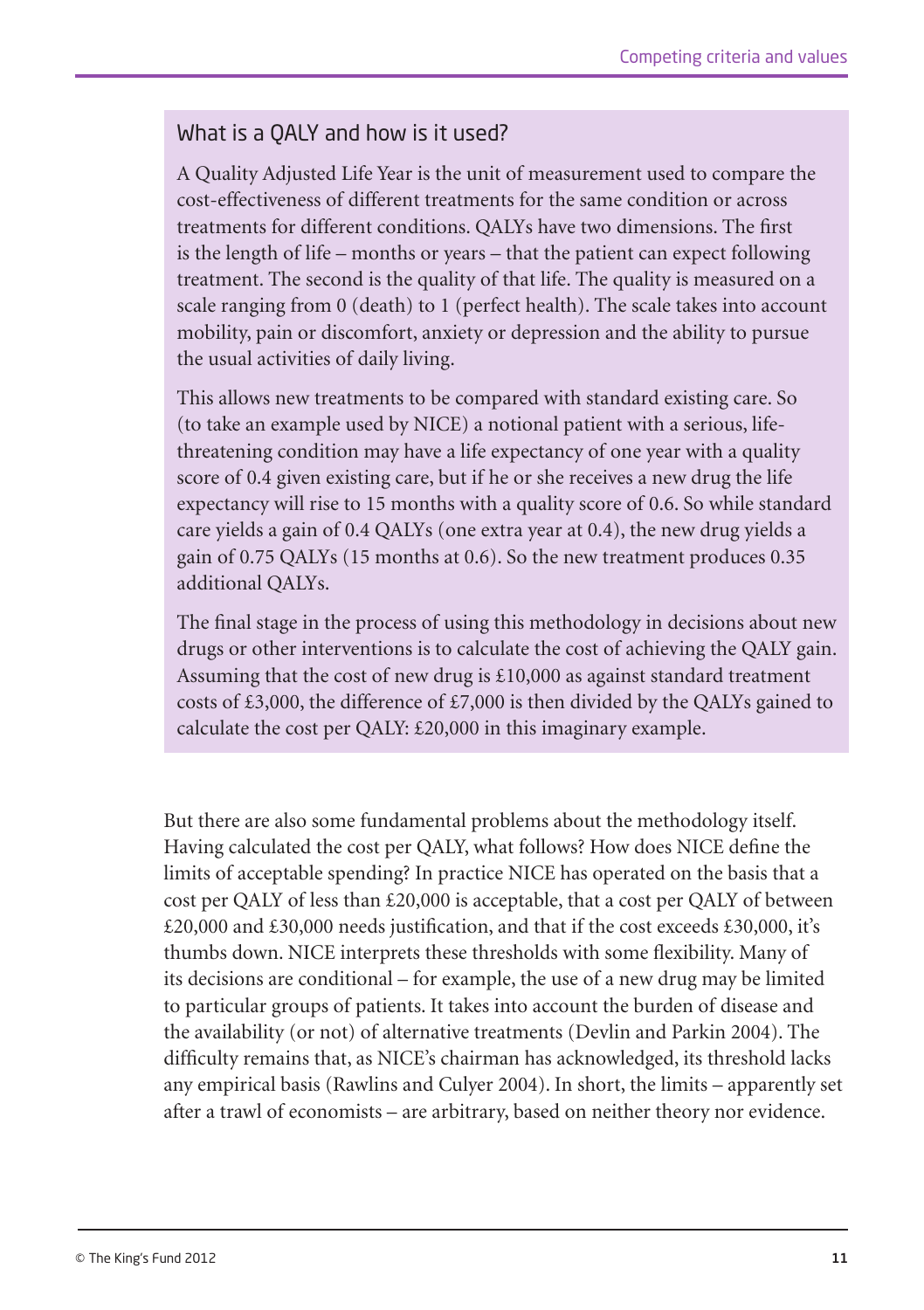So it can be argued that the figures should be much lower, in line with the judgements made by commissioners in the NHS (Appleby *et al* 2007). Why should NHS commissioners be forced to spend money on expensive NICErecommended drugs, say, when they can buy better-value QALYs at a lower price by investing in other services? Do NICE decisions crowd out better investment opportunities? Which should have higher priority – national or local decisions? Or, come to that, why has NICE not up-rated its threshold figures – which have seemingly remained the same since 1999 – in line with inflation (House of Commons Health Committee 2007)?

Nor has the concept of the QALY – the foundation of NICE's approach – escaped criticism. The QALY ratings for specific states of health on the 0 to 1 scale are derived from a study of public views. But it is not self-evident that there is a match between public and patient views about how to rate a particular condition; indeed, there is evidence to suggest that patients take a rather different view (Dolan *et al* 2009). Similarly, it has been argued that the use of QALYs discriminates against the disabled. Given the same life expectancy after treatment, a disabled person would score less than a non-disabled person. In short, the use of QALYs implies a judgement on what life is worth to a person – a judgement that may not be shared by the person concerned (Oliver and Sorensen 2005).

The notion that there is a neat, technocratic fix for taking decisions about resource allocation – as epitomised by NICE – therefore turns out to be a mirage. Indeed, NICE itself has recognised this in a variety of ways. It accepts that social value judgements are inevitably involved in the decision-making process (NICE 2009). For example, NICE considers that it 'has a duty to take into account the impact of its guidance on health inequalities'. However, it is not apparent how other criteria beside cost-effectiveness influence the recommendations of NICE panels: we simply do not know. NICE has also set up a Citizens' Council to explore issues such as whether the severity of a disease should be taken into account when making decisions: a recognition in effect, that technocratic expertise is not a sufficient source of legitimacy and that ways have to be found to test the public acceptability of NICE's methodology. It is far from clear, however, that the existence of a Citizens' Council is sufficient to bridge any legitimacy gap (Syrrett 2003).

The fragility of some of the assumptions shaping its methodology, and doubts about whether it has a strong constituency of public support, combine to make NICE vulnerable to political and media pressure. The hope that its invention would insulate decisions about the introduction of drugs in the NHS from ministerial intervention proved illusory. So, for example, in 2008 NICE introduced new criteria, and higher thresholds, for drugs for small patient groups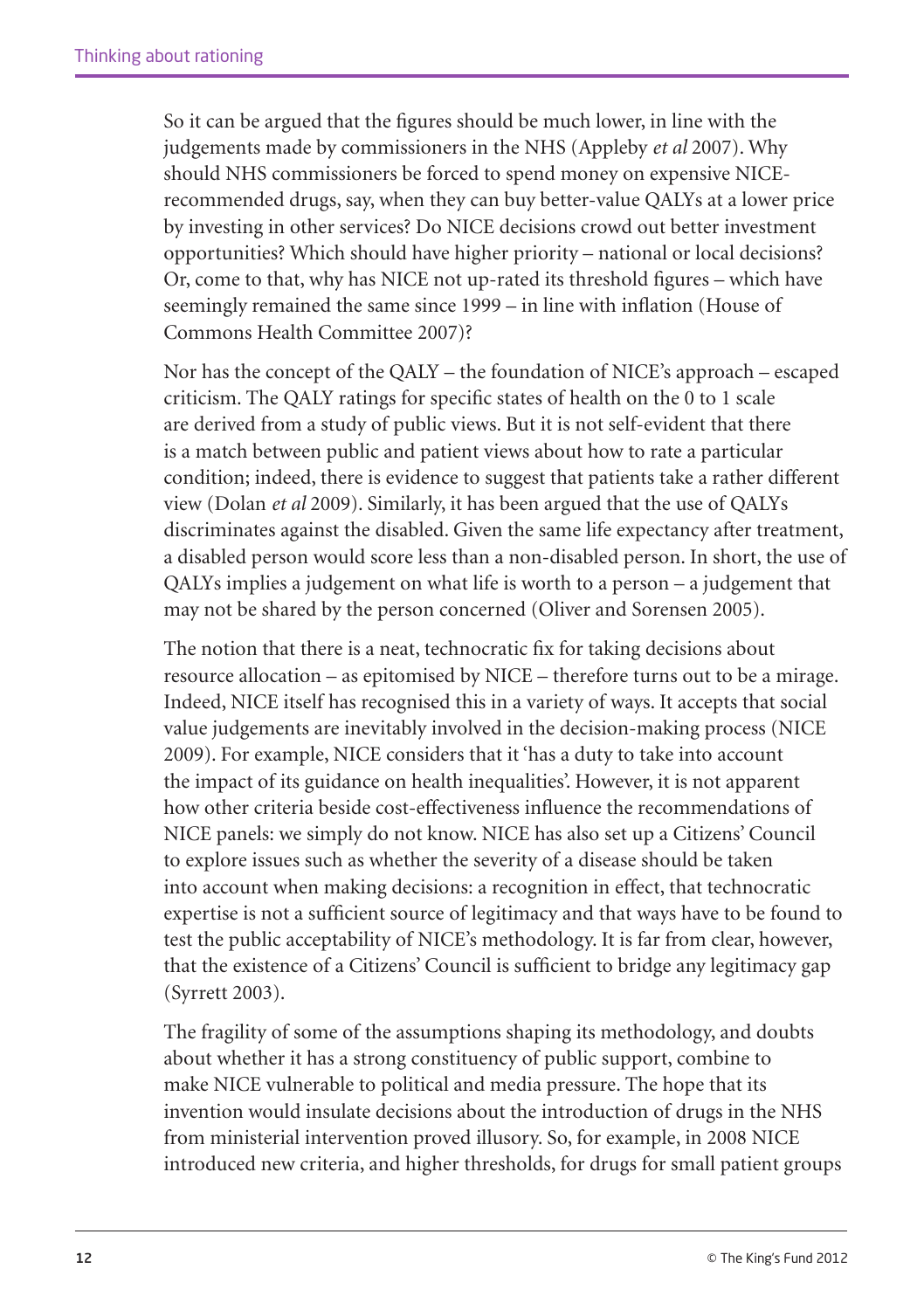with short life expectancies (Raftery 2009). This followed a campaign by patient groups, in part funded by the pharmaceutical industry, representing terminal cancer sufferers. In effect, the change put a premium on the last weeks or months of life, threatening to displace more cost-effective treatments (Maynard and Bloor 2009). The episode was a reminder also that diseases differ in their emotional resonance when it comes to resource allocation; soon afterwards the Conservative Party committed itself to creating a special fund for cancer drugs, a pledge since implemented.

NICE's social-value guidelines also stress the importance of process: the way decisions are taken. They include a set of procedural principles such as transparency, inclusiveness (giving professional bodies, patients, pharmaceutical companies and others an opportunity to participate in the decision-making process) and challenge (giving an opportunity to comment and appeal). In stressing these principles, NICE reflects the demands of procedural justice as set out in the Accountability for Reasonableness Framework (*see* box, p 9).

If the NICE decision process turns out to be more complex and more flexible than appears at first sight, the need to accommodate a variety of criteria or values is even greater when we move to the next point in the hierarchy: priority-setting by PCTs. PCTs are, of course, on their way to the dustbin of history – but in what follows we assume that GP commissioners may start their lives by building on the PCT legacy.

### The commissioner's tool box

Any commissioner of health care in search of tools for taking decisions about priorities can consult a rich library of acronyms: PBMA (programme budgeting and marginal analysis), MCDA (multiple criteria decision analysis) and others (for a review, see Yorkshire and Humber Public Health Observatory 2010). Here there is no intention to offer a comprehensive guide to the various decision-making techniques that are on offer. Instead, by taking two examples from the opposite ends of a spectrum running from an emphasis on costs and benefits to the accommodation of multiple criteria, we can illustrate some of the issues involved.

At the end of the spectrum nearest to the NICE approach is PBMA (Donaldson 2008). The first step in this model is to set out how existing resources are used under various programme headings – for example, cancer or mental health services (Brambleby *et al* 2008). Next, then, changes in the pattern are considered, comparing the gains (or losses) in health benefits that can be achieved by changes at the margins. Unlike NICE, PBMA is not dependent on the use of QALYs: at a programme level the necessary information may not be available. But the aim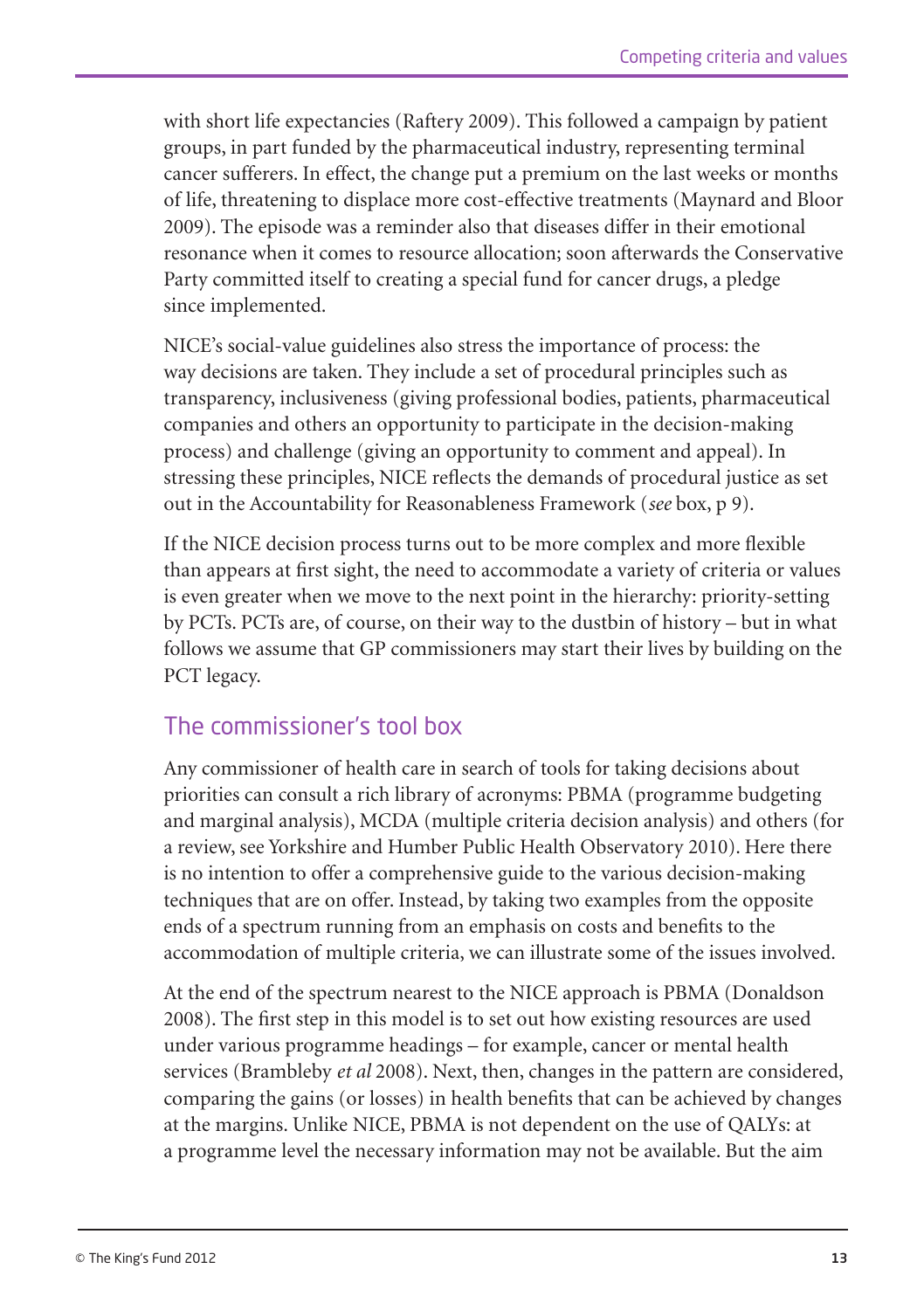is the same: 'to maximise benefits to the community'. And so is the emphasis on cost-effectiveness. However, as one of the key exponents of the PBMA approach explains, 'an ethical rather than economic, framework, may be more appropriate to take account of criteria relating to equity and fairness when deciding how to allocate healthcare resources' (Donaldson 2008). So those involved in any PBMA exercise have to decide what criteria – beside cost-effectiveness – to apply when making a final judgement.

At the other end of the spectrum there is the Modified Portsmouth Scorecard, used by many PCTs, where funding proposals are scored against a number of weighted criteria – a variant of MCDA. The criteria include strength of evidence (scoring up to 40 points), magnitude of benefit (up to 40 points), patient acceptability (up to 40 points), whether it is a national requirement or target (up to 40 points), whether it is addressing health inequalities (up to 20 points), whether it is the only treatment (up to 20 points) and the strength of local feeling (up to 10 points). This model, in contrast to PBMA and some others, is not driven principally by economistic, health-maximising aspirations, and its dependency on qualitative judgements appears to be even greater than that of the other models. But it does have the advantage that it can be applied to micro developments rather than programmes, thus coming closer to rationing decisions.

The other models on offer are variations on these themes. So, for example, decision conferencing (Airoldi and Bevan 2010) puts much emphasis on the social dynamics of the process: the iterative way in which information about value for money is presented and discussed. However, while we know quite a bit about how many PCTs use the different decision-making tools when setting their priorities (Robinson *et al* 2011), we have no systematic knowledge about the relationship between the use of the different methodologies, the composition of the panels involved in the process and the outcomes. And we know even less about how decisions about priorities translate into policies that affect individual clinicians and patients directly, ie, rationing.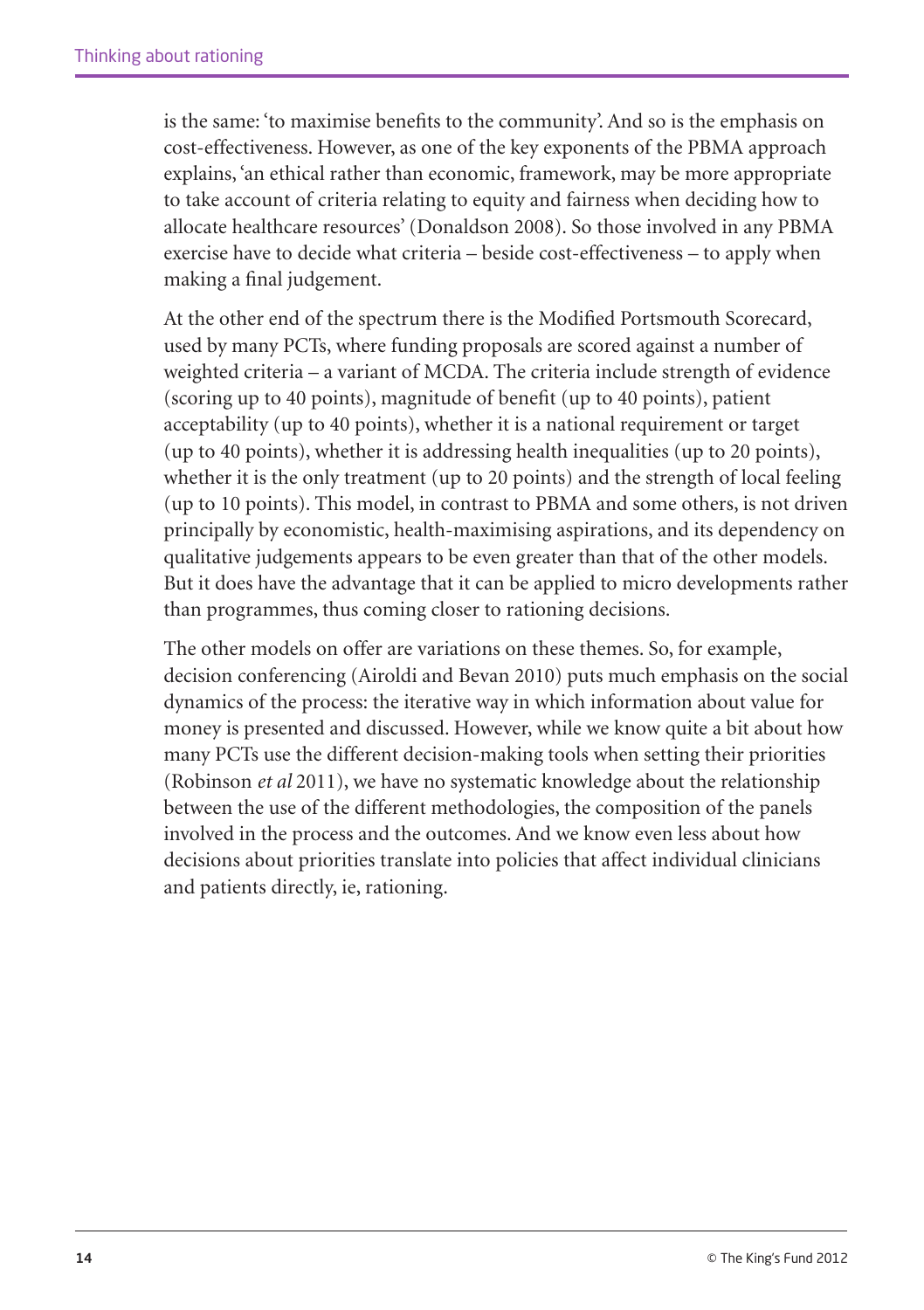## From theory to practice: how commissioners ration

How do rationing decisions get made in practice by commissioners? How do they limit what's available, and on what basis do they make such decisions? Commissioners currently adopt some combination of five approaches:

- slowing down treatment rates by increasing waiting times (*rationing by delay*)
- introducing eligibility thresholds for treatments in order to limit the number of referrals (*rationing by selection*)
- reviewing spending on continuing care and diverting demand to social services (*rationing by deflection*)
- capping the number of treatments hospitals can provide (*rationing by denial*)
- developing 'exclusion lists' of treatments that will no longer be funded (*rationing by denial*).

However, as we shall see, commissioners must also allow for the possibility that individual patients may represent 'exceptions' to any of their general policies on funding, and have a process in place for considering, and ruling on, such cases.

## Increasing waiting times

In the past, waiting times reflected lack of capacity (as well as poor management and a low value being placed on patients' time); now waiting times often reflect a lack of ability on the part of commissioners to pay providers for treatments. Commissioners are stopping providers from treating patients by introducing minimum waiting times. This approach can effectively defer payments to a new financial year, and potentially reduce expenditure overall since, as one PCT put it in response to a survey, 'experience suggests that if patients wait longer then some will remove themselves from the list or will no longer require treatment when it is finally offered' (Co-operation and Competition Panel 2011). So this approach is one of deterrence as well as delay. Commissioners are bound by the 18-week maximum referral-to-treatment time target in the Handbook to the NHS Constitution, but they can allow waiting times to rise so long as they do not exceed that point, a practice that a report by the NHS Co-operation and Competition Panel in 2011 judged to be 'reasonably widespread'.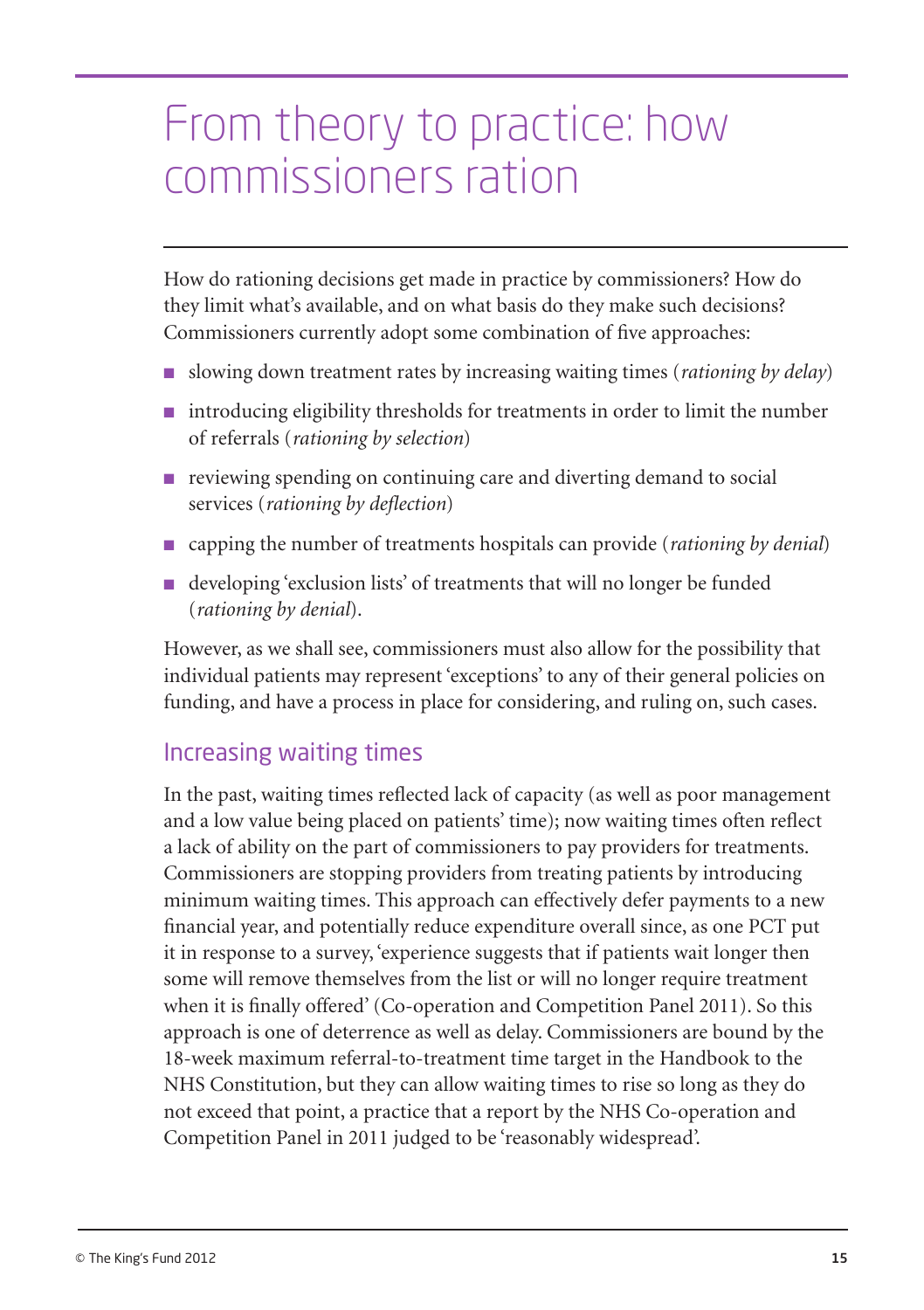Headlines in November 2011 proclaimed that the Secretary of State was to 'ban' minimum waits (Wilson 2011). In fact, the restriction, which all commissioners must comply with by March 2012, is on minimum waiting times 'that do not take account of health care needs of individual patients' (Department of Health 2011a). The objection is not to minimum waits *per se*, but to blanket policies that are insensitive to the particular needs of any individual patient. In fact, this echoes a ruling by the European Court of Justice in 2006, which found that a commissioner offering treatment within a national waiting time target does not in itself mean the treatment is being provided without 'undue delay' (a trigger for commissioners having to fund a patient's treatment abroad within the EU). The court judged that undue delay may still have occurred if the waiting time 'appears to exceed in the individual case concerned an acceptable period having regard to an objective medical assessment of all the circumstances of the situation and the clinical needs of the person concerned' (Watts v Bedfordshire PCT, Case C-372/04).

These new national instructions to commissioners thus focus on how commissioners reach a decision about waiting times (eg, whether an individual's particular clinical circumstances are taken into account) rather than on what that decision ought to be, a theme that we will return to later.

## Limiting volumes of treatments

More radical than delaying treatment is to limit the numbers of treatments for which any provider will be funded. The implementation of the policies of patient choice and Payment by Results for many aspects of routine, planned hospital care over the past half decade has meant a shift away from block contracts, making it more difficult for commissioners to control the volume of care carried out by any one provider. But some areas of care – mental health services and most community services, for example – are not yet subject to payment by results. And even for those types of care that are, the standard acute contract used by commissioners includes an 'activity plan' agreed with the provider, and allows that 'financial adjustments' are made to the contract if the provider persists in performing more treatments than had been agreed.

PCTs have taken different approaches to using this type of planning, but some are reported to have used activity plans to introduce limits beyond which they withhold or challenge payments for treatments (Co-operation and Competition Panel 2011). Other PCTs have gone further and effectively suspended the operation of payment by results and put in place block-volume, capped contracts in order to manage their costs; this was the case for some of the acute trusts whose staff we spoke to in preparing this paper.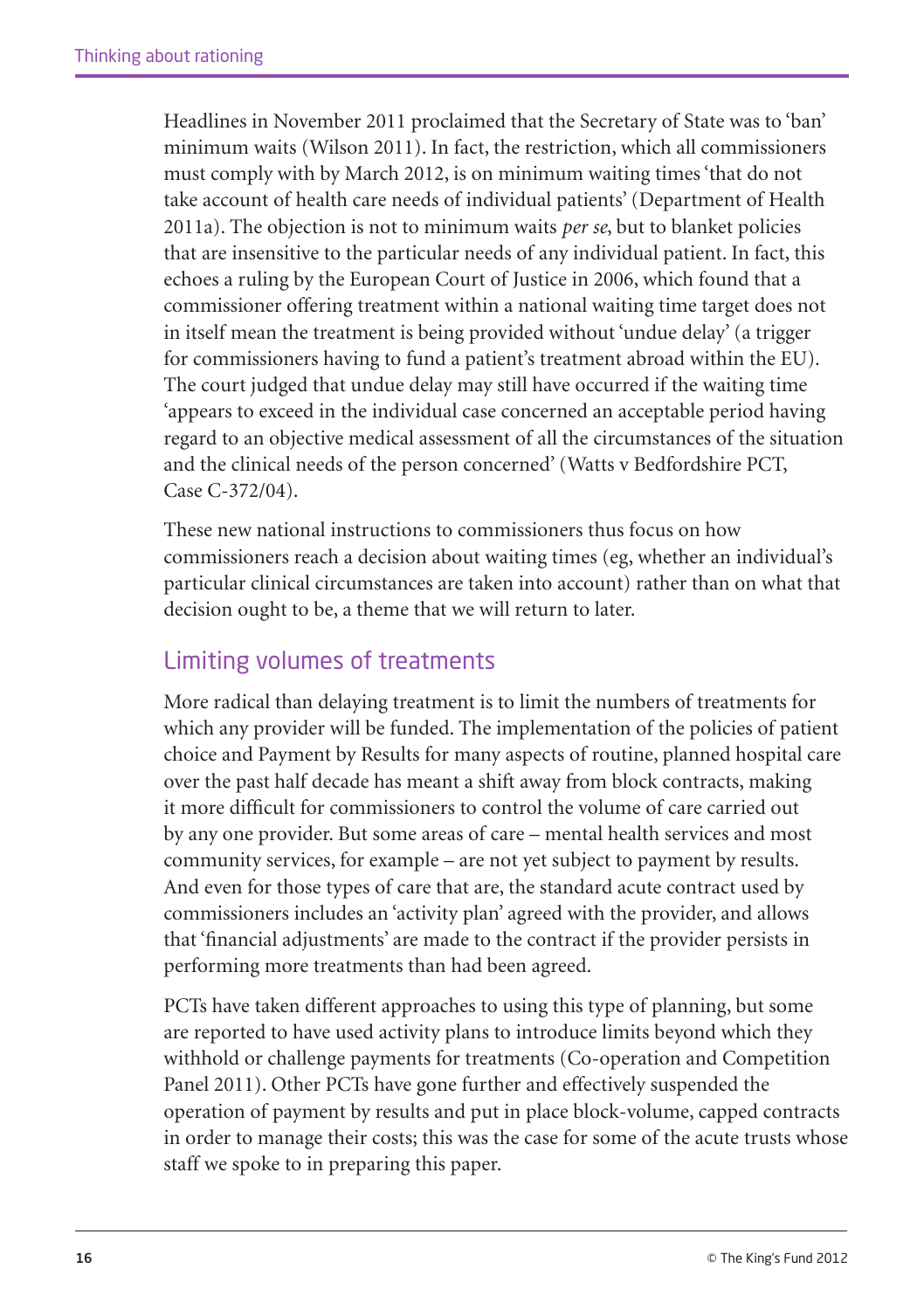Commissioners also limit activity by imposing restrictions on the number of follow-up appointments that patients are given after their surgery or main consultation. Such strategies may be starting to bite: analysis of hospital trust data in 2011 found that the ratio of follow-up appointments to surgical procedures fell by 4.3 per cent in the last year and 5.9 per cent over the last two years (Pulse 2011). What is difficult to establish is whether this is rationing in the sense of depriving patients of beneficial treatment. There does not appear to be a clear consensus on how many appointments are necessary or appropriate.

Furthermore, how do such restrictions filter through to clinical practice? Does management pressure change the informal threshold for referral with which consultants and junior doctors operate in practice when deciding whether to refer a patient on for further treatment? Are patients seen towards the end of a quarter or a financial year less likely to be treated because the hospital is approaching the upper limit for its activity?

The strength of the Department of Health's reaction to these practices (particularly in a context where they are committed to holding back from issuing edicts to the service) suggests that the Department is anxious about the effects of such restrictions on patients, and public perceptions of the services. The Department published a strong warning on volume-capping practices, stating that 'activity schedules in the NHS Standard Acute Contract should not be used as a mechanism to … cap activity' (Department of Health 2011a). At the time of writing, details on how this restriction might be implemented are still pending. The Department has also said: 'All patients with a clinical need for a follow-up appointment in hospital should have one. We have not set targets to reduce the number of follow-up appointments and have no plans to do this' (Pulse 2011), but has hitherto stopped short of directly prohibiting commissioners from doing so.

If commissioners are to be restricted in their ability to adjust the overall volume and pace of treatments being offered by hospitals, they may concentrate ever more on two other rationing tools. These are limiting who can be referred for treatment in the first place through the introduction of referral thresholds, and developing 'exclusion lists' of treatments for which routine NHS funding will not be made available.

## Rationing by selection: eligibility thresholds

It is general practitioners who drive much of the demand for hospital services; it is not surprising that the Secretary of State is placing responsibility for budgets in their hands. But GPs vary widely in their clinical decisions and many of the factors that determine whether a patient is referred to hospital fall outside of narrowly conceived clinical concerns. Such factors include the facilities and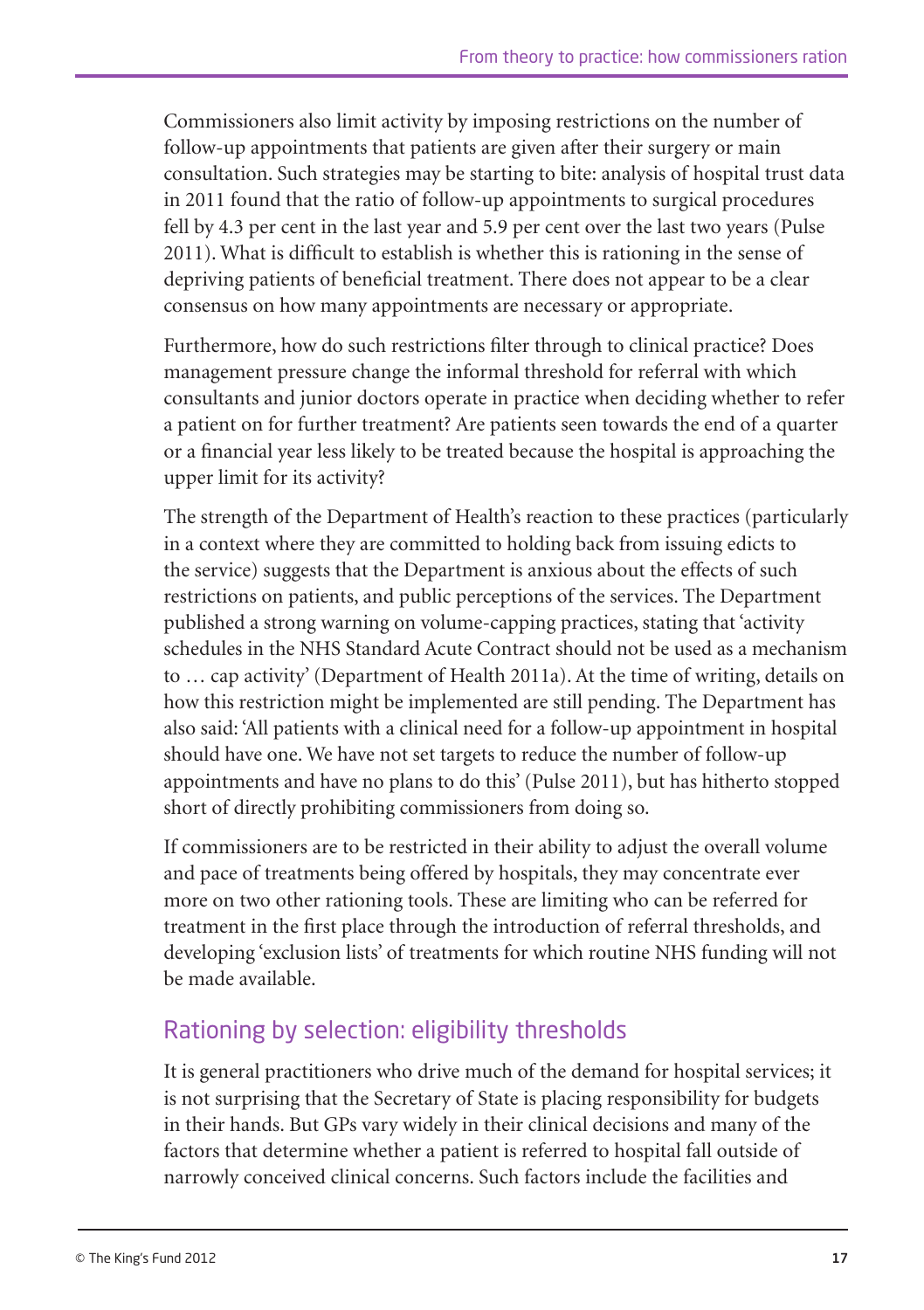expertise contained in a practice, and the GP's relationship with the patient and with the relevant hospital specialist. These are in addition to a series of cognitive and psychological influences, including the practitioner's willingness to tolerate risk, their fear of accusation of malpractice, their sensitivity towards patient demands, their attitudes towards hospital admission, and their beliefs about the benefits of referral to particular services (Foot *et al* 2010). The result is the renewed emphasis by commissioners on attempting to control GP referrals by introducing referral guidelines and thresholds.

Such controls range from PCTs prescribing the criteria that GPs ought to consider when making a decision to imposing compulsory, quantified scores to test eligibility for referral. For example, the pre-operative Oxford Hip and Knee Scores are used as a tool for 'grading' the degree of severity of someone's joint problem, incorporating the results of diagnostic imaging with information on stability and mobility of the joint, and the nature and extent of the pain they are suffering; the resulting score determines whether a patient is eligible for referral. A fifth of the 692 orthopaedic surgeons responding to a BBC survey in spring 2011 reported that referral thresholds had been raised by their local PCT (Jeffries 2011). The policies of half a dozen PCTs serve to illustrate the geographical variation in thresholds for tonsillectomies (a long-contested procedure) and bariatric surgery (*see* box opposite).

Such thresholds effectively limit clinical freedom, and so are controversial among professionals as well as patients. The definition of an appropriate referral can be contentious. For example, a study of musculoskeletal referrals in the early 1990s found that 43 per cent of referrals rated as 'probably' or 'definitely' unnecessary by a GP were rated as 'definitely appropriate' by a consultant (Roland *et al* 1991). And while some commissioners have adopted the types of scoring systems described above, others have disputed their reliability or appropriateness (*see*, for example, Solutions for Public Health 2010). The resistance clinicians may have to such interventions can be exacerbated or relieved depending on the type of enforcement tool used by the commissioner.

The methods for enforcing thresholds come in more or less authoritarian forms (Imison and Naylor 2010). At the softer end, commissioners produce guidelines that should inform practitioners' referral decisions, and in some cases involve clinicians in their development to ensure that the guidelines are clinically informed, and in an effort to win hearts and minds. At the sharp end, just over a quarter of PCTs have referral management centres (Pulse 2011), which are used to review and potentially redirect or reject some or all referrals made by GPs. Somewhere between the two lie peer review processes, in which the comparative referral rates of individual GPs and/or their practices circulated within an organisation are shared with other local practices as well as the commissioner.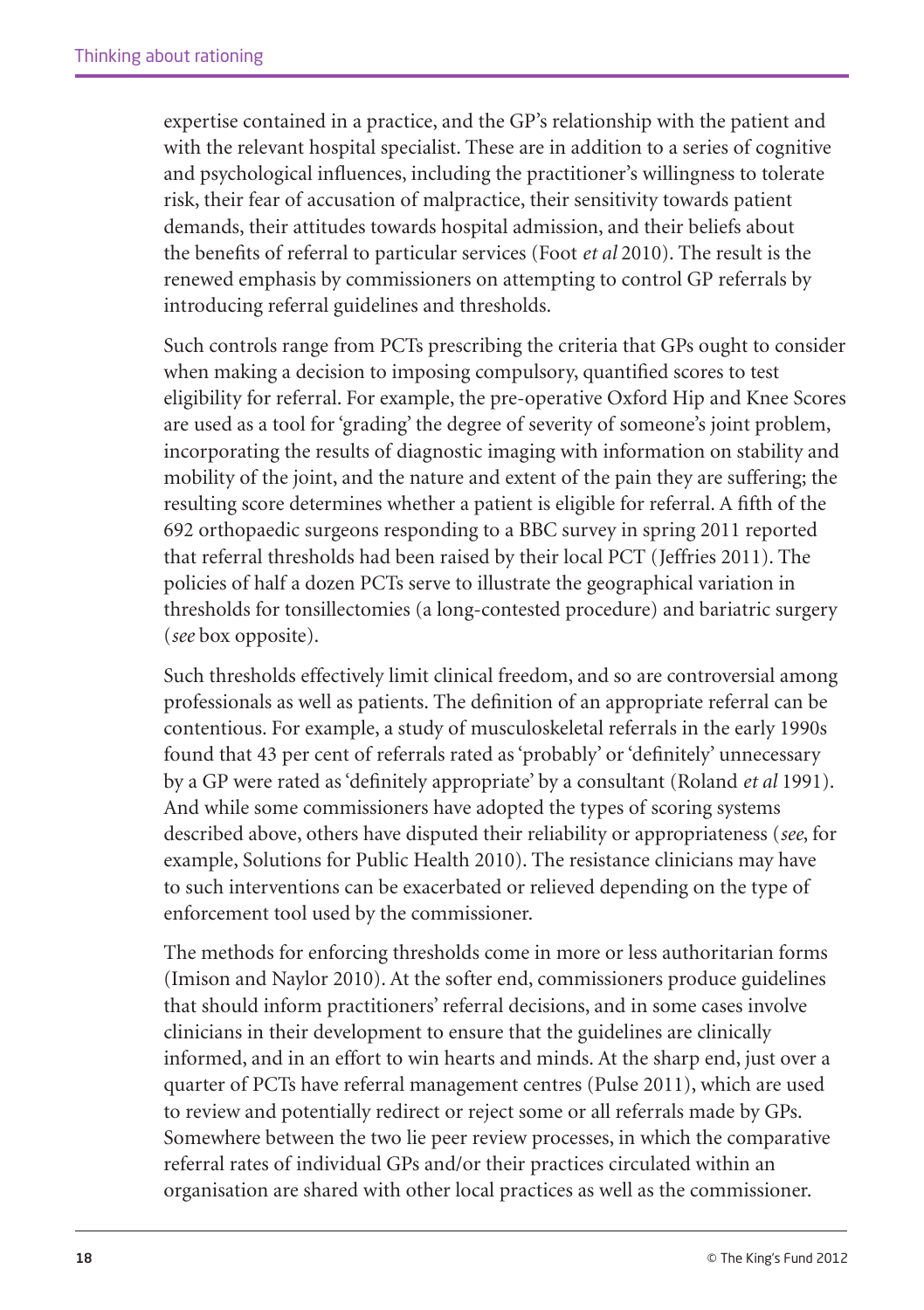#### Thresholds for referral: tonsillectomy and bariatric surgery

*Illustrative examples drawn from the policies of seven commissioners from across England in November 2011*

#### **Tonsillectomy (removing tonsils)**

Commissioners used a number of different criteria for limiting access to tonsillectomy. Common among them is a requirement about the number of episodes of the illness the patient must have suffered in recent years in order to be eligible: these range from a requirement for seven severe cases in the previous year to five such cases, or a fewer number of cases but experienced consistently over a series of years – three or more cases in each of the previous three years, for example. Some commissioners require a period of six months 'watchful waiting' before the referral; others do not. For some, severe halitosis that has been demonstrated to be tonsil-related is grounds for a referral; others make no mention of this. One commissioner's policy required that the patient must have previously suffered from quinsy in order to be eligible for tonsillectomy.

#### **Bariatric surgery (weight-loss surgery)**

Here the commissioners usually established a minimum body mass index (BMI) to determine eligibility for surgery, which is higher or lower depending on whether the patient suffers from co-morbidities whose treatment could be improved by reducing their weight. For example, a patient with a BMI of 50 or over, or a patient with a lower BMI (45, for example) who was also suffering from diabetes or hypertension could be eligible, so long as they had participated in a programme combining a range of non-surgical treatments and support. But there are differences between areas. For example, to qualify for surgery in one area, the requirements include a BMI of more than 50 while in another the requirement is for a BMI of 35. Some name the co-morbidities necessary for eligibility; others do not. Some bar patients who have not sustained a weight loss of 5 per cent or 10 per cent, over three or six months prior to the referral; others do not. Commonly, patients are expected to be 18 or over, but in one area, patients had to be at least 20. For some the maximum age is 60, for another it is 65, and others have no stated maximum age limit.

What is made of this information, and how it might go on to change future behaviour patterns, is the subject of local negotiation. Here data indicators are used as a tin-opener rather than a dial (Carter *et al* 1992), ie, they present an opportunity to examine what is happening rather than offering a precise reading.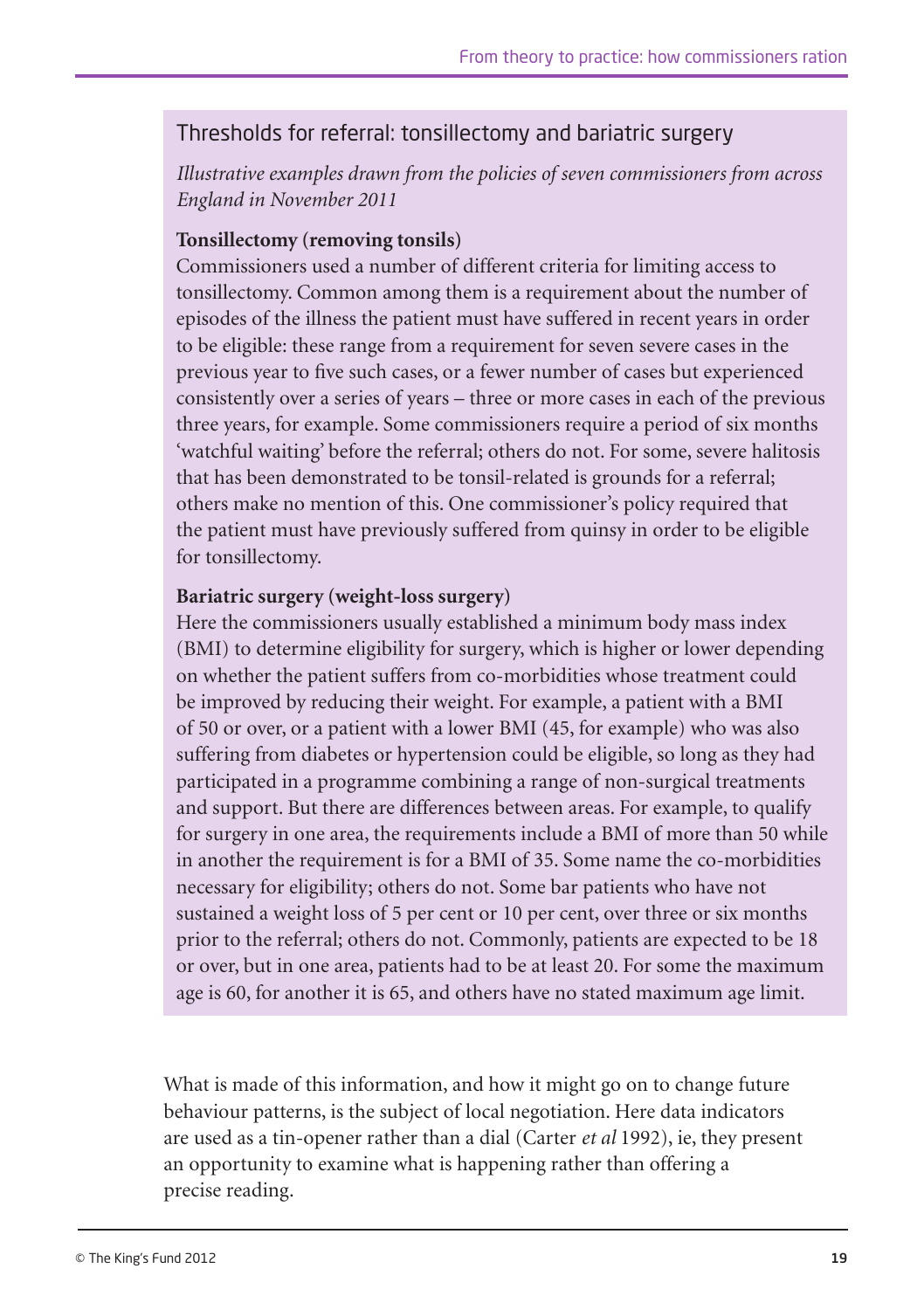Of course GPs can only control decisions about whether to refer a patient to hospital. Once that referral has been made, decisions about whether to treat patients are at the discretion of hospital clinicians. We explore attempts by hospitals themselves to influence these decisions in the section on 'Decoding provider rationing'.

### Rationing by deflection: risks to NHS continuing care?

There is a decades-long history of tension between the NHS and local authorities over who should fund the care costs of individuals who have ongoing health care needs outside of hospital. As with other aspects of NHS care, primary legislation has not prescribed the NHS's responsibilities in precise terms, stating only that the Secretary of State must provide 'services or facilities for the prevention of illness and the after-care of persons who have suffered from illness as he considers appropriate as part of the health service'. However, following various legal directions by the Secretary of State, if somebody's 'primary need is a health need', they may be eligible for NHS continuing care, which means their PCT must fully fund their health care, personal care and (if they are resident in a care home) board and lodging costs as long as they are required.

If the individual does not meet the criteria for NHS continuing care, then responsibility for their care will fall (at least in part) on the local authority. This means the local authority may foot part of the bill, and since social care is not fully funded by local authorities (funding is contingent on local decisions about which 'needs' bands will be funded in that area, and means testing), the individual patient may themselves have to pay for much of their care costs.

Through legal challenges and investigations by the NHS ombudsman in the mid-1990s to the mid-2000s, local NHS commissioners were repeatedly found to have used overly strict eligibility criteria in denying funding to individuals, effectively deflecting the costs of this care onto local authorities and the individuals themselves (for a summary of cases *see* Alzheimer's Society 2011 and Dow 2009). In 2007 the Department of Health published for the first time national guidance on establishing eligibility for the funding (which had previously been left to the discretion of strategic health authorities and their predecessors), but this remains very broad in its phrasing, with plenty of space for different local interpretations.

Eligibility assessments for continuing care funding are carried out by a 'multidisciplinary team' commissioned by the PCT, which may or may not include a member of PCT staff. Many PCTs do, however, have their own 'panels' that are intended to review the quality of the assessment decisions. As with other PCT decisions on the funding of care, patients can appeal against the decision made (initially to the PCT, then to the strategic health authority (SHA), which can refer the decision to an 'independent review panel', and ultimately to the NHS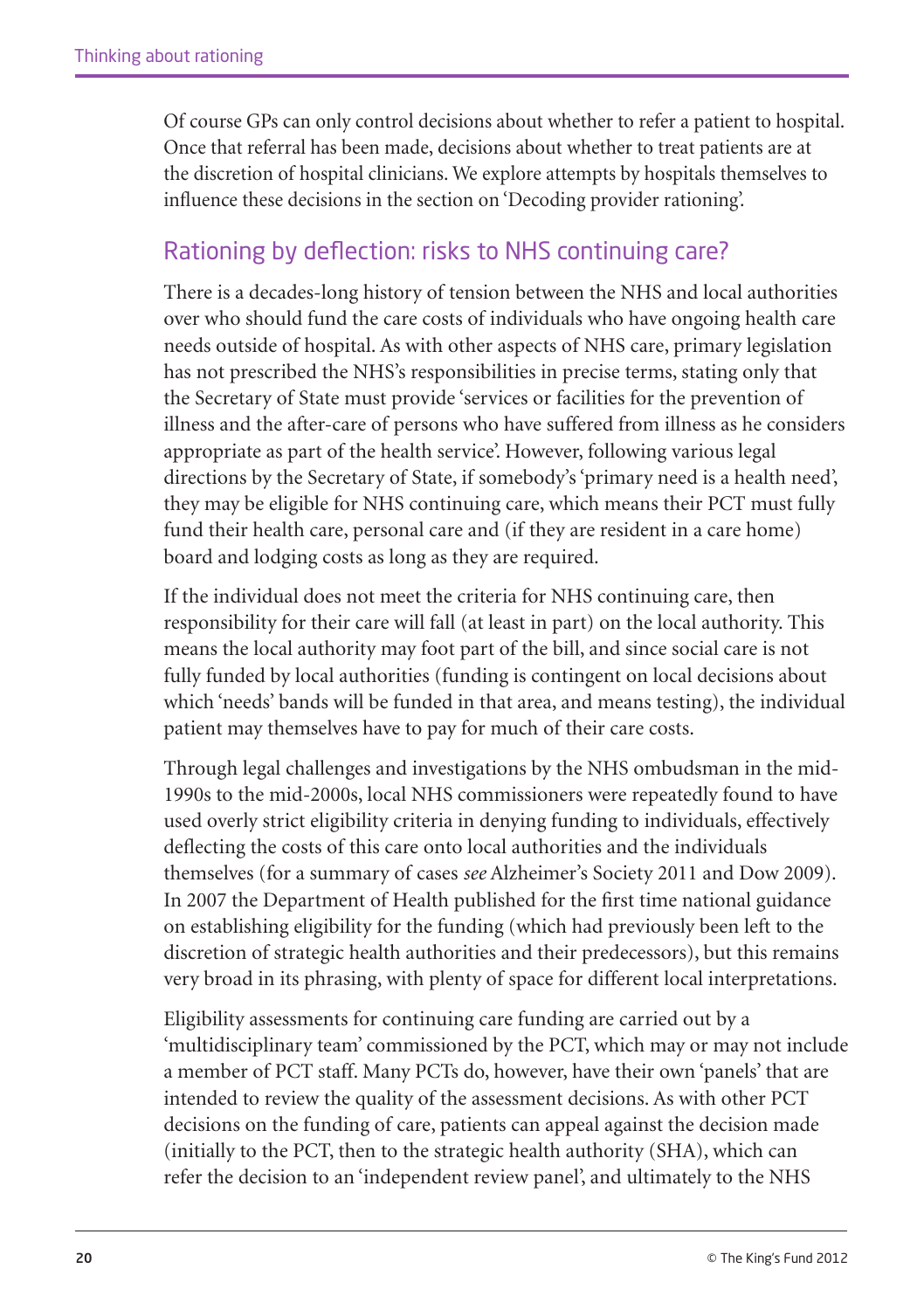ombudsman). A survey of PCT clusters in 2011 found that the number of appeals made against decisions increased by 9 per cent in 2009/10 to 2010/11, as did the proportion of those appeals that were successful (40 per cent compared to 33 per cent the previous year) (Samuel 2011b).

The overall numbers of patients receiving funding for continuing care increased each year between 2009 and autumn 2011 (both absolutely and as a proportion of the population) against what we might expect in a period of financial austerity. However, there are considerable variations between PCTs (in quarter two of 2011, for every 50,000 individuals in Berkshire West, 17 received continuing care funding, compared to 158 per 50,000 in Barking and Dagenham (Department of Health 2011b)), and the overall rise in numbers masks the fact that in more than a quarter of PCTs, the numbers receiving funding fell by 10 per cent in the final quarters of the financial years of 2010 and 2011 (Samuel 2011a). It is difficult to draw any firm conclusions from these figures without accompanying data on any changes in the proportion of the population with relevant needs at that time to put them into context.

However, it may be telling that the Department's deputy director for social care felt the need to write to the SHA and PCT chief executives in summer 2011 to 'remind colleagues of the importance of the national processes set out in the National Framework for determining eligibility for NHS Continuing Healthcare', which are 'particularly important at a time where local organisations may have local Quality, Innovation, Productivity and Prevention (QIPP) initiatives, which may be looking to make efficiencies in this area' (Ayling 2011). The national director for social care at the Association for Directors of Social Services reported in summer 2011 that: 'In many areas, continuing care is working very well, in others it's not. PCTs have used it as an obvious area to cap costs', and that some PCTs were delaying assessments for 'considerable periods of time, which means the individual is paying for the costs or their local authority is' (Samuel 2011a).

## Exclusion lists

The starkest and most visible form of rationing is the 'exclusion list'. The Secretary of State is required by law to promote a 'comprehensive' health service, but at no point has that phrase been defined in terms of a list of treatments that should be provided by the NHS. NICE guidance and national policies impose certain requirements on commissioners, but for the most part they must decide what treatments to make available in the context of local need and their finite budget. None publishes a full list of what it does fund for local NHS patients, but many now list the treatments they will not fund. More than a third of PCTs surveyed in 2011 had expanded the number of treatments for which they were withholding funding (Moberly 2011).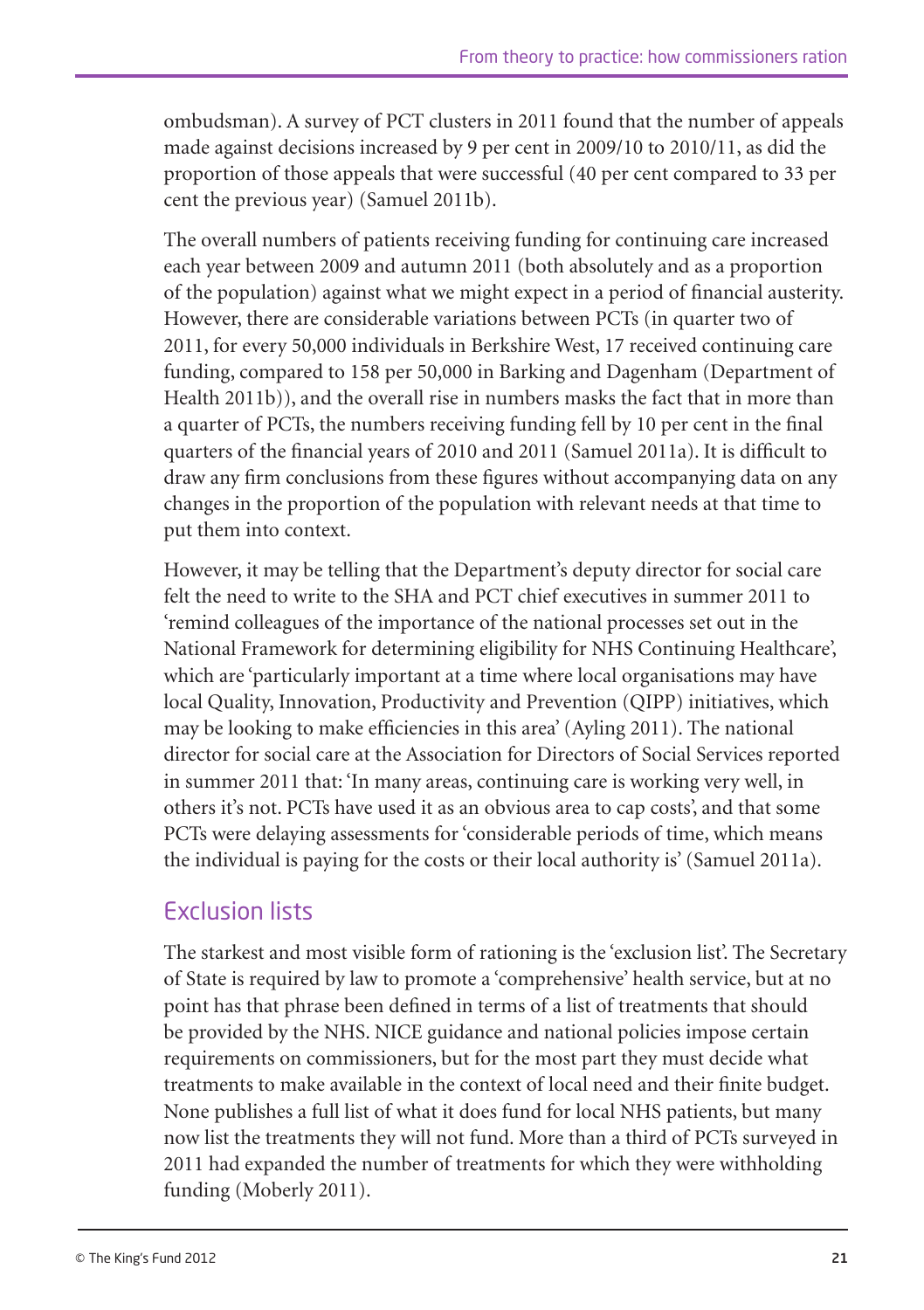Such exclusions tend to be justified on the grounds that the treatments represent poor clinical value (they don't offer enough bang for their buck, or simply not much bang at all), or that they are not clinically necessary because they are principally cosmetic, for example. Surgery for lower back pain, hysterectomies for heavy menstrual bleeding, and grommets are common examples of the first group. Examples of the second include cosmetic surgery such as breast enlargement or reduction, tattoo removal or the removal of varicose veins.

The content of such lists varies between areas. Looking at 'low-priority treatment' lists overall (which can include both outright exclusions and treatments subject to eligibility thresholds), the Audit Commission estimated that PCTs have collectively identified approximately 250 different procedures for which funding is in some way restricted (Audit Commission 2011). Just keeping track of which commissioner is funding what can be a real challenge for clinicians and managers based in provider organisations (*see*, for example, the box below).

Many PCTs have in practice formed networks at local and regional levels to pool effort in this area and to present a more consistent set of policies to their local populations. A survey of PCTs' arrangements for considering funding for new medicines conducted in 2008 found that half of PCTs shared a committee with at least one other PCT, and a fifth with three or more other PCTs (Adelphi

#### Variations in funding of IVF

A survey of commissioners in England, Wales and Scotland published by the All-Party Parliamentary Group on Fertility in June 2011 found considerable variation in local funding policies on IVF, despite NICE guidance recommending that in England three cycles should be funded.

- Five organisations stated that they did not offer any funding for IVF.
- Of the PCTs (and their equivalents) offering IVF to patients, just over a quarter (27 per cent) offered three cycles of treatment, with 39 per cent offering one cycle and 27 per cent offering two.
- There were also variations in the commissioners' criteria for eligibility for the treatment: for most the upper age limit was 39, but for some it was lower – for example, 35; some required that neither parent had a living child (in contrast to the NICE requirement that only the woman does not have a child); some specified that the woman or both parents must be non-smokers; and some applied upper BMI limits on both of the parents.

Source: All-Party Parliamentary Group on Infertility 2011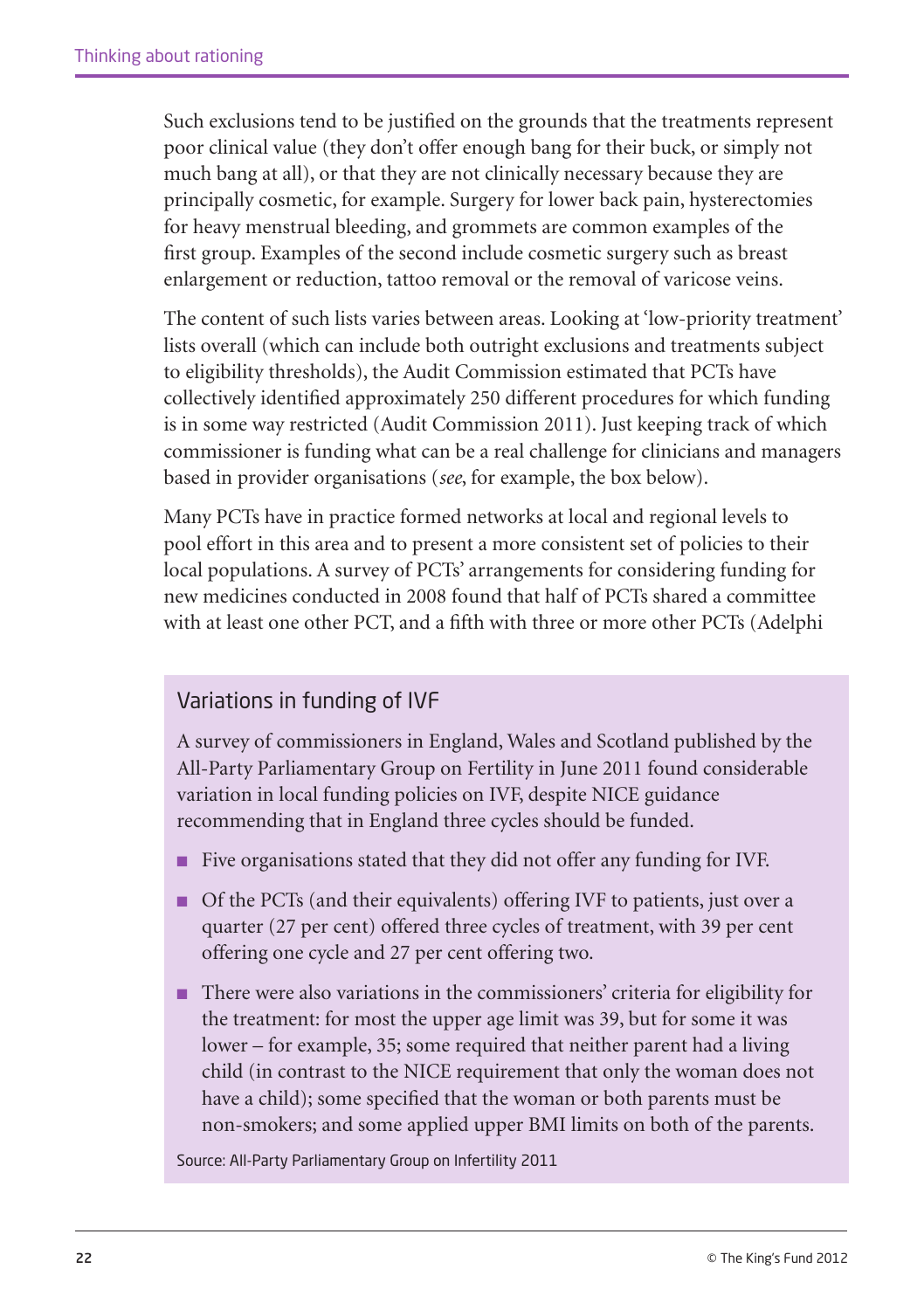Research UK 2009). PCTs also informally share information through contacts or established networks. The 2008 survey found that almost half of committees shared information with neighbouring PCTs about their decisions 'extremely frequently', though there was considerable regional variation. The Public Health Commissioning Network includes on its website a list of published 'priorities statements' of various PCTs as part of its 'Essential Resources Series' (Public Health Commissioning Network 2010). Some PCTs and PCT networks employ independent organisations to support their decision-making in this area while others rely on internal staff. For example, the Cumbria and Lancashire Commissioning Business Service is funded by, and accountable to, six PCTs in that area and the South Central Priorities Committee is supported by 'Solutions for Public Health', a not-for-profit public health organisation.

The advent of clinical commissioning groups could lead to a fragmentation of existing networks of decision-making. At the time of writing there looked set to be around 270 clinical commissioning groups (compared to 152 PCTs), which may themselves have no connection with existing networks, and could dramatically increase the number of different policies for treatment funding within the NHS and accompanying accusations of a 'postcode lottery'. However, in practice the development of clinical commissioning groups and their policies is taking place under the supervision of PCT clusters; some clinical commissioning group members will no doubt have previously sat on professional executive committees in PCTs; and some new lay members will have played non-executive director roles in predecessor organisations. This means there is the potential for clinical commissioning groups to draw on existing policies and networks.

Whoever makes such decisions on treatment funding, they will surely continue to attract controversy. And yet despite their headline-grabbing nature, the scale of savings to be secured by such rulings is actually relatively modest. The Audit Commission estimated that if all commissioners performed as well as the top 25 per cent in terms of limiting access to the list of 'low-priority treatments' developed by Croydon PCT and used by many others (*see* box overleaf) (Audit Commission 2011), there could be a national saving of £441 million a year. The report found potentially significant gains for some individual PCTs (topping £12.5 million in one case), but in terms of overall savings to the health service, such an approach represents a drop in the ocean of the estimated  $£15-20$  billion of efficiency savings the NHS needs to secure over next few years.

Because outright refusals to fund treatment are the most direct and visible form of rationing, they are also the most open to challenge. And indeed there are systems in place to deal with such challenges. In the next section we explore how such appeals by individuals are dealt with.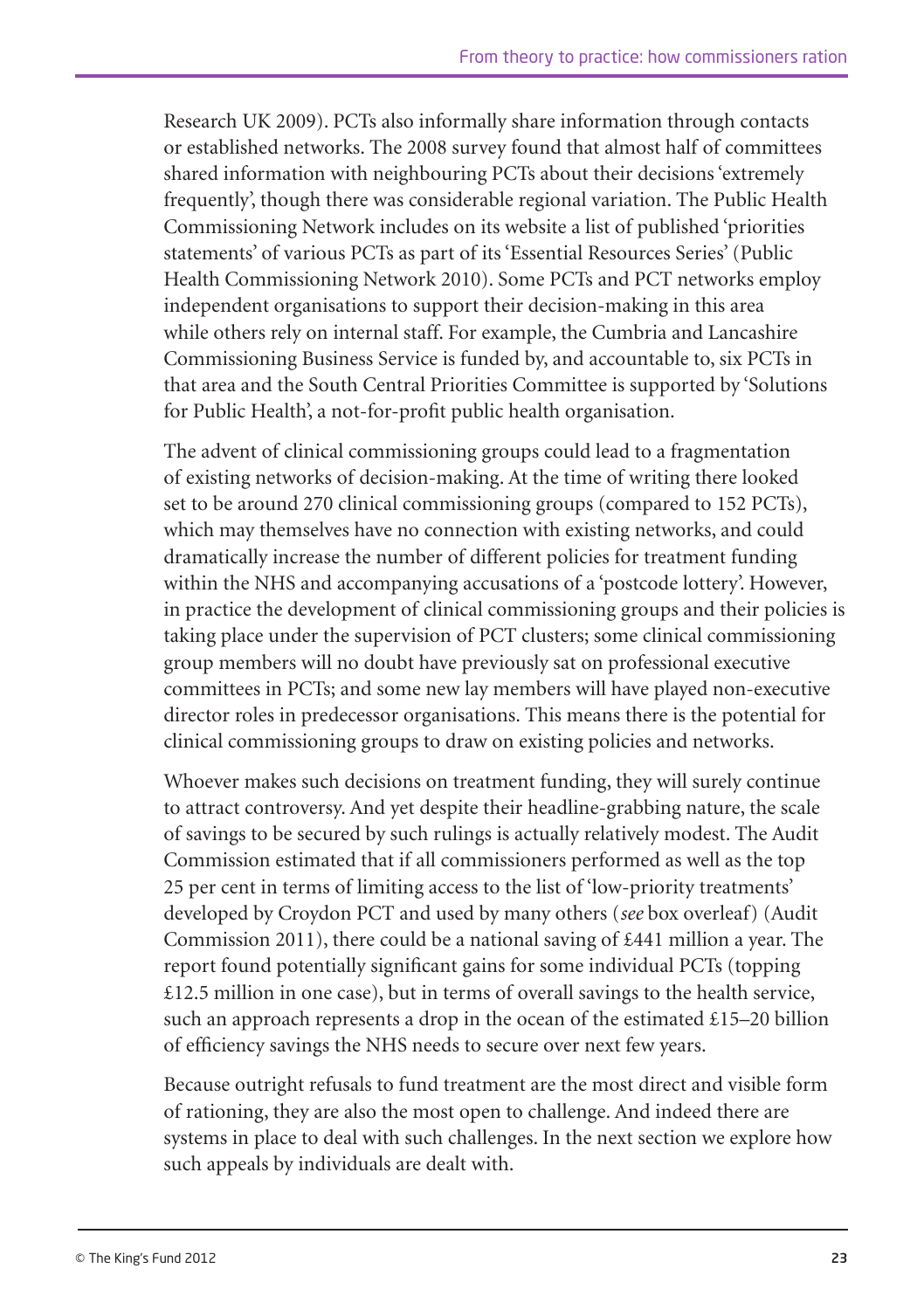#### The Croydon list of low-priority treatments

#### **Relatively ineffective procedures**

Back pain: injections and fusion Dilation and curettage for women under 40 Grommets (surgery for glue ear) Jaw replacement Knee wash-outs Spinal cord stimulation Tonsillectomy Trigger finger

#### **Effective procedures where cost-effective alternatives should be tried first**

Anal procedures Bilateral hip surgery Carpal tunnel surgery Elective cardiac ablation Hysterectomy for heavy menstrual bleeding

#### **Effective interventions with a close benefit or risk balance in mild cases**

Cataract surgery Cochlear implants Dupuytren's Contracture (tightening of tendons) Non-surgical female genital prolapse/stress incontinence Surgical female genital prolapse/stress incontinence Hip and knee revisions Knee joint surgery Other joint prosthetics or replacements Primary hip replacement Wisdom teeth extraction Potentially cosmetic interventions Aesthetic surgery – breast; ear, nose and throat; plastics; opthalmology Incisional and ventral hernias Inguinal, umbilical and femoral hernias Minor skin surgery for non-cancerous lesions **Orthodontics** Other hernia procedures Varicose veins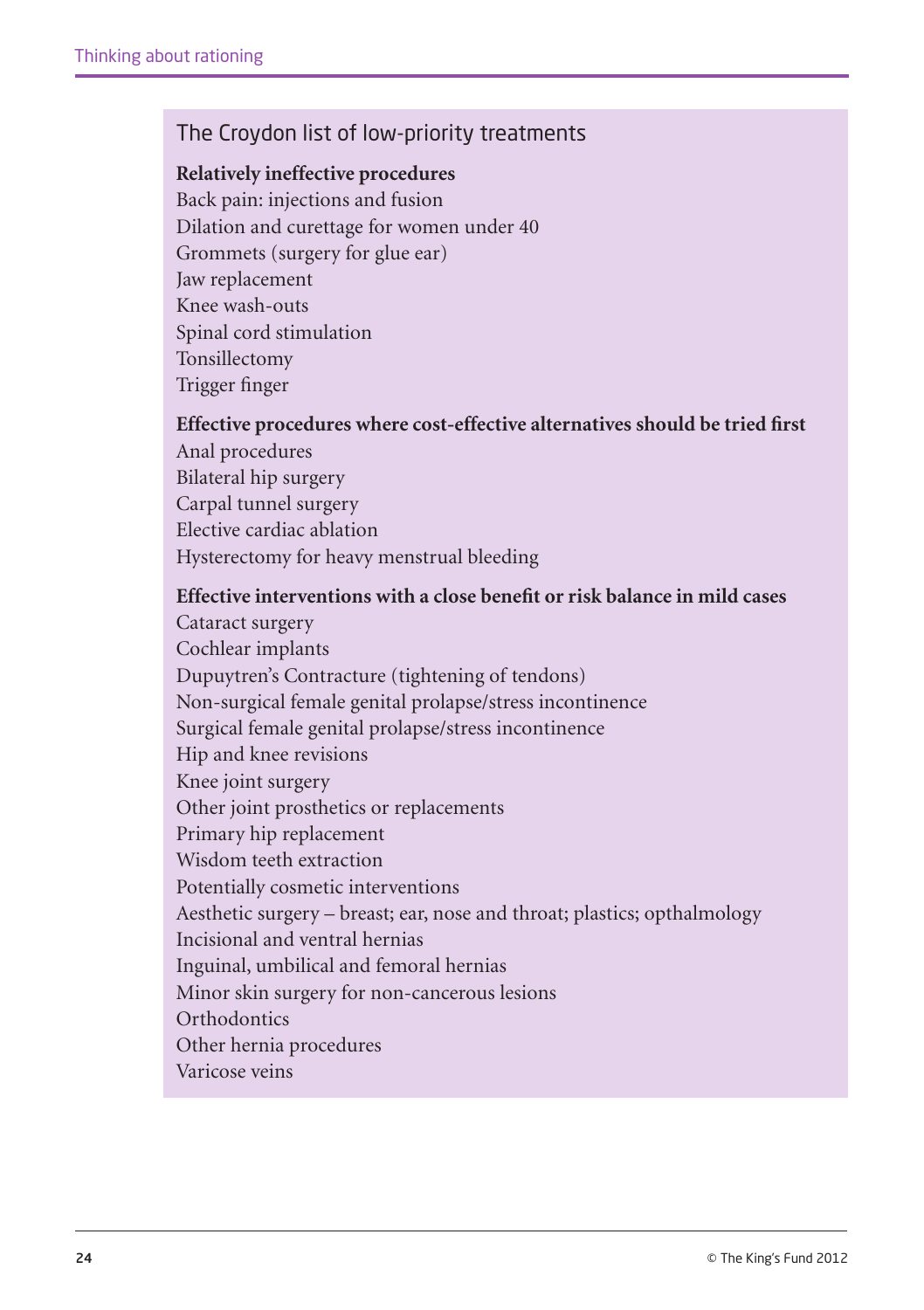## Exceptional funding requests

Following a key principle of administrative law, PCTs are legally required to allow for exceptions to general policies on treatment funding (R v NW Lancashire HA [1999]). This means PCTs must have a system that allows patients to argue for a treatment that the commissioner has explicitly decided not to fund for particular indications (an exceptional funding request), or which is not normally provided and for which there is no policy about its funding (an individual funding request).

The number of such requests received by commissioners each year can be considerable: a Department of Health survey of PCTs conducted in 2008 estimated from its responses that some 26,000 applications for exceptional funding had been received by PCTs in the previous year, on average 177 requests per PCT, though there was significant variation between areas (from one PCT receiving just one request to another receiving 1,017 applications) (Richards 2008). On average, nearly two-thirds of requests for cancer treatments (64 per cent) and three-quarters of requests for non-cancer treatments (74 per cent) were approved, but agreements to fund such requests also varied widely, from one PCT not granting any approvals to six PCTs approving funding for 100 per cent of their requests (Richards 2008). A separate survey focusing on the funding of treatments for rarer cancers found that in the same year two neighbouring Essex PCTs had approved 0 per cent and 96 per cent of requests respectively (Rarer Cancers Forum 2008).

One reason for such variation may be the different ways in which PCTs interpret the term 'exceptional'. Research published in 2008 found that, although most PCTs (85 per cent) had a written protocol to govern the processing of exceptional funding requests (Rarer Cancers Forum 2008), almost a third (30 per cent) did not have a definition of 'exceptionality' (Adelphi Research UK 2009). But most commissioners have developed such a definition, and although there is considerable variation in the content of the definitions (Rarer Cancers Forum 2008), many have adopted a formulation developed by a public health consultant and publicised by the NHS Confederation (NHS Confederation 2008). This states: 'In making a case for special consideration, it needs to be demonstrated that: the patient is significantly different to the general population of patients with the condition in question; and the patient is likely to gain significantly more benefit from the intervention than might be normally expected for patients with that condition. The fact that a treatment is likely to be efficacious for a patient is not, in itself, a basis for exceptionality.'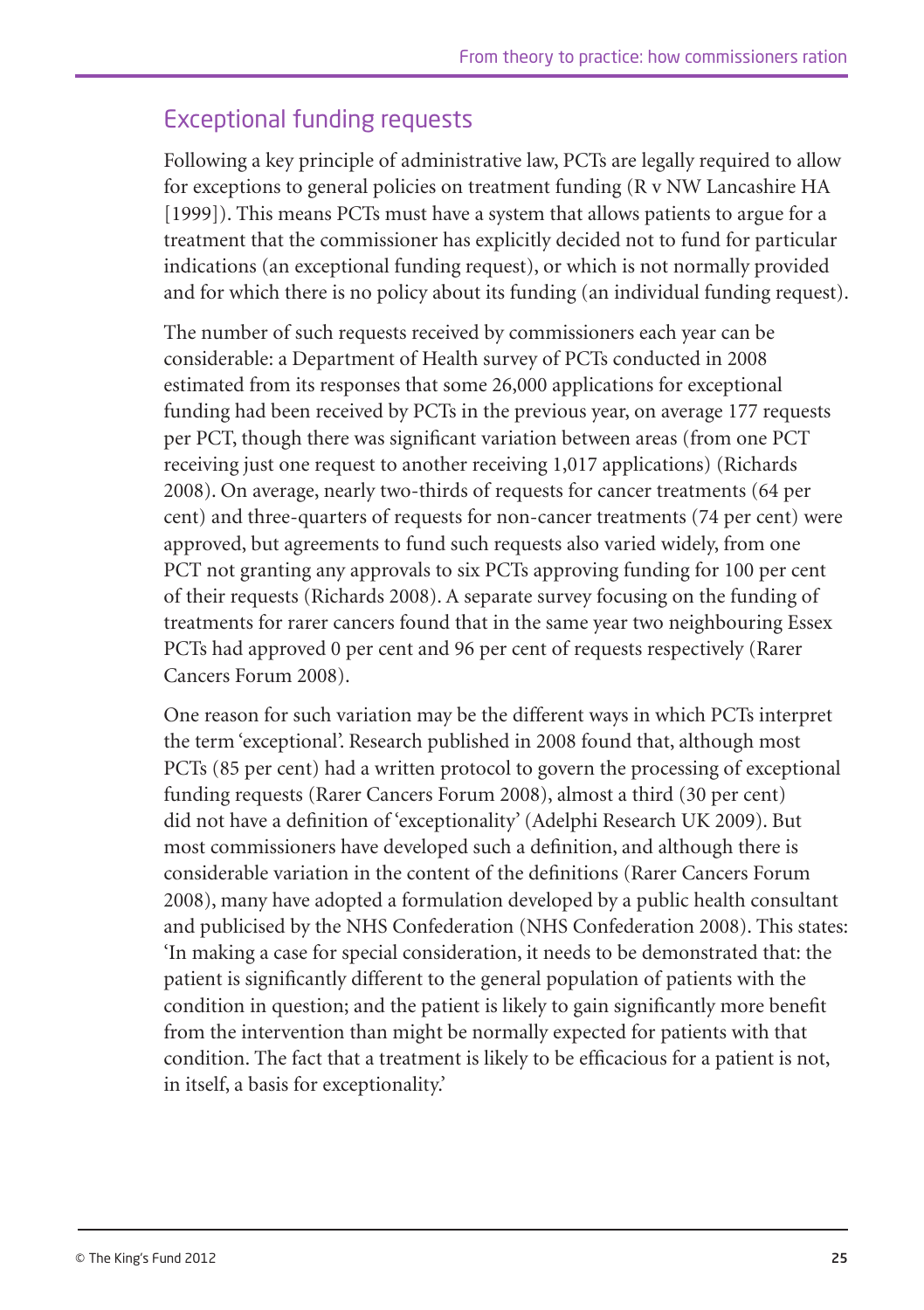## The legal framework for policy decisions

In all of this, the courts have played an important role in shaping the context within which funding decisions are made. They have pronounced on both the criteria for decisions about funding, and the way in which such decisions ought to be made. A series of judicial review cases has, if in very general and sometimes ambiguous terms, ruled on appropriate criteria for judging a case as exceptional (*see* box below).

#### Defining exceptionality: principles emerging from legal cases

- An ordinary reading of the term 'exceptional' should be applied (eg, a dictionary definition).
- Features of exceptionality should be reviewed 'in the round', rather than individually.
- The index case should be compared against the cohort of people eligible for treatment, but he cannot be deemed unexceptional because he is representative of a group of patients. He does not have to meet a standard of uniqueness.
- In the absence of direct clinical implications, social factors do not have to be considered in the assessment of exceptional circumstances.
- Demonstrating an overriding clinical need for treatment presents a strong case for being considered exceptional.
- Demonstrating features which suggest the index case is more likely to benefit from treatment than others can, but does not necessarily, make the index case exceptional.
- The patient's prognosis need not be a consideration, but survival for a short period of time can make one exceptional, and the example provided is where care arrangements need to be made for a young child.

Reproduced from Ford (2012).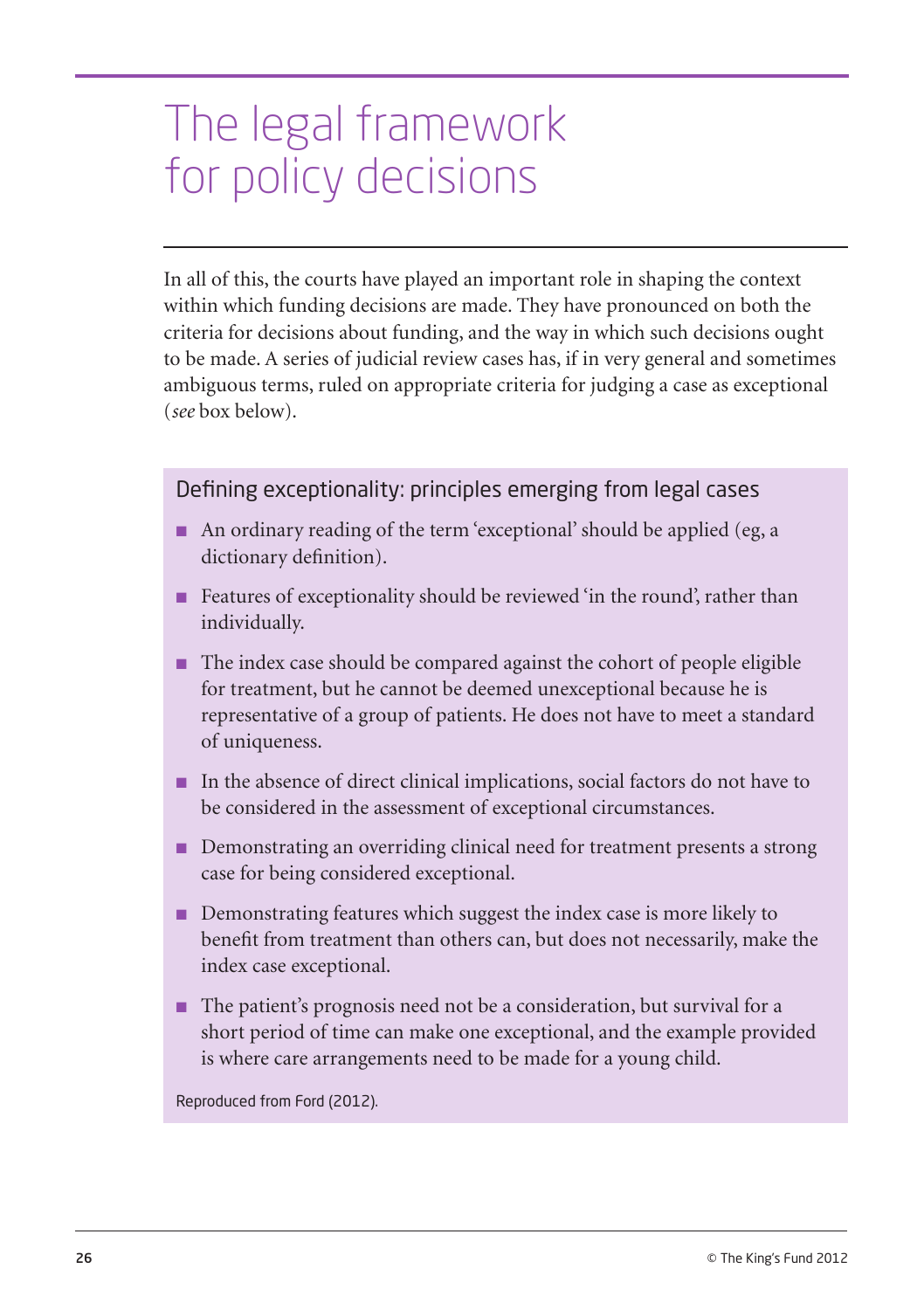Another source of recourse for patients wishing to challenge the substance of commissioners' decisions is the European Convention on Human Rights, which is enshrined in the UK Human Rights Act. The most relevant clause is Article 2, which states: 'Everyone's right to life shall be protected by law'. The European Court of Human Rights has ruled that this right 'enjoins the state not only to refrain from the intentional and unlawful taking of life, but also to take appropriate steps to safeguard the lives of those within its jurisdiction', but that this obligation 'must be interpreted in a way which does not impose an impossible or disproportionate burden on the authorities' (Osman v United Kingdom (1998) 29 EHRR 245, paragraph 116 cited in Foster 2007). In practice, although resource allocation cases have been brought to court citing the Act, the courts have been very reluctant to make rulings on these grounds. As one commentator concludes: 'in general a patient who demands certain treatment will find little assistance in the courts' (Wicks 2009; *see also* Newdick 2005 and Foster 2007). For the time being at least, the legal oversight of commissioners' decisions remains focused on the processes of decision-making, rather than on the outcome of such decisions.

### Legal requirements on commissioners' decision-making processes

The NHS Constitution gives all patients the right to have local decisions about funding medicines and treatments made on a rational basis. Since 2009 PCTs have been required by law to set out on their website their processes for adopting general policies on what they will fund (though not the policies themselves) and, if requested, to provide a written statement setting out their reasons for any general policy on not funding an intervention (Department of Health 2009). The Department of Health has also commissioned a series of nine guiding principles that commissioners are expected (though not legally bound) to follow when making local funding decisions (National Prescribing Centre and Department of Health 2009). In summary, these are to:

- $\blacksquare$  establish decision-making groups that are appropriately skilled
- establish robust decision-making procedures
- define criteria for decision-making, with decision-making based on the best available evidence, and taking into account ethical frameworks and legal requirements
- document how decisions were made and the rationale for the outcome
- make decisions in a reasonable timeframe, but without compromising the process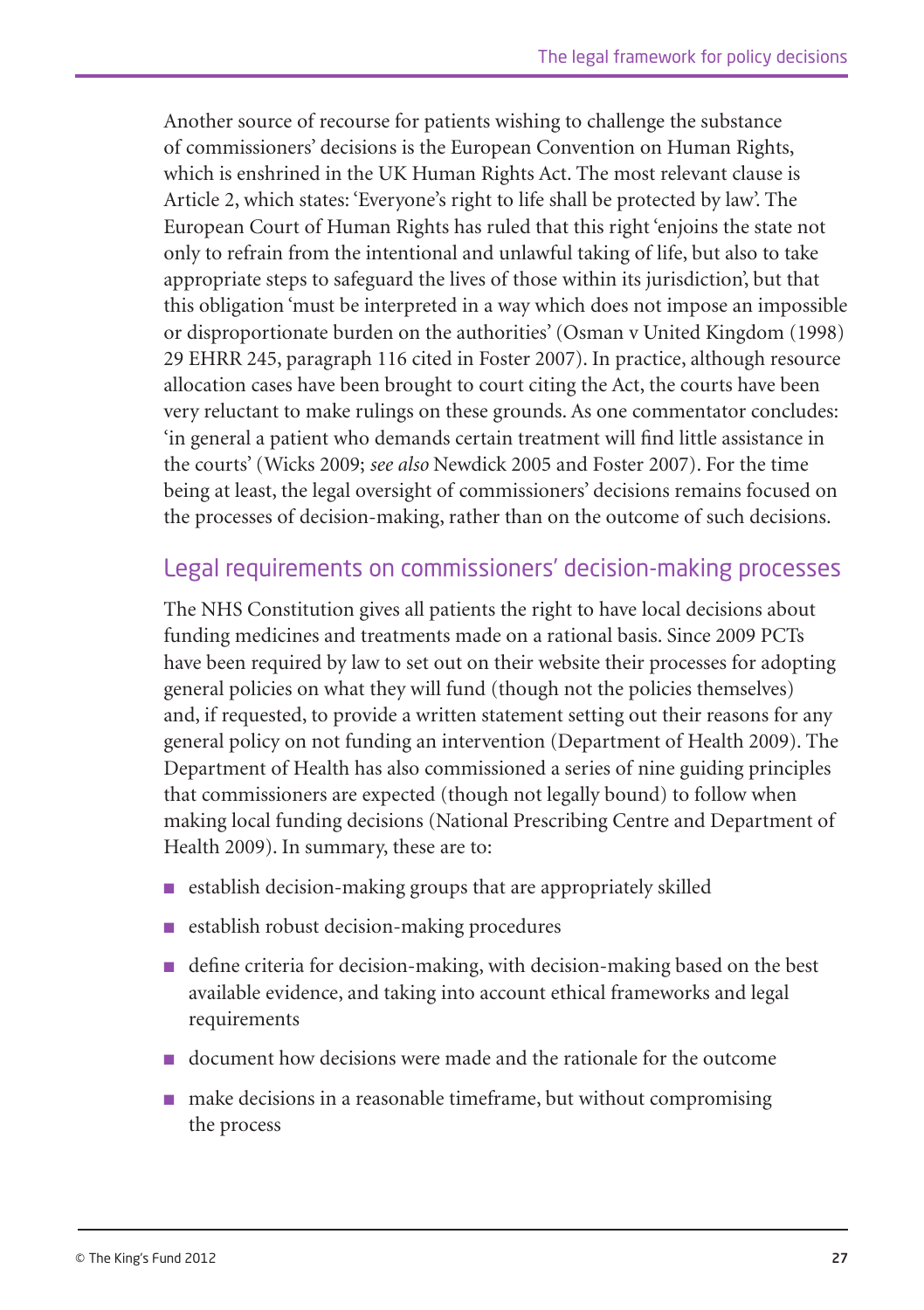- establish an appeals process for individual funding requests independent of the original process
- 'take reasonable steps to engage with stakeholders including the wider NHS, patients and the public to help increase understanding of local prioritysetting about medicines'
- communicate clearly the process, decisions and rationale for the decisions
- establish an assurance process to monitor the decision-making arrangements.

These requirements contain strong echoes of the Accountability for Reasonableness Framework set out in the section on 'Competing criteria and values'.

As public bodies, commissioners' decision-making processes are also subject to challenge by patients or others through judicial review. The courts cannot order the outcome of the decision to be changed; but they can order the commissioner to start from scratch and take the decision again, taking account of the courts' guidance. Traditionally there are three grounds on which a public authority's decision can be challenged through judicial review: if it is found to be illegal (eg, the body is acting in a way that is inconsistent with its statutory powers), to be irrational, or to have been subject to some kind of procedural impropriety (Council of Civil Service Unions v Minister for the Civil Service [1985] AC 374). This last requirement is echoed in the guiding principles published by the Department of Health, and essentially requires that commissioners 'develop transparent priorities frameworks which treat patients equally, fairly, and consistently, together with a mechanism for considering "exceptional" cases' (Newdick 2005).

A decision is considered irrational by the courts if it is 'so unreasonable that no reasonable authority could ever have come to it' (Associated Provincial Picturehouses Limited v Wednesbury Corporation [1947]). Most recently, courts have interpreted this to mean decisions with 'flawed logic', and courts are increasingly seeking to identify adequate *reasons* for the decision being made as it was (Newdick 2005). For example, one ruling in this area established that when setting priorities, it is 'vital' that a health authority should 'assess the nature and seriousness of each type of illness' and 'determine the effectiveness of the various forms of treatment for it' (Auld LJ [1999] Lloyds Rep Med, 399, 408 in Newdick 2005).

In terms of the legality of commissioners' decisions, the statutory powers and duties of commissioners are established in the legislation governing the NHS. Under the NHS Act 2006, the Secretary of State has a duty to promote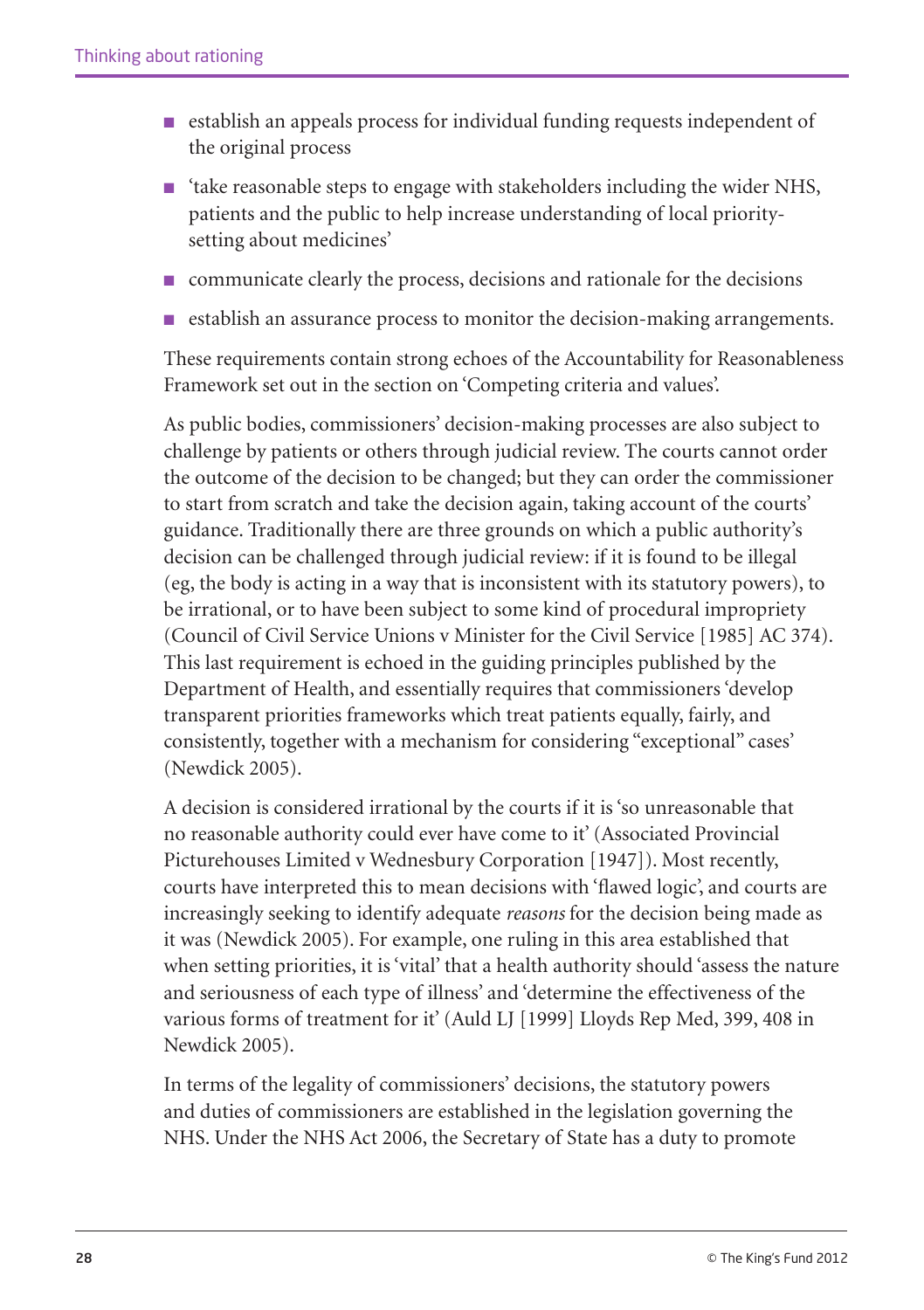a comprehensive health service. In recent years this was delegated to PCTs (Newdick 2005; Foster 2007). The courts have decided that this duty, which has been retained in the Health and Social Care Act 2012, is 'limited to providing the services identified to the extent that he considers that they are *necessary* to meet *all reasonable requirements*', given the available resources (*R v N and E Devon Health Authority, ex p Coughlan* [1999], Lloyds Rep Med 306, paras 23–25, in Newdick 2005).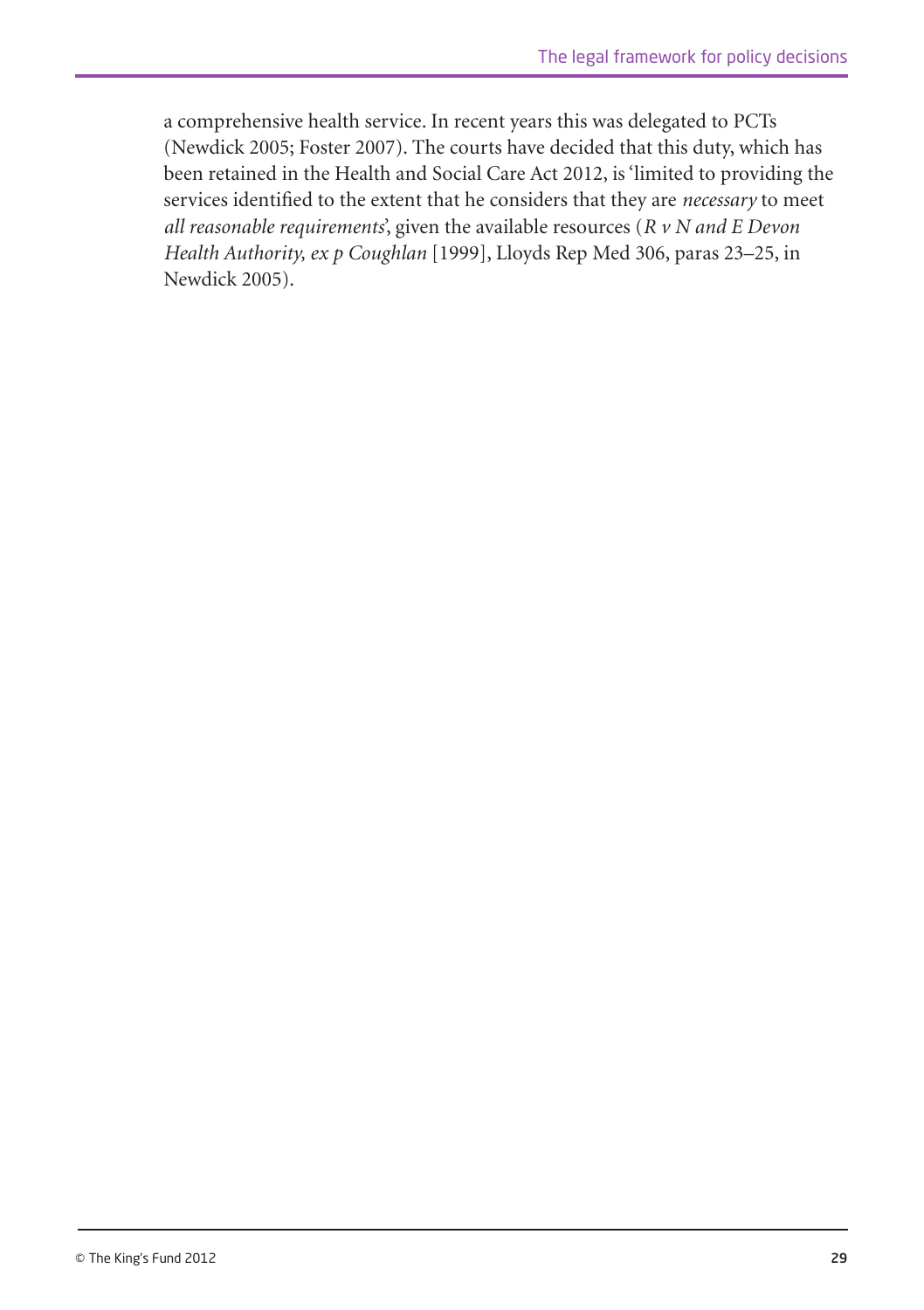# Decoding provider rationing

When a purchaser – PCTs in the past, clinical commissioning groups in the future – raises the threshold for surgery or limits the use of expensive drugs, there is a direct relationship between the decision and what happens to patients. The transparency condition is met; PCTs work under a set of rules about due process and we know when explicit rationing is taking place. In the case of providers the picture is much more opaque and becomes steadily more so as we move from the level of institutions to that of the individual clinicians delivering care to patients. The inverse knowledge law applies: we have the barest knowledge in precisely those areas – hospitals – where some of the most critical decisions about the allocation of resources to patients are made.

There is a further important difference between purchaser and provider strategies. While commissioners try to limit the volume of services and the prices they pay for them, providers try to limit the intensity of care by cutting the costs per patient through reductions in the amount and price of inputs such as equipment and staff time.

There is no shortage of information about what is happening to hospital budgets. The headlines proclaim the fiscal plight of trusts and the pressure on them to make multi-million savings. Similarly, there is no shortage of warnings about the consequential impact on staffing. So, for example, a Royal College of Nursing survey reported that almost 75,000 nurses expected to lose their jobs, have their hours cut or see their roles downgraded in 2012 (Royal College of Nursing 2011). Dire reports of falling standards will inevitably multiply in coming months. However, occupational groups – doctors, nurses and others – have historically had a self-interest in crying havoc (Klein 1983): protecting jobs and protecting patients can all too easily become confused. The difficulty therefore lies in interpreting what budget and staffing cuts mean for patients. The impact on patient care cannot be read off the figures of spending or staff cuts.

The broad strategies adopted by trusts to meet their retrenchment targets are clear enough (Appleby 2011). They include reducing capacity by closing down wards and services; and improving efficiency by, for example, reducing lengths of stay and cutting down on back-office staff. Different strategies are likely to have different impacts on services to patients, all the more so as the context, the scale of the fiscal challenge, and implementation all vary from trust to trust. This became very clear from a number of informal interviews with medical and lay managers,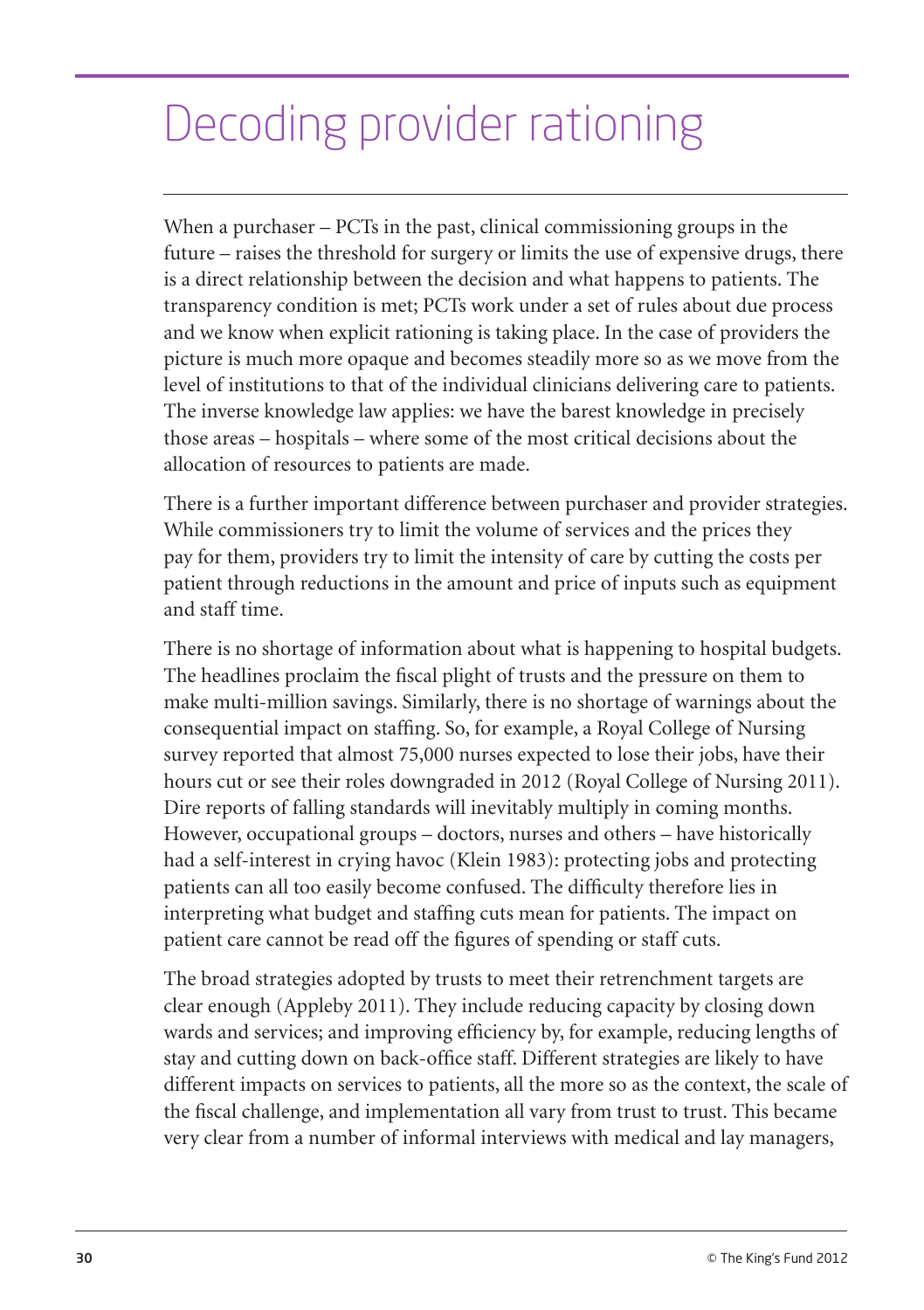as well as clinicians, designed to elicit illustrative insights (no more) into what is happening at the coalface of the NHS.

Some trusts are pursuing a strategy of cutting out chunks of activity, as part of a reconfiguration of services between hospitals. This does not necessarily mean any diminution of total activity in the system as a whole, or of quality; indeed, such changes are often justified in terms of improving quality. And the staff redundancies that follow the closing of wards or services do not necessarily have implications for patient care. The question of rationing arises only if consequent problems of access make it difficult for some patients to use the service (rationing by deterrence). However, this strategy may not be an option for smaller trusts, where there is strong interdependence between different units. Similarly, the redesign of disease pathways may actually improve patient care.

In the case of 'efficiency savings', a semantic chameleon phrase, much depends on the nature of specific schemes. Two examples make the point. In one case a new system, designed to save £10 million a year, is being introduced to allow consultants to email their reports directly to GPs, so permitting secretarial staff to be cut. In another case, however, secretarial staff have been cut without any accompanying changes in technology, thus diverting clinicians (in the view of some doctors, at any rate) from spending time with patients. In the first case, cuts may actually lead to an improvement in services to patients; in the latter case, they may be a threat to quality.

Similarly, there is a crucial difference between cutting or diluting staff without changing the working environment and adopting the same strategy while changing that environment. If wards are closed, then fewer nursing staff should not mean a lower quality of care: if there are fewer nurses but the number of patients remains constant, then clearly there is a threat to the quality of care. Hence, the problem of interpreting the headline figures and drawing conclusions about whether they do or do not imply rationing by dilution.

Some changes may affect patients directly. Examples of such economy measures include reducing the frequency of outpatient appointments and consultant-toconsultant referrals, no longer offering routine mammograms to women on hormone replacement therapy and reducing transport for some patients. But rationing by denial appears to be very much the embryonic exception in the case of hospital services, involving for the most part only marginal and petty-cash activities. At first sight 'good housekeeping' measures, like denying consultants freedom to buy whatever surgical instruments take their fancy without regard to cost, do not appear to have any direct implications for patients, unless the result is to buy poor-quality equipment. But seemingly minor changes at the edges may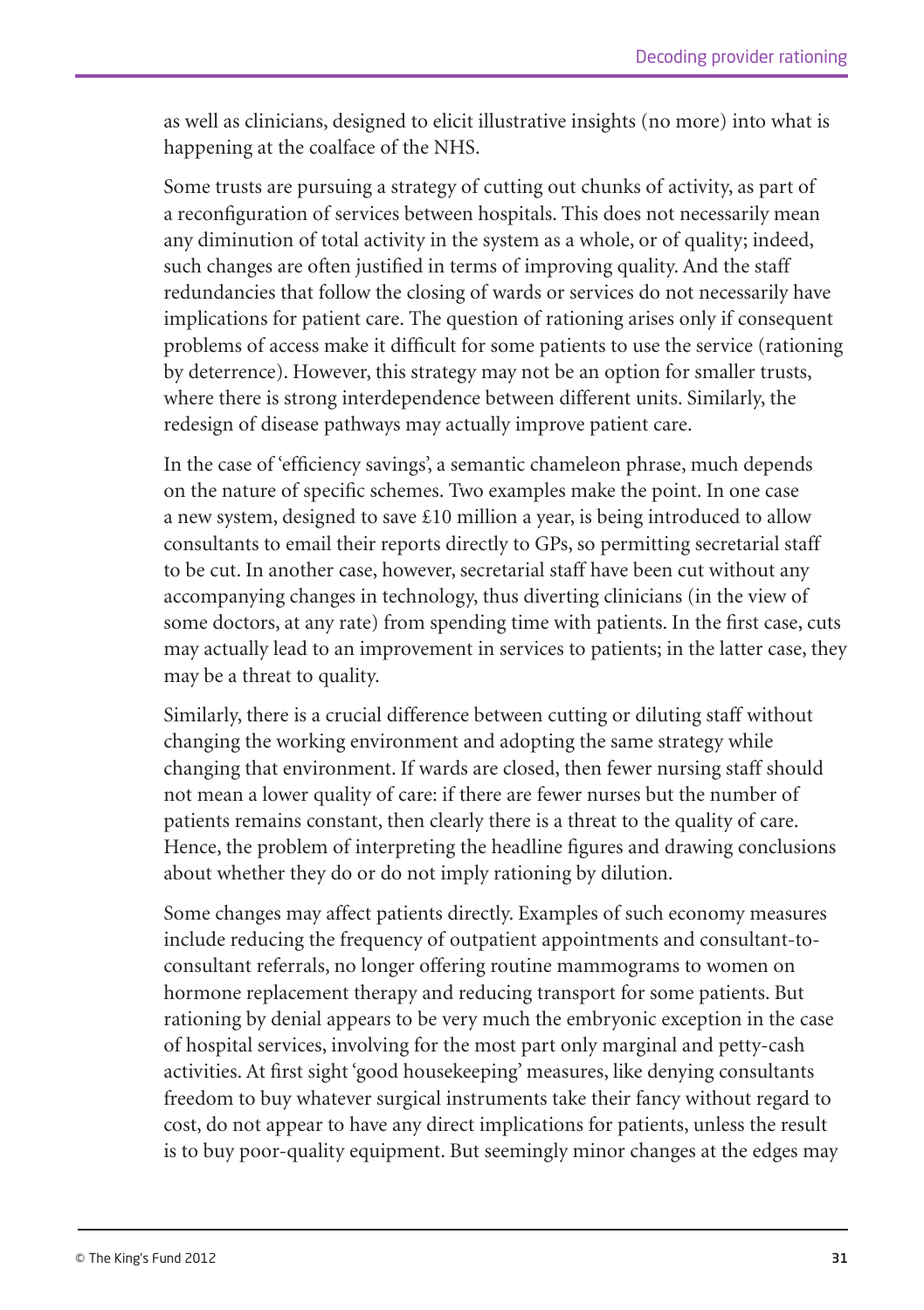have a cumulative effect. If secretarial support for doctors is eliminated, if the hours allocated to consultants for supporting professional activities (such as audit and designing protocols) are reduced, if the staff producing patient information leaflets are cut, there may be a potentially demoralising effect. 'The system runs on good will', as one doctor remarked, 'and that good will is now under pressure.'

These examples illustrate a key difference between the purchasers and hospital providers of health care. In the case of the purchasers, the trick is to limit patient demands in order to constrain spending. In the case of providers, the trick is to limit demands once the patient is in hospital. In other words, it is largely clinical decisions that drive spending once patients are in hospital. The following quotation illustrates the point:

*The real issue is not whether to perform the appendectomy; it is whether to fund countless marginal interventions that are potentially part of the procedure – marginal blood tests and repeat tests; precautionary, preventive antibiotic therapy before surgery; the number of nurses in the operating room; and the backup support on call or in hospital. Even more decisions about marginal elements will arise during the recovery phase – exactly how many days of hospital stay are permitted, how often the physician should make rounds, how many follow-up tests there should be, and so on. Many of these are predicted to offer more benefit than harm, but with margins so small that one could argue that resources ought to be used elsewhere.* 

#### (Veatch 1992)

What goes for appendectomy also goes, of course, for other procedures. And what goes for doctors also applies, in spades, to nurses. In short, clinical decisions about how to use resources are an integral, routine part of clinical practice. Much effort is therefore being invested by management in influencing the behaviour of clinicians. Hospital drug formularies have of course long limited clinicians' discretion. Benchmarking is used to compare the activity of consultants in, for example, their use of scans or expensive drugs. Consultants, in turn, are expected to control junior doctors, who are apt to order too many pathology tests or MRI scans. However, the emphasis appears to be on persuasion through comparison rather than prescription, far less outright proscription: 'It's erecting hurdles, not denying services,' in the words of one clinical director; or, as a manager put it: 'We want the clinicians to make the rationing decisions.'

The investment in changing clinical behaviour – and the introduction of clinical budgets that require doctors to exercise fiscal discipline (Foot *et al* 2012) – is recognition that it is medical decisions that largely determine who gets what in hospital settings. So, to take the example of one trust, it is clinical directors who make decisions about which drugs are affordable. Such decisions involve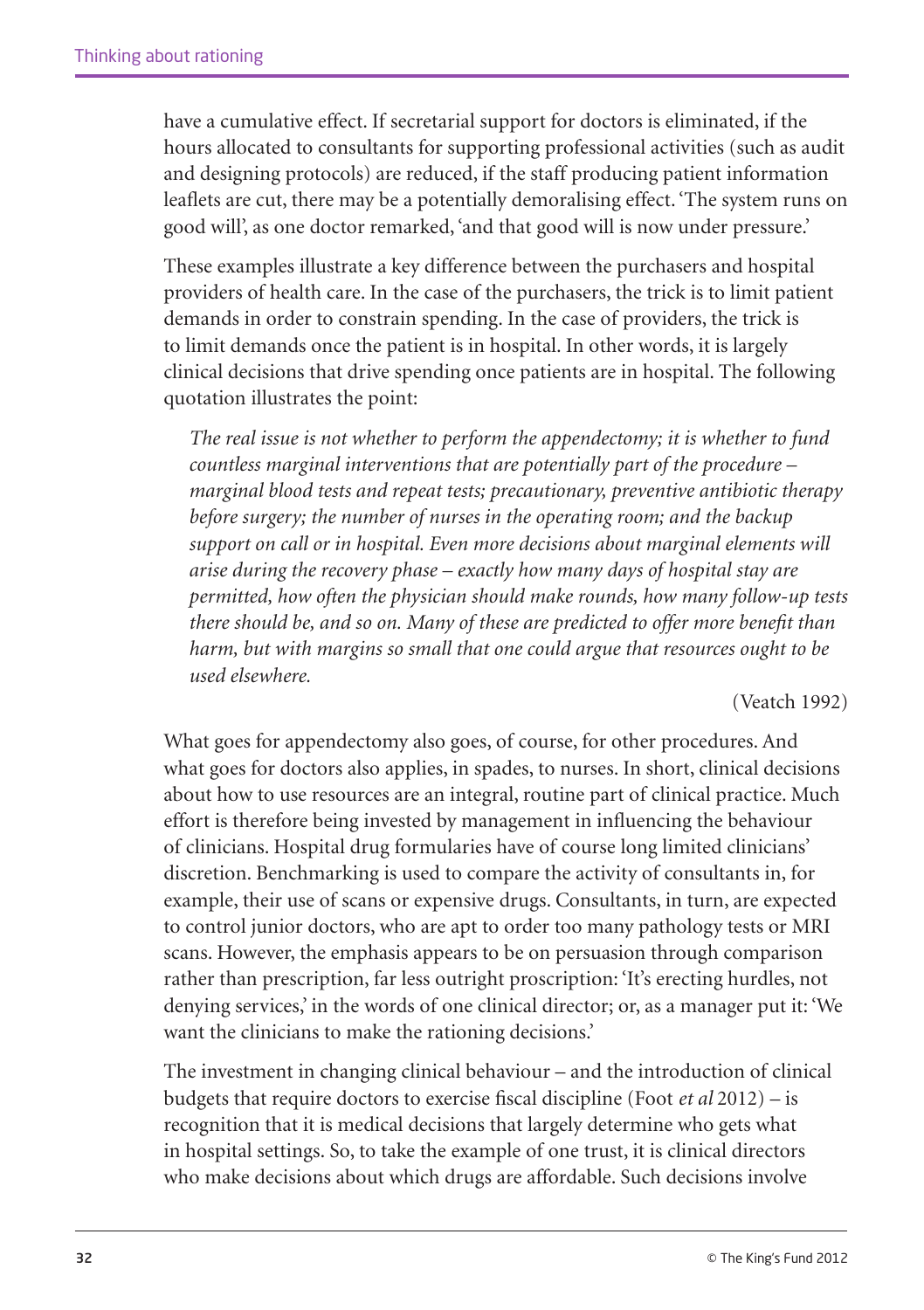not only considerations of evidence about effectiveness and cost but also judgements about what will work in a particular hospital environment (Jenkins and Barber 2004).

### The secret garden of clinical rationing

Managerial strategies are reasonably visible. But we know remarkably little about what has been called 'bedside rationing' by clinicians. Indeed, the most prevalent form of bedside rationing may also be unconscious. An early and still rare attempt to study hospital rationing (Aaron and Schwartz 1984) concluded that British physicians internalised resource constraints in, for example, their parsimonious use of cancer drugs and diagnostic tests when compared to their American counterparts. Lack of resources was translated into good-practice norms, the authors argued. The conclusion was quite persuasive, even though the method of reaching it was questionable, resting on the assumption that American medicine provided an appropriate model of good practice. And it was reached before NICE and proliferating clinical guidelines and protocols limited the scope for idiosyncratic decisions, and good-practice norms became more evidence based.

Again, the NHS in England is not unique in the practice of bedside rationing. It is universal. In a survey of physicians in four European countries – Norway, Switzerland, Italy and the United Kingdom – 56.3 per cent reported that they did indeed ration interventions (Hurst *et al* 2006). The most frequently rationed interventions were MRI and screening tests. The most frequently mentioned criteria were small expected benefits and low chances of success, but a majority of respondents also reported that they were more likely to refrain from using an intervention if the patient was over 85. Surprisingly, the survey showed no correlation between the level of health care spending in the four countries and physician responses: doctors in the highest-spending country, Switzerland, reported the most rationing. However, given a low (43 per cent) response rate from the doctors sampled, and the different incentives to practitioners in the countries concerned, perhaps not too much should be made of this.

A review of the literature identified 15 survey-based studies in the same group of countries plus the United States, Canada and the Netherlands (Stretch *et al* 2009). Overall, 60.7 per cent of physicians in the pooled data, much the same proportion as in the four-country study, reported a willingness to ration. But the review advised caution in interpreting the results. Much depended, unsurprisingly, on the specific wording of the questions. Different wordings produced rather different results: for example, doctors appeared to be more comfortable with accepting that cost considerations had to come into play than with the explicit notion of rationing or withholding beneficial treatment.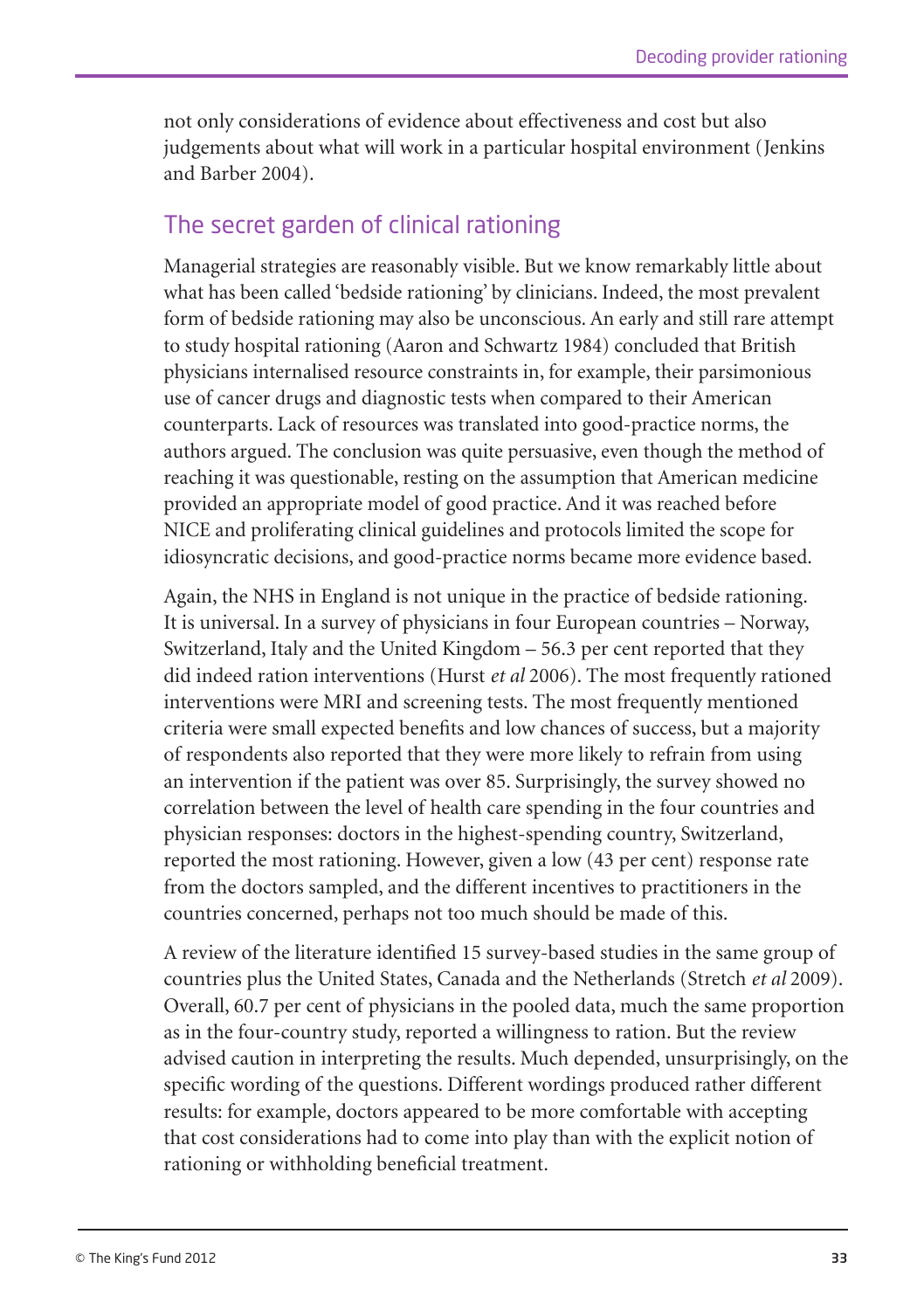Do qualitative studies provide more insights into what actually happens at the bedside? Turning to another literature review (Stretch *et al* 2008), perhaps the most striking fact is that a trawl through the international literature produced only nine studies with sufficient methodological rigour to be included. All of the four UK studies involved only GPs; indeed, only three of the nine focused on hospital clinicians. The review confirmed that 'physicians see rationing as [a] matter of fact that is widely prevalent in everyday medical practice'. Interestingly, among the very varied criteria cited by physicians were two that are conventionally regarded as ethically questionable: the patient's ability to exercise pressure and the patient's contribution to society.

The last finding gives extra edge to perhaps the most interesting conclusion drawn by the review of qualitative studies. This is that most of the reported rationing strategies, such as deferral and deflection, were implicit. This raises an issue that has already been touched on: the appropriate balance between explicit and implicit decision-making. Can implicit rationing be accepted if the result is to cloak decisions that would be regarded as unacceptable if made public? In the concluding discussion that follows, we explore this and other issues further.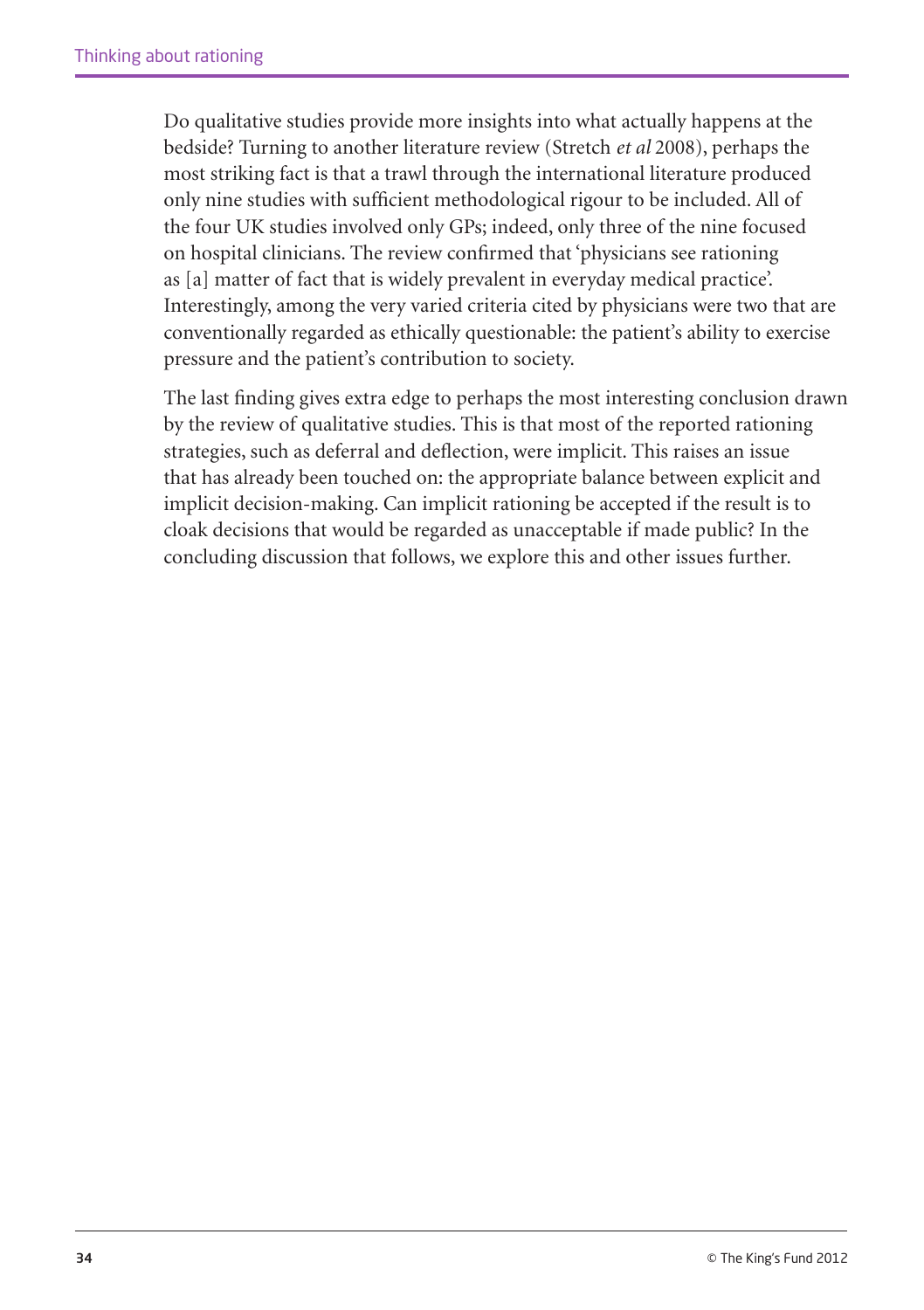# Concluding discussion

In September 2011 Professor Sir Bruce Keogh, Medical Director of the NHS in England, wrote a letter reiterating Department of Health policies on limiting access to services (Keogh 2011). Addressed to the medical directors of strategic health authorities (SHAs), it was prompted by '…press and parliamentary interest in PCTs looking to address their current financial challenges through restricting patients' ability to access or be referred to some services'. The guiding principle, the letter stressed, was that commissioners must not introduce outright blanket bans for interventions or treatments, but must be sensitive to individual circumstances. Elaborating the point, the letter argued:

*Decisions on the clinical effectiveness of treatments and interventions must take account of a patient's individual circumstances – different interventions will provide different levels of benefit depending on the individual. Any decision to restrict access to treatment or intervention must be justified in relation to a patient's individual circumstances, and any individual must be able to challenge such decisions through an exceptional cases review process … there will be patients for whom their individual clinical circumstances mean an intervention is likely to be of higher value in their case in comparison to other individuals with similar conditions. This means that decisions should not be made solely on the basis of cost, and any refusal to offer the intervention in question must be fair and consistent… In line with this, individuals should always be entitled to argue that their treatment is likely to be of such exceptional benefit that it deserves to be funded by the NHS and to have access to a review process.*

The letter has been quoted at some length because, although the word 'rationing' is never used, it illustrates key themes discussed in previous sections. By underlining the heterogeneity of patients, and the variations in their capacity to benefit from interventions, the letter also underlines the limitations of a healthmaximising, cost-utility approach. But there remain unresolved questions. If cost is not to be the sole consideration, what other criteria are to be used? How 'exceptional' does a benefit have to be to qualify for NHS funding, and in what currency is the benefit or exceptionality to be measured? Should it be increased life expectancy or the quality of that life? And should any such gains be valued more highly in early years or in the last months of life? Even if the technical debate about the strengths and weaknesses of Quality Adjusted Life Years (QALYs) is ignored, even if no money figure is put on the gains in the extent or quality of life, the underlying issues remain. And surely cost, even if it is not the sole determinant, cannot be ignored: can the NHS offer an open cheque?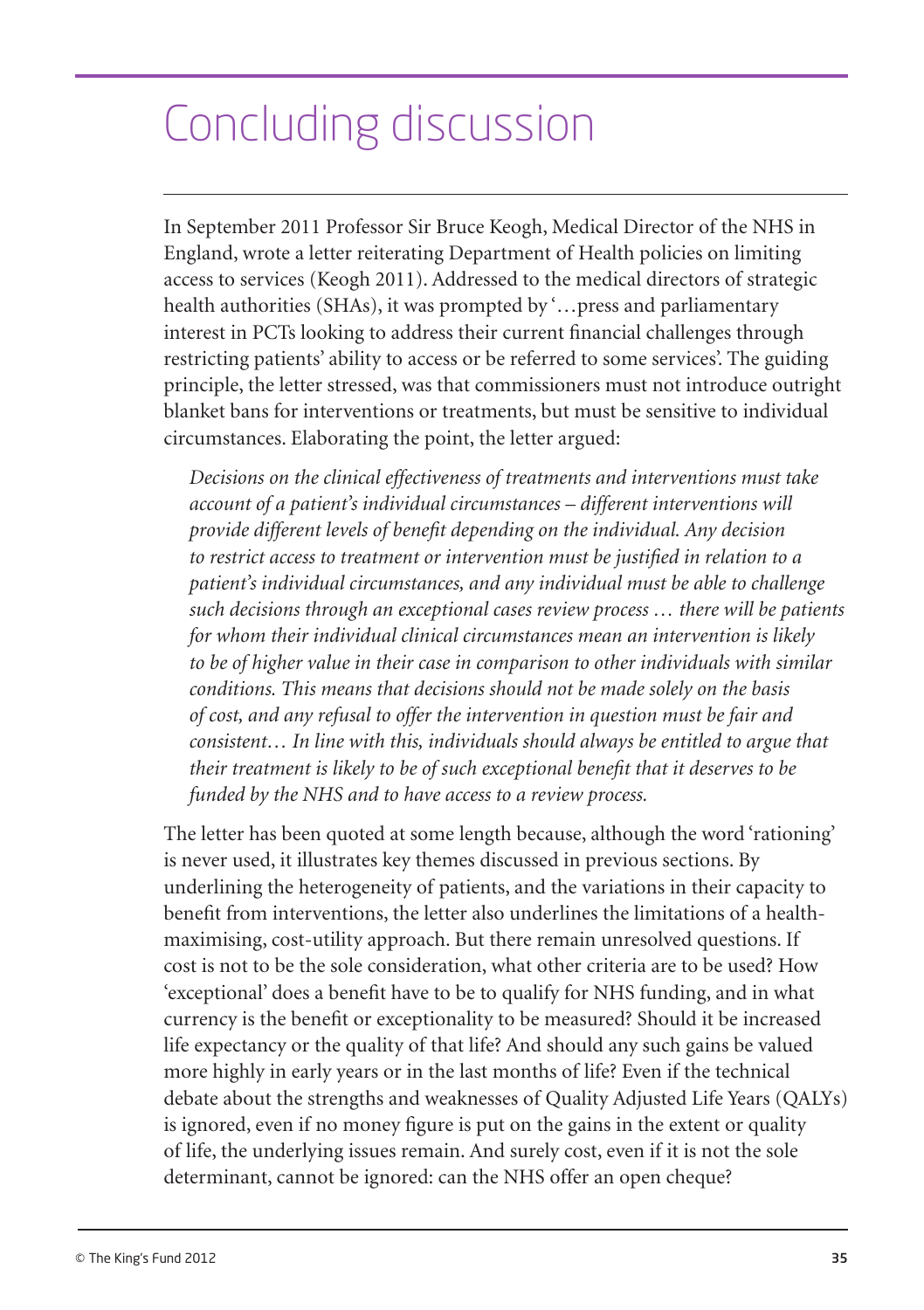Given these unresolved (perhaps unresolvable) issues, it is not surprising that the NHS medical director's letter stresses another theme emerging from our analysis: the importance of due process as defined by the courts, with echoes of the Accountability for Reasonableness Framework. However, while the courts can ensure consistency of process – such as ensuring that commissioners have examined all relevant facts – they do not address substantive issues, as noted previously. So, while recognising the importance of process and the requirements of accountability for reasonableness, a fundamental question remains. Should it be the responsibility of individual commissioners to articulate 'a clear and consistent position describing the circumstances in which an individual would receive treatment' or 'a fair and transparent basis for refusing treatment'?

At present the clarity is lacking. Consider the dramatic variations between PCTs in the rate of approval for exceptional funding requests, previously noted (*see* p 25). There may be many reasons for such variations: the criteria used, the nature of the funding requests themselves, the quality of the available evidence, and the financial situation of the PCTs concerned. We simply do not know: this is yet another example of how lack of information inhibits our understanding of rationing in practice. But it does suggest that there is a case for more precise, national definitions of the criteria to be used when determining exceptional funding requests while allowing purchasers to interpret those criteria in the light of local affordability or other factors, always provided that these can meet the transparency condition and be publically justifiable. A starting point could be the principles emerging from legal cases, as set out in the box entitled 'Defining exceptionality: principles emerging from clinical cases' (*see* p 26), and the work of the NHS Confederation (Austin 2008) in devising an appropriate framework.

### Is there a case for postcode rationing?

We have seen that commissioning bodies (PCTs hitherto) do indeed vary in the decisions they make. They have different policies about the introduction of thresholds for operations. They vary in the conditions they impose for IVF treatment, tonsillectomies and bariatric surgery. They differ in their lists of excluded interventions that are deemed to yield only marginal benefits. There are signs of convergence, reflecting increasing collaboration between PCTs drawing on the same body of evidence and NICE guidelines. But postcode rationing – meaning that patients with the same condition but with different addresses may receive different treatment – remains a live issue. Indeed, it could become even livelier with the replacement of PCTs by clinical commissioning groups. This will increase the number of commissioners and risks cutting links with existing networks, so compounding existing diversity in decision-making.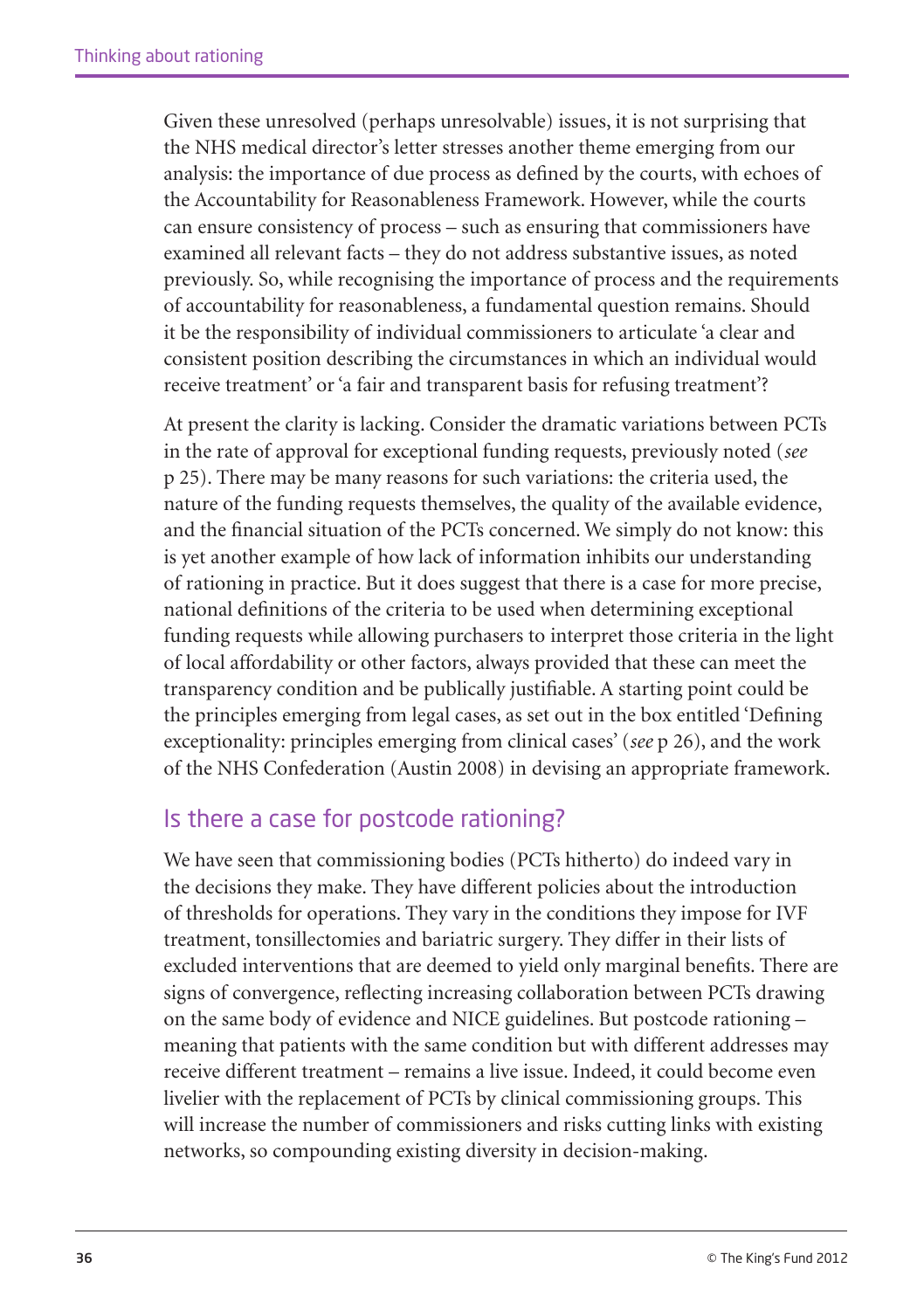Not surprisingly, therefore, there is pressure to limit the discretion of commissioners. In the summer of 2011 the British Medical Association's annual representative meeting voted for a motion calling on the government to produce 'a consistent set of national standards' for low-priority treatments. This followed strong criticism from doctors of the variation between PCTs in the definition of, and policies on, low-priority procedures. The sensitivity of the medical profession on this point is unsurprising. The introduction of clinical commissioning groups creates a 'double agent' dilemma (Shortell *et al* 1998) for general practitioners. Traditionally, they have seen themselves as the patient's agent. Now, however, they will also have to see themselves as the agents of the collective of practitioners responsible for their budget. Can they maintain the trust of their patients if there is the suspicion that clinical decisions are driven by budgetary considerations?

The demand for limiting the discretion of commissioners has strong public resonance, since postcode rationing seems at odds with the whole concept of a national health care system and Nye Bevan's 1948 ambition to 'generalise the best' – in other words, to ensure that people's treatment would not depend on where they lived. However, 60-odd years later, people's treatment does very often depend on where they live. Concentrating exclusively on decision-making by commissioners and the resulting postcode rationing risks overlooking one crucial fact: the variations in what local 'health economies' deliver – the combined effect of decisions by commissioners and the practices of providers.

Geographical variations in the treatments offered by NHS providers are gross, well-documented and have a long history (Ham 1988). A few may be directly influenced by PCT priorities: thus there is a 38-fold variation in the rate of bariatric surgery between different PCT populations, falling to a 12-fold variation when the top five and the lowest five PCTs are excluded (Right Care 2010). Others cannot be attributed simply to explicit PCT decisions about priorities. The geographical variation in spending on hip replacements between different populations, after allowing for need factors, is 14-fold, falling to four-fold when excluding outliers. Variations are evident not just in elective surgery where patient preferences may play a role or where the private sector provides an alternative. Nor are they a particular feature of contested, low-effectiveness interventions like tonsillectomy (Appleby *et al* 2011). They are the norm.

The NHS is not unique in this respect. Variations are a much-studied international phenomenon. In the case of the United States, high rates of health care utilisation are associated with over-use. If beds and scanners are available, they will be used: supply creates its own demands (Wennberg 2010). In the case of the NHS, over-use may be less of a problem. But neither can it be automatically assumed that low rates of utilisation are necessarily evidence of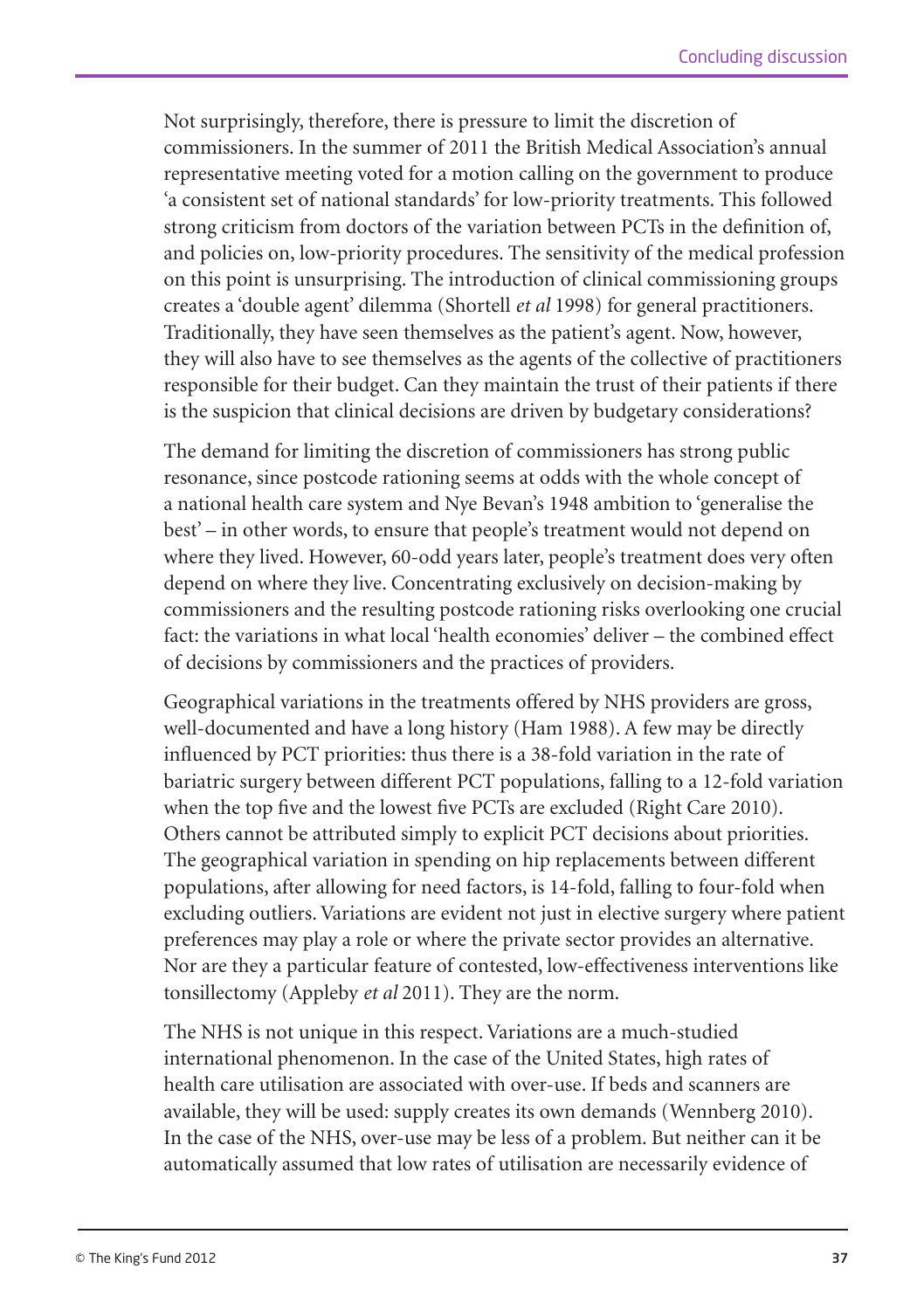inadequacy – and therefore a form of implicit rationing. Such judgements depend on a clinical consensus about the appropriate criteria for decisions to treat, and how – a consensus that in many cases does not appear to exist: doctors are as heterogeneous in their judgements as patients are heterogeneous in their needs.

There is little understanding of the variations in the NHS and what causes them. Some may indeed be attributable to commissioning decisions, as in the case of bariatric surgery cited above. But given that variations were the norm in the NHS long before commissioning was ever dreamed of, they would seem to point to path dependency as the cause: past differences in the distribution of resources and local clinical cultures continue to shape activities, which may have no apparent rationale in the present. Some argue that in a world where the NHS is trying to respond to demands as well as needs, preference-sensitive variations should be distinguished (and treated differently) from supply-sensitive variations, since the former reflect consumer rather than professional decisions. However, given that consumer preferences may well have been shaped over time by the available supply, as mediated by the local clinical practices, it is difficult to sustain the distinction.

From a health economy perspective, therefore, it is both rational and predictable that commissioners have different priorities and different rationing strategies. Consider the example of the 14-fold variation in hip replacements. For a PCT at the top end of the distribution, it would seem rational to introduce a threshold designed to limit the number of operations, calculating that the resources could be used better elsewhere. Conversely, it would seem perverse for a PCT at the other end of the distribution to introduce such a form of rationing by selection. If anything, more such judgements could be made in future, informed by the use of patient-related outcome measures (PROMS) that allow the health improvements following interventions to be measured (Devlin and Appleby 2010). There is a paradox here. Given the existing geographical variations in the availability of treatments, it would be extraordinary if commissioners did not vary their priorities.

So postcode rationing, in the widest sense, cannot be condemned out of hand. Again, the distinction between priority-setting and rationing is relevant. The argument here is that variations in priority-setting are not only defensible but also desirable to the extent that they represent attempts to rebalance local health economies. When priorities about services, patient groups or specific interventions are translated into decisions about individual patients – rationing in the strict sense – a different set of considerations come into play. Here we face a dilemma, with a clash between two desirable aims of policy pulling in opposite directions. On the one hand, there would be widespread support for the principle that the same criteria should be applied to all similar cases regardless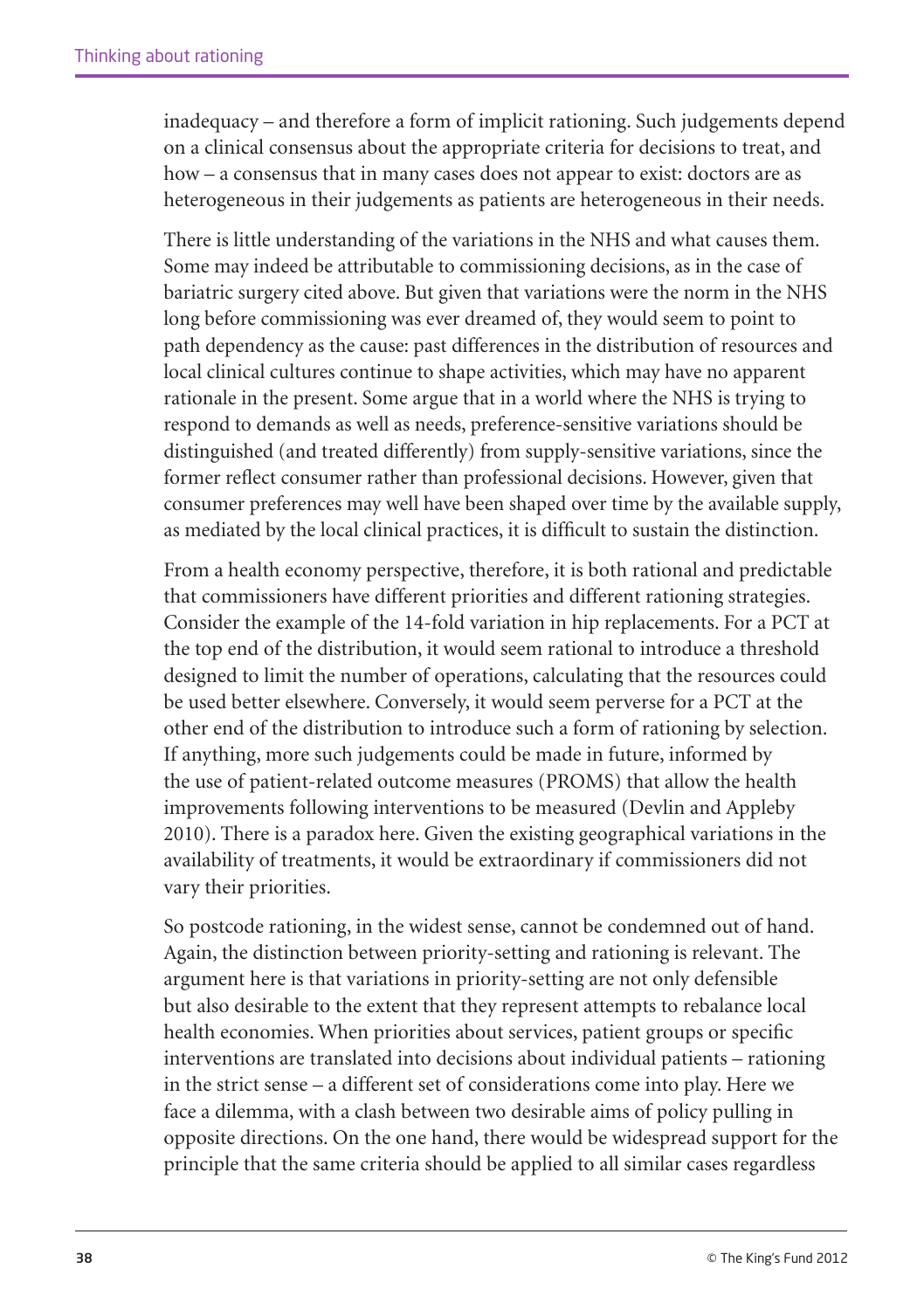of where people live. So, for example, the conditions of eligibility for IVF or bariatric surgery should be universal. On the other hand, there would also be widespread support for the principle that decisions about resources should take local circumstances into account. So how can the highly desirable aim of treating everyone alike, irrespective of where they live, be reconciled with the fact that both needs and resources for particular services vary and that the conditions of eligibility (and other rationing decisions) may have to take this into account?

Complicating the issue further, there is another dimension to the evidence about variations, so far not analysed and generally ignored in discussions of prioritysetting and rationing. These are the variations in the *quality* of the services provided. Although Bevan's already quoted phrase about generalising the best is in some senses an oxymoron, it is a reminder that the goals of the NHS cannot be expressed in quantitative terms alone. So variations in quality matter. And they are considerable. So, for example, NICE guidance is that people with a suspected high-risk transient ischaemic attack (TIA) should receive specialist treatment within 24 hours. In 2009–10, the variation between PCTs was 50-fold, and 10-fold after excluding the outliers (Right Care 2011). This may be an extreme case, and there are some problems of data interpretation. But it is certainly not atypical in demonstrating qualitative variations.

Most worrying perhaps, if less amenable to precise quantification, is the evidence about variations in the quality of care provided for one particular group in the population: older people. Most of the debate about priority-setting is about specific interventions, access to treatment, the availability of different drugs and so on. Much less attention is paid to the quality of the environment in which care is delivered. Yet a succession of reports has drawn attention to the sometimes appalling conditions in the care offered to older people. Two recent examples will suffice, though the point could be illustrated by a stream of reports over the decades. Reporting on a sample of cases, the Health Service Commissioner for England (2011) instanced 'the dismissive attitude of staff, a disregard for process and procedure and an apparent indifference of NHS staff to deplorable standards of care'. An inspection by the Care Quality Commission (2011) picked up cases of care that were putting people at unacceptable risk of harm in one out of five hospitals.

The quality of care cannot be automatically read off the quantity of resources. As the introduction to the CQC's inquiry comments: 'Having plenty of staff does not guarantee good care (we saw unacceptable care on well-staffed wards, and excellent care on understaffed ones) but not having enough is a sure path to poor care.' In short, the causes of poor-quality care need to be teased out carefully in individual cases to identify the relative contribution of inadequate resources and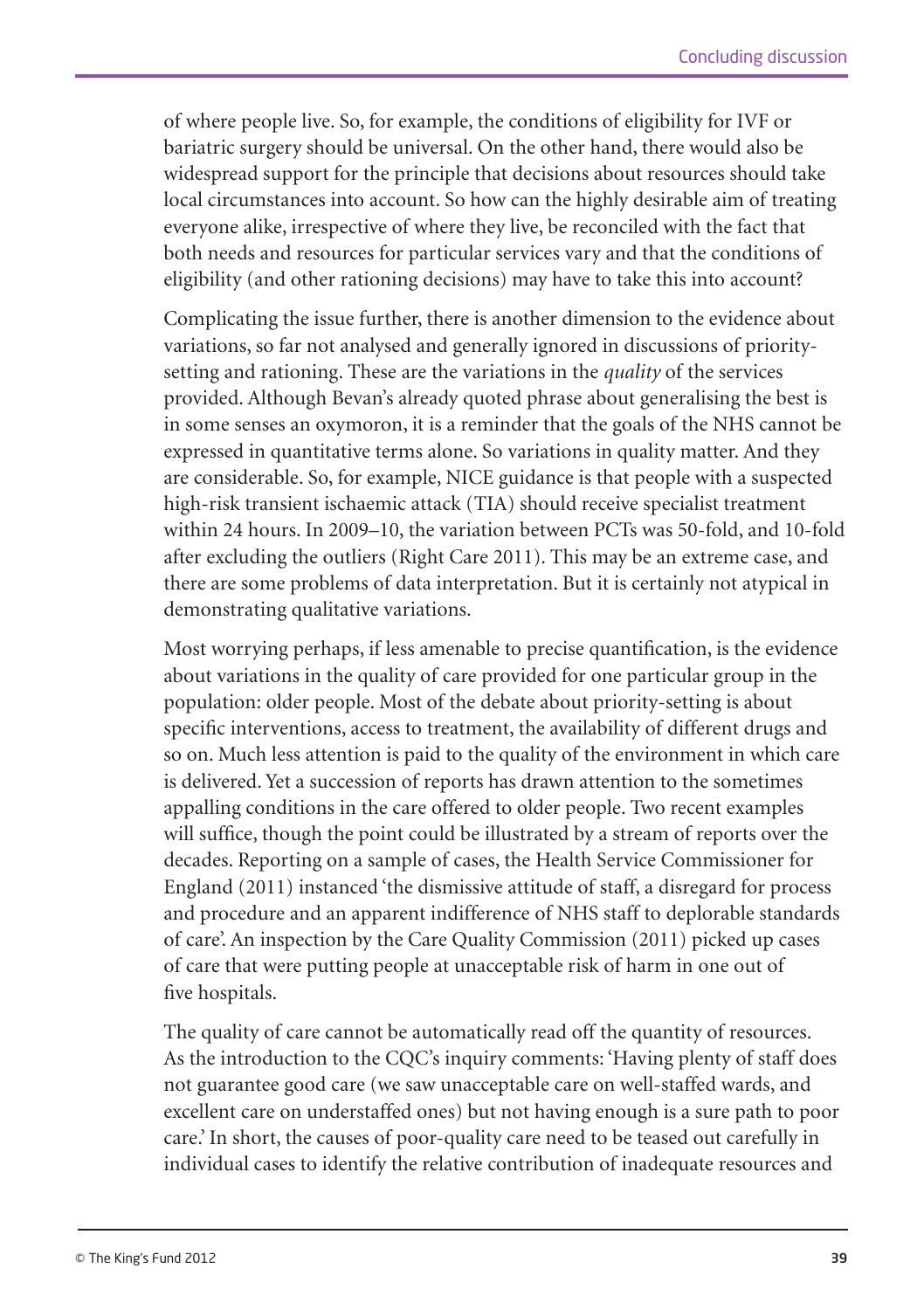inadequate management. If the explanation is found to lie in the inadequacy of resources, then poor-quality care is clearly an instance of rationing by dilution.

There remains another important issue, so far not discussed. As we have seen, there is no agreed formula for determining priorities. Cost-utility analysis, QALYs and techniques like programme budgeting are all useful tools in what is bound to be an on-going debate that will continue to generate controversy. Even if there is uniformity in the criteria used, there will still be disagreements about the weight to be given to them and how conflicts between them are to be resolved – hence the importance of process; but hence, too, the importance of who is involved in the debate. The next section addresses this issue.

### Accountability for reasonableness: but to whom?

There is, then, a strong case to be made in defence of local variations in prioritysetting and the consequential rationing of access to treatments, provided that they reflect the variations in the local health economies. Much depends, however, on the quality of decision-making; here the courts have an important fall-back role to play as guardians of process to ensure that decisions are not arbitrary or inadequately justified, as we have seen. Even more, perhaps, depends on how the decision-makers are perceived by the public. If postcode rationing has had such a bad press and become a pejorative phrase, it is in part because PCTs were perceived to lack legitimacy. Much has been made of a 'democratic deficit'.

The coalition government's initial programme of action (HM Government 2010) included a proposal for directly elected individuals on PCT boards. With PCTs replaced by clinical commissioning groups, two months later, this notion was dropped. Clinical commissioning groups will have two lay members: one with a lead role in championing patient and public involvement, the other with a lead role in overseeing governance arrangements. Neither will be elected. The main instrument for strengthening 'the local democratic legitimacy of the NHS' (Secretary of State for Health 2010) is to be the involvement of local authorities. Health and wellbeing boards will bring together local authorities and NHS commissioners. The boards will be involved in reviewing commissioning plans but will not have a right of veto.

It remains to be seen how this system will work and whether it will indeed put a democratic gloss on decisions about priorities and rationing. It seems doubtful. More to the point may be the emphasis on patient and public involvement, a theme much invoked by governments over the decades and now played fortissimo. But just how should the public be involved in decisions about priority-setting and rationing?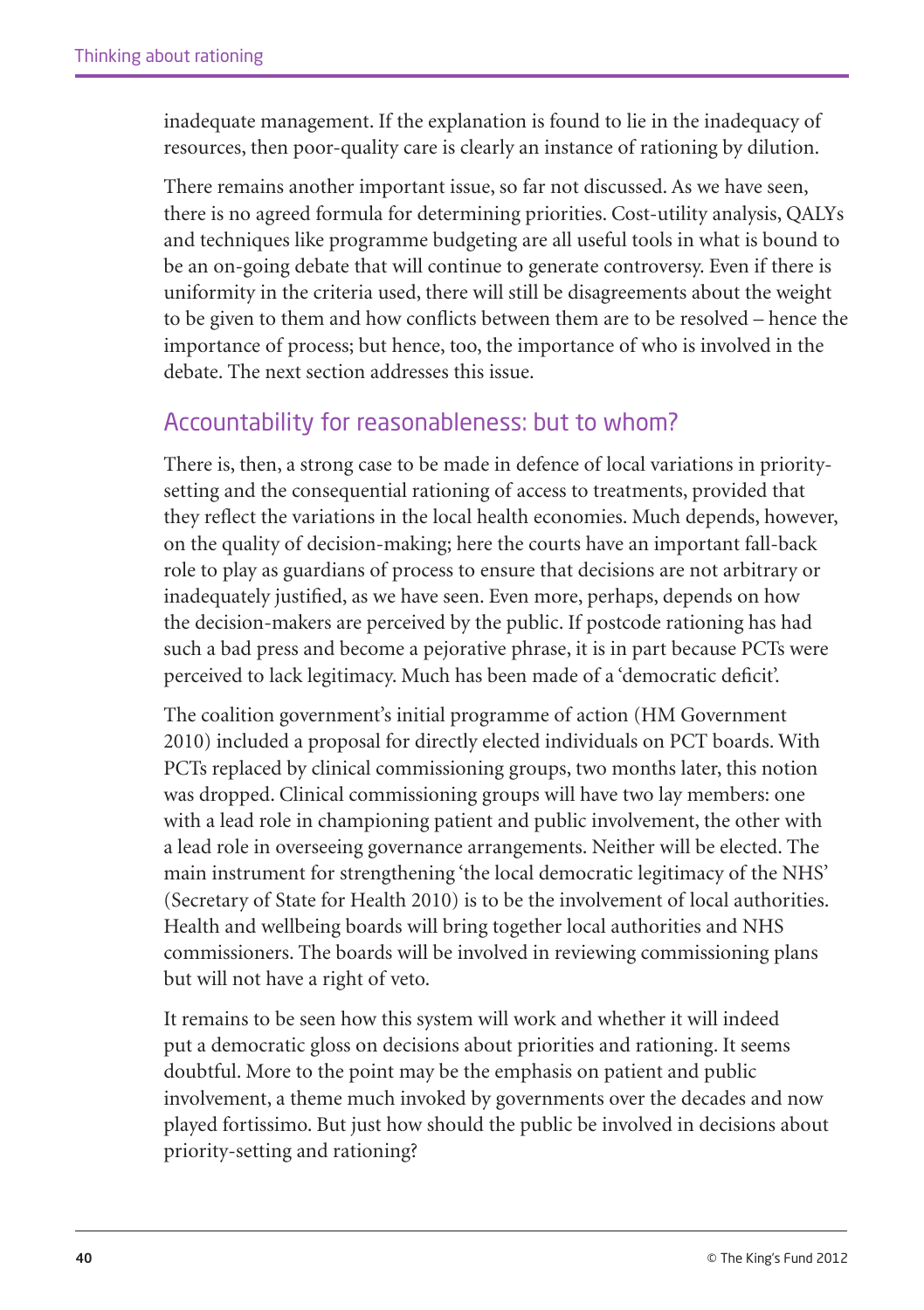The evidence suggests that the public is ambivalent about direct involvement in rationing decisions (Lomas 1997; Russell *et al* 2011). A recent study shows that while there is support for the right to be involved, most members of the public think that rationing and prioritising decisions should be taken by doctors (Chisholm *et al* 2009). In this respect, if no other, the Secretary of State's decision to put commissioning in the hands of general practitioners seems to be in accord with public opinion. Whether public enthusiasm for leaving it to the doctors will be sustained if priority-setting is farmed out to private organisations is another matter.

The rhetoric of public involvement, as a legitimising device for rationing decisions, needs to be used with care. There may well be scope for presenting evidence to 'citizens' juries', whose members can cross-examine the experts and discuss the issues in depth. But the 1990s wave of enthusiasm for deliberative democracy (McIver 1998) seems to have spent itself. The case of NICE's Citizens' Council may explain why. Its proceedings are impressive, a record of thoughtful discussion. But they are impressive because of the time and resources invested in the process: replication by a multitude of commissioning groups would be beyond their administrative and budgetary capacity.

If direct involvement by the public is problematic, there is the alternative of proxy involvement by organisations acting for the public. The history of bodies designed to articulate the interests of patients and public is not a happy one, with an everaccelerating rate of institutional euthanasia. Over the past decade, Community Health Councils have been abolished in favour of Patient and Public Involvement Forums, only for these to give way to Local Involvement Networks. Now the Networks are to metamorphose into local HealthWatch, with a requirement that membership should be representative of different users. HealthWatch England, based in the Care Quality Commission (CQC), is to provide central support.

If past history suggests a short shelf life and at best variable impact, one aspect of the new institutional arrangements gives cause for cautious optimism. This is the link of HealthWatch with the CQC. Potentially this could give local HealthWatch agencies what their predecessors have conspicuously lacked: access to the information and analytical capacity needed to put the performance of their health economy into a comparative perspective, so providing context for one-off decisions about priorities and rationing. Not only that: drawing on the CQC's battery of indicators, as well as being informed by the experience of patients, they should be better able to identify rationing by dilution. Similarly, local authority scrutiny committees – whose power to question the performance of NHS commissioners and providers has survived – will in future have readier access to independent analysis and support, as a result of the public health function moving from the NHS to local government.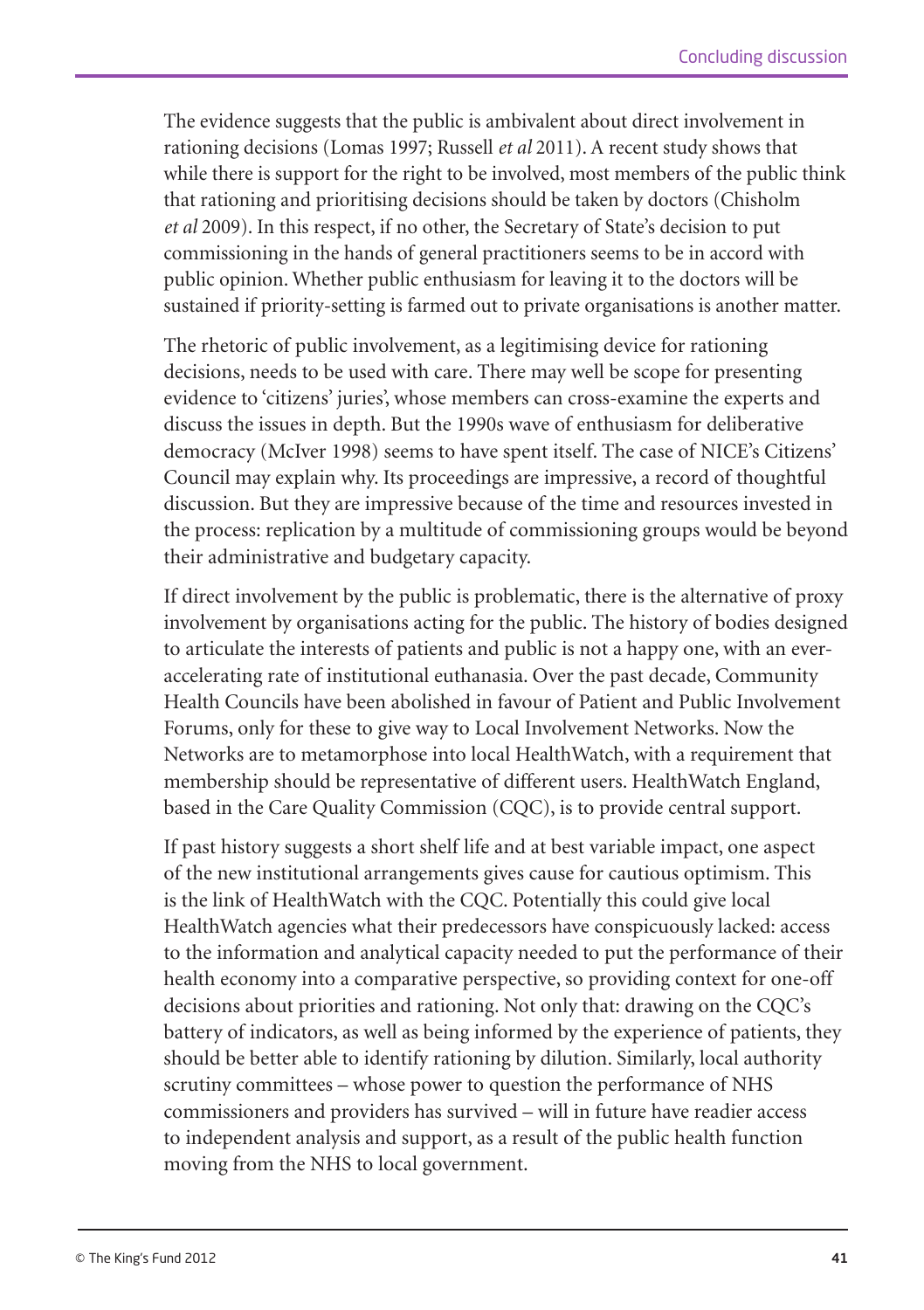The importance of the potential for an increased capacity to analyse what is happening lies in the fact, stressed throughout this paper, that priority-setting and rationing are a continuing, ever-present feature of the NHS, as of all health care systems. It is dramatic, one-off, often tragic, cases that may capture the headlines (Ham and Pickard 1998) and thus structure debate. Similarly, public attention tends to be caught by commissioner decisions to restrict access to drugs or interventions. But the reality is, as we have argued, complex, messy and opaque.

#### Issues for future debate

This paper has been an exercise in exploration, not prescription. We therefore conclude by drawing out some implications from the issues identified:

- Different commissioners will continue to make different decisions about priorities, and to be criticised accordingly. But given the variations in local circumstances and services, some differences are inevitable. The critical test here is how the decisions have been taken and whether they can be publicly justified in the light of evidence.
- Given the local variations in the lists of treatments that are not funded by commissioners, there is a temptation to argue for a national menu. The experience so far argues against such a policy. The local exclusions from the menu tend to be marginal interventions so that the savings are marginal also. And the bureaucratic costs of running a system for dealing with exceptional funding requests are considerable. There is little reason to expect a national system to be so very different. Moreover, commissioners would almost certainly have to be selective in their use of the national menu to reflect local circumstances, so uniformity would still remain an illusory policy goal.
- Although the case for a national menu is weak, there is a strong argument for devising national criteria to be used in local decision-making when dealing with exceptional funding applications. However, too much should not be expected. Uniformity is neither achievable nor perhaps even desirable. Given the heterogeneity (and fallibility) of medical judgements, and the ambiguity of much evidence for medical interventions, seeming anomalies are to be expected.
- There is a tension at the heart of Mr Lansley's new-model NHS: the doubleagent dilemma. On the one hand, the introduction of clinical commissioning groups accurately reflects public confidence in the medical profession, as distinct from managers or politicians, to make rationing decisions. On the other hand, in the new model, the public's trust may be tested by the suspicion that decisions are being taken for financial rather than clinical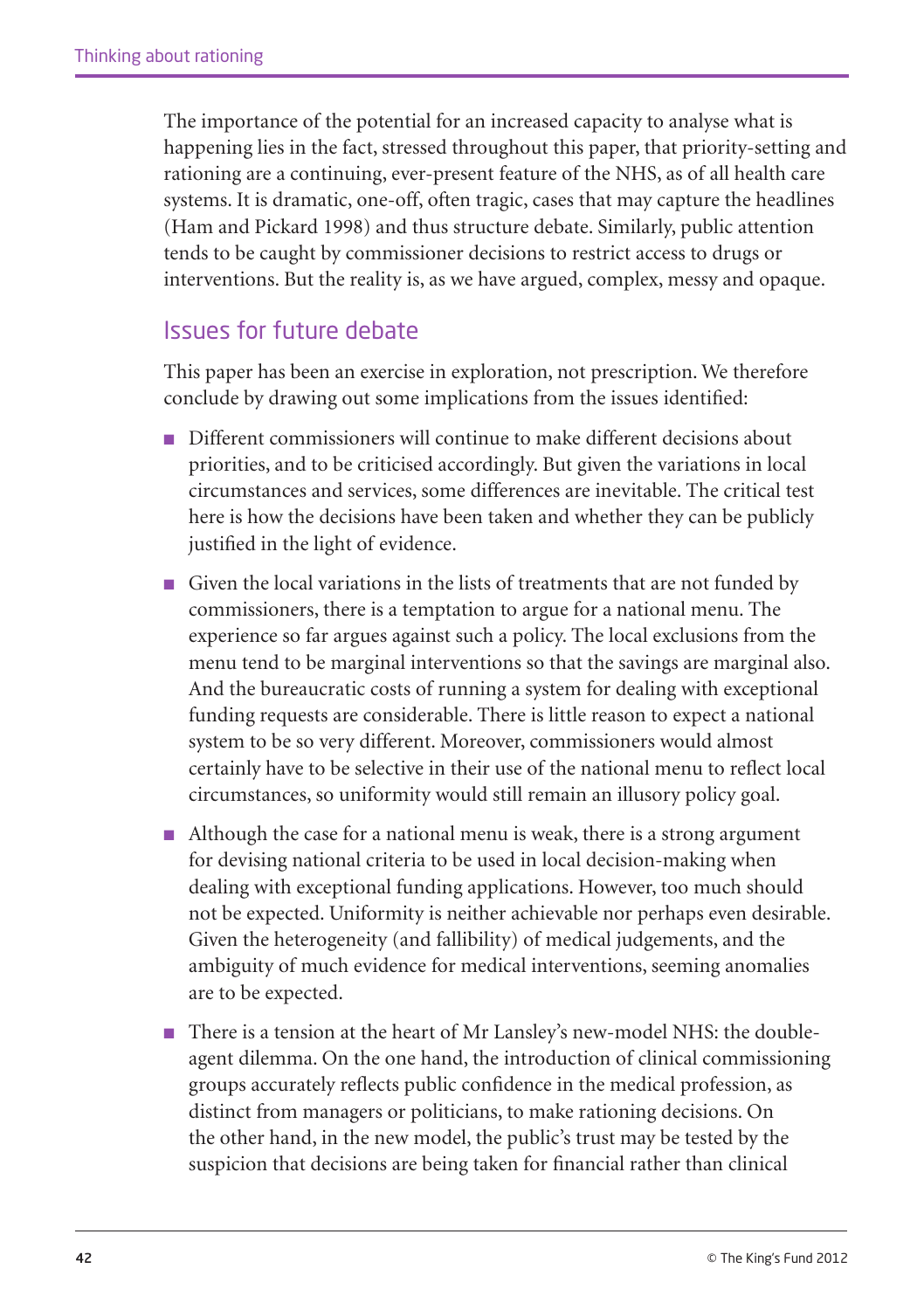reasons. It remains to be seen whether public trust will make the rationing decisions of clinical commissioning groups acceptable, or whether those decisions will undermine that trust.

- Given hard times ahead for the NHS in England, rationing by dilution is likely be an evermore important phenomenon, not limited to care for older people or other vulnerable groups. It is the most insidious, because it is the least visible, form of rationing. The challenge to HealthWatch and local scrutiny committees, therefore, is to give it visibility and thus to compel justification. Some forms of dilution may indeed be acceptable – but the case has to be argued.
- The case of older people illustrates the importance of analysing the effects of priority-setting and rationing on the quality as well as the quantity or accessibility of care. But it also raises a question about consistency in decision-making. On the one hand, a high value has been attached to improving both the quantity and the quality of the last few months of life for cancer patients. On the other hand, this does not appear to translate into attaching an equally high value to the quality of life of older patients in hospital (many of whom also will not have long to live). Is there some systemic bias in existing approaches to deciding on priorities that favours interventions as distinct from focusing on the quality of care? And if so, how might this be overcome?
- Most of the day-to-day rationing decisions about who should get what in the NHS are taken by clinicians – doctors and nurses – as part of their routine daily activities. That is as it should be. But we know very little about the secret garden of clinical rationing. While it would be unreasonable to expect clinicians to account individually for such decisions, we need a better understanding of the collective impact of those decisions on the care patients get as a result. Filling in this and other black holes in our existing knowledge could lead to an improved understanding of the impact of decisions about resources on patients, and thus to a better-informed debate about prioritysetting and rationing.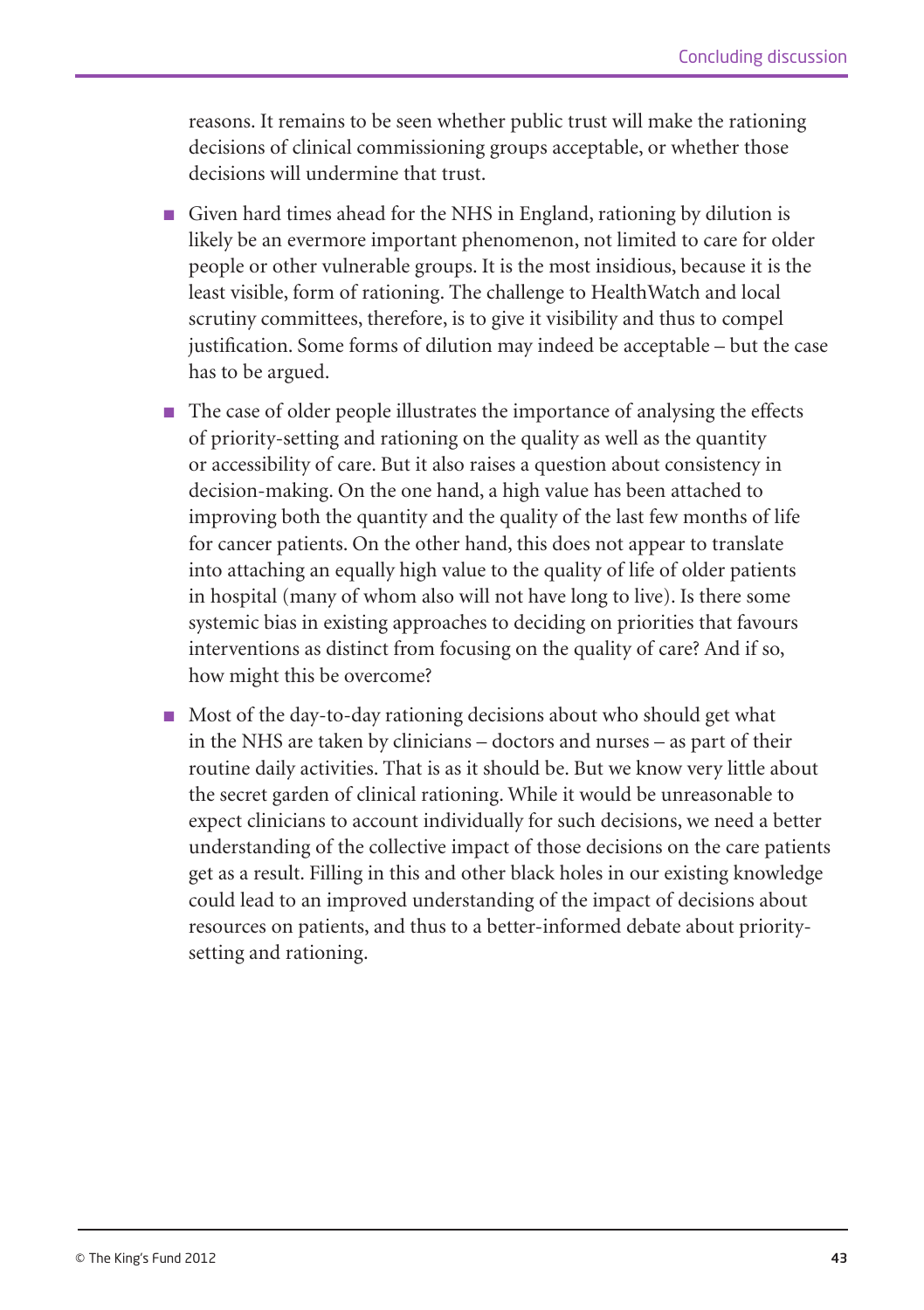## References

Aaron HJ, Schwartz WB (1984). *The Painful Prescription*. Washington, DC: The Brookings Institution.

Adelphi Research UK (2009). 'A Comprehensive Survey of PCTs to Evaluate Local Decision-making Processes for Funding New Medicines'. National Prescribing Centre website. Available at: www.npc.nhs.uk/local\_decision\_making/resources/ npc\_survey\_report.(accessed on 28 March 2012).

Airoldi M, Bevan G (2010). *Improvement in Practice: Commissioning with the community*. London: The Health Foundation.

All-Party Parliamentary Group on Infertility (2011). 'Holding back the British IVF revolution? A report into NHS IVF provision in the UK today'. Available at: www.garethjohnsonmp.co.uk/uimages/File/appg\_IVF\_report.pdf (accessed on 14 December 2011).

Alzheimer's Society (2011). 'When Does the NHS Pay for Care? Guidance on eligibility for NHS continuing healthcare funding in England and how to appeal if it is not awarded. Version 4'. Alzheimer's Society website. Available at: http:// alzheimers.org.uk/site/scripts/download\_info.php?fileID=75 (accessed on 12 January 2012).

Appleby J (2011). *How is the NHS Performing? Quarterly monitoring report*. London: The King's Fund.

Appleby J, Raleigh V, Frosini F, Bevan G, Gao H, Lyscom T (2011). V*ariations in Health Care: The good, the bad and the inexplicable*. London: The King's Fund.

Appleby J, Devlin N, Parkin D (2007). 'NICE's cost effectiveness threshold: how high should it be?'. *British Medical Journal*, vol 335, pp 358–9.

Associated Provincial Picturehouses Limited v Wednesbury Corporation [1947] EWCA Civ 1. Available at: www.bailii.org/ew/cases/EWCA/Civ/1947/1.html (accessed on 14 December 2011).

Audit Commission (2011). *Reducing Spending on Low Value Clinical Treatments*. Health Briefing April 2011. Audit Commission website. Available at: www.auditcommission.gov.uk/sitecollectiondocuments/downloads/20110414reducingexpen diture.pdf (accessed on 14 December 2011).

Austin, D (2008). *Priority-setting: Managing individual funding requests*. London: The NHS Confederation.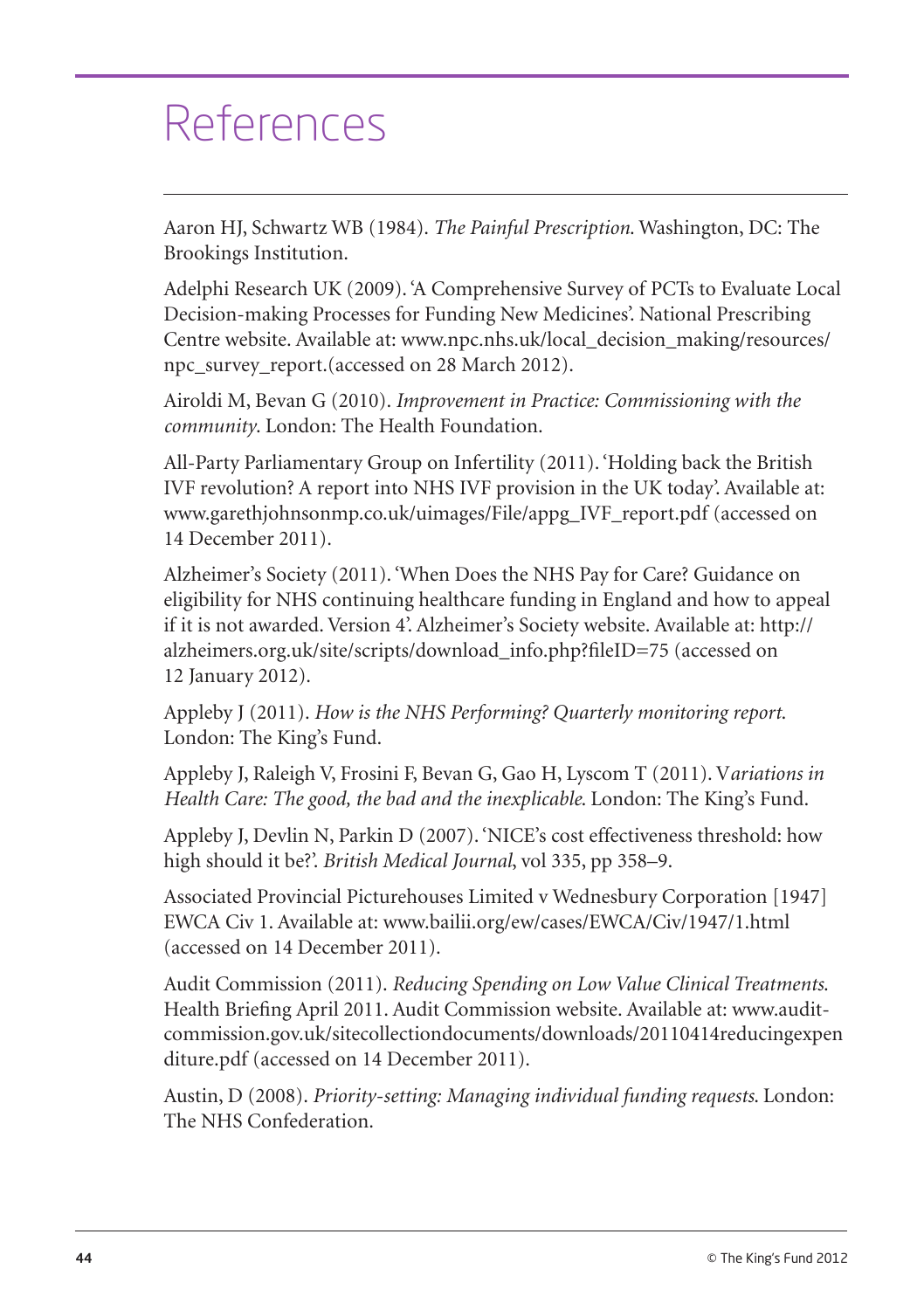Ayling G (2011). 'Dear Colleague Letter. NHS Continuing Healthcare (NHS CHC) National Framework 2007 – revised 2009'. Department of Health website. Available at: www.dh.gov.uk/prod\_consum\_dh/groups/dh\_digitalassets/ documents/digitalasset/dh\_128295.pdf (accessed on 12 January 2012).

Bevan G (2009). 'The search for a proportionate care law by formula funding'. *Financial Accountability and Management*, vol 25, no 4, pp 391–410.

Blustein J, Marmor TR (1992). 'Introduction to rationing'. *University of Pennsylvania Law Review*, vol 140, no 5, pp 1539–42.

Brambleby P, Jackson A, Gray JM (2008). *Programme-based Decision-making for Better Value Healthcare*. Oxford: NHS National Knowledge Service.

Calabresi G, Bobbitt P (1978). *Tragic Choices*. New York: Norton & Co.

Care Quality Commission (2011). *Dignity and Nutrition Inspection Programme: National overview*. London: CQC.

Carter N, Klein R, Day P (1992). *How Organizations Measure Success: The use of performance indicators in government*. London: Routledge.

Chisholm A, Briggs K, Askham J (2009). *Not NICE: Can PCTs engage patients and the public in commissioning new health technologies?*. Oxford: Picker Institute.

Co-operation and Competition Panel (2011). 'Review of the Operation of "Any Willing Provider" for the Provision of Routine Elective Care. Final Report'. Co-operation and Competition Panel website. Available at: www.ccpanel.org. uk/content/cases/Operation\_of\_any\_willing\_provider\_for\_the\_provision\_of routine\_elective\_care\_under\_free\_choice/280711\_AWP\_Review\_Final\_Report. pdf (accessed on 12 December 2011).

Coulter A, Ham C (eds) (2000). *The Global Challenge of Health Care Rationing*. Buckingham: Open University Press.

*Council of Civil Service Unions v Minister for the Civil Service* [1985] AC 374.

Daniels N, Sabin J (2002). *Setting Limits Fairly: Can we learn to share medical resources?*. New York: OUP.

Department of Health (2011a). *Patient Choice. The Department of Health's response to the Co-operation and Competition Panel's report on patient choice* [online]. Available at: www.dh.gov.uk/prod\_consum\_dh/groups/dh\_digitalassets/ documents/digitalasset/dh\_131089.pdf (accessed on 12 December 2011).

Department of Health (2011b). 'Table Showing People Receiving Continuing NHS Care, by PCT, 2009–2011'. Department of Health website. Available at: www.dh.gov.uk/en/Publicationsandstatistics/Publications/ PublicationsPolicyAndGuidance/DH\_103162 (accessed on 12 January 2012).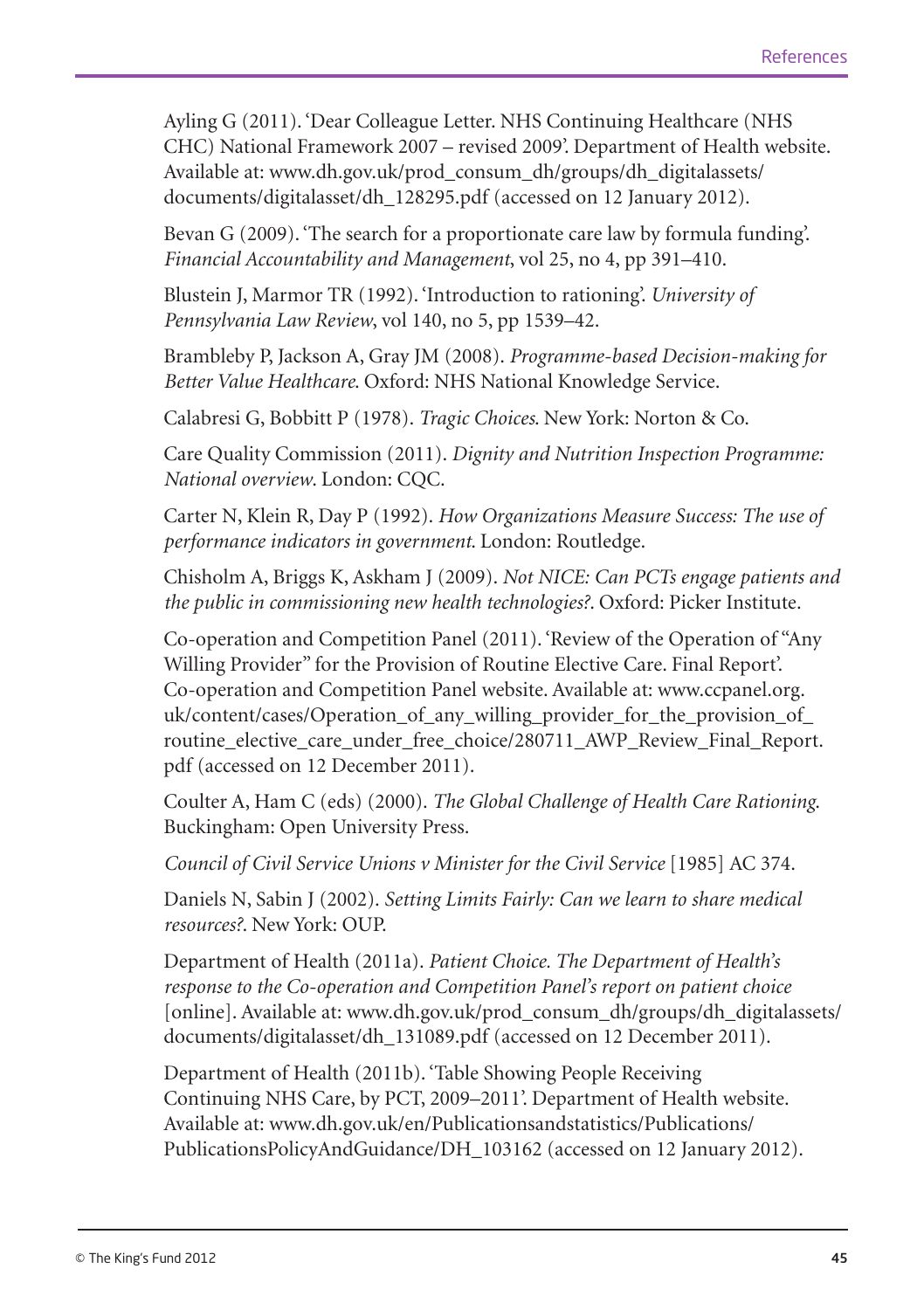Department of Health (2009). 'Directions to Primary Care Trusts and NHS Trusts Concerning Decisions about Drugs and Other Treatments'. Department of Health website. Available at: www.dh.gov.uk/en/Publicationsandstatistics/Publications/ PublicationsLegislation/DH\_096067 (accessed on 14 December 2011).

Department of Health (2007). *The National Framework for NHS Continuing Healthcare and NHS-funded Nursing Care* [online]. Available at: http://webarchive. nationalarchives.gov.uk/+/www.dh.gov.uk/en/Publicationsandstatistics/ Publications/PublicationsPolicyAndGuidance/DH\_076288 (accessed on 13 April 2012).

Devlin N, Appleby J (2010). *Getting the Most out of PROMs*. London: The King's Fund.

Devlin N, Parkin D (2004). 'Does NICE have a cost effectiveness threshold and what other factors influence its decisions? A binary choice analysis.' *Health Economics*, vol 13, no 5, pp 437–52.

Dolan P, Lee H, King D, Metcalfe R (2009). 'Valuing health directly'. *British Medical Journal*, vol 339, p 2577.

Donaldson C (2008). 'Moving forward on rationing: an economic view'. *British Medical Journal*, vol 337, p 1872.

Dow J (2009). 'Continuing care: The story so far'. *Journal of Integrated Care*, vol 17, no 4, pp 12–15.

Foot C, Sonola L, Maybin J, Naylor C (2012). *Service Line Management: Can it improve quality and efficiency*. London: The King's Fund. Available at: www. kingsfund.org.uk/publications/slm\_paper.html (accessed on 7 February 2012).

Foot C, Naylor C, Imison C (2010). *The Quality of GP Diagnosis and Referral*. London: The King's Fund. Available at: www.kingsfund.org.uk/current\_projects/ gp\_inquiry/dimensions\_of\_care/diagnosis\_and.html (accessed on 12 December 2011).

Ford A (forthcoming) 'The concept of exceptionality – a legal farce?'. *Medical Law Review*.

Foster C (2007). 'Simple rationality? The law of healthcare resource allocation in England'. *Journal of Medical Ethics*, vol 33, pp 404–7.

Gillon R (1994). 'Medical ethics: four principles plus attention to scope'. *British Medical Journal*, vol 309, p 184.

Ham C (ed) (1988). *Health Care Variations: Assessing the evidence*. London: The King's Fund.

Ham C, Pickard S (1998). *Tragic Choices in Health Care*. London: The King's Fund.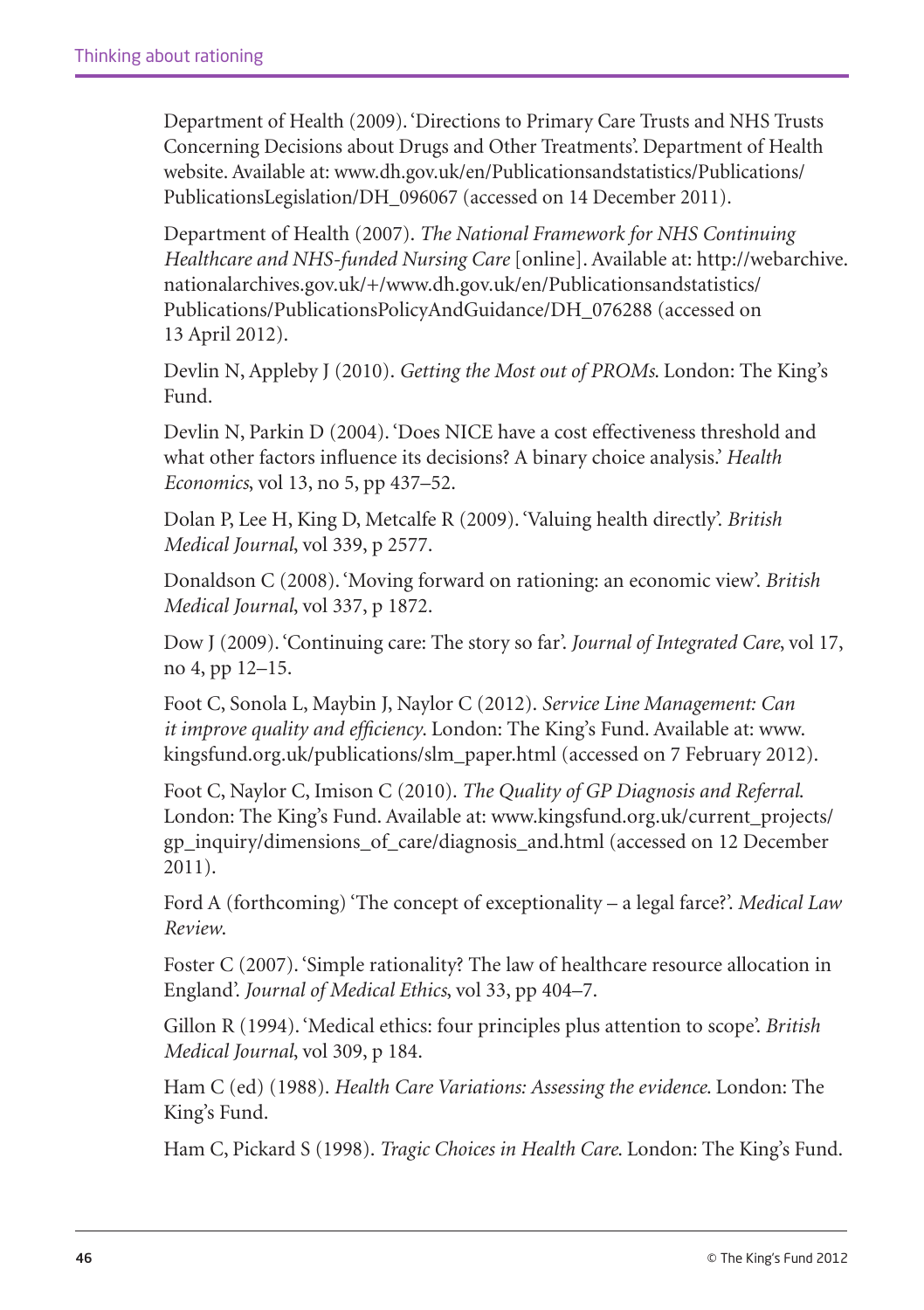Health Service Commissioner for England (2011). *Care and Compassion? Report of the Health Service Ombudsman on ten investigations into NHS care of older people*. HC778. London: The Stationery Office.

HM Government (2010). *The Coalition: Our programme for government*. London: HM Government.

House of Commons Health Committee (2007). *National Institute for Health and Clinical Excellence*. First Report, Session 2007–08. HC27. London: The Stationery Office.

Hurst SA, Slowther A-M, Forde R, Pegoraro R, Retter-Thell S, Perrier A, Garrett-Mayer E, Danis M (2006). 'Prevalence and determinants of physician bedside rationing'. *Journal of General Internal Medicine*, vol 21, pp 1138–43.

Imison C, Naylor C (2010). *Referral Management: Lessons for success*. London: The King's Fund. Available at: www.kingsfund.org.uk/publications/referral\_ management.html (accessed on 12 December 2011).

Jeffries B (2011). 'Surgeons' alarm over waiting'. BBC News website. 5 April. Available at: www.bbc.co.uk/news/health-12964360 (accessed on 12 December 2011).

Jenkins KN, Barber N (2004). 'What constitutes evidence in hospital drug decision making?' *Social Science & Medicine*, vol 58, pp 1757–66.

Klein R (1983). 'The NHS and the theatre of inadequacy'. *Universities Quarterly*, vol 37, no 3, pp 201–15.

Klein R, Day P, Redmayne S (1996). *Managing Scarcity: Priority setting and rationing in the National Health Service*. Buckingham: Open University Press.

Keogh B (2011). 'Dear SHA Medical Director, Re-Access to services'. Email to SHA medical directors, 21 September.

Lomas J (1997). 'Reluctant rationers: public input to health care priorities'. *Journal of Health Services Research & Policy*, vol 2, no 2, pp 103–11.

Maynard A, Bloor K (2009). 'NICE wobbles'. *Journal of the Royal Society of Medicine*, vol 102, pp 212–13.

McIver S (1998). *Healthy Debate? An independent evaluation of citizens' juries in health settings*. London: The King's Fund.

Mechanic D (1997). 'Muddling through elegantly: finding the proper balance in rationing'. *Health Affairs*, vol 16, no 5, pp 83–92.

Moberly T (2011). 'Third of PCTs increase treatment restrictions'. GP website. Available at: www.gponline.com/News/article/1081588/Online-exclusive-Third-PCTs-increase-treatment-restrictions/ (accessed on 12 December 2012).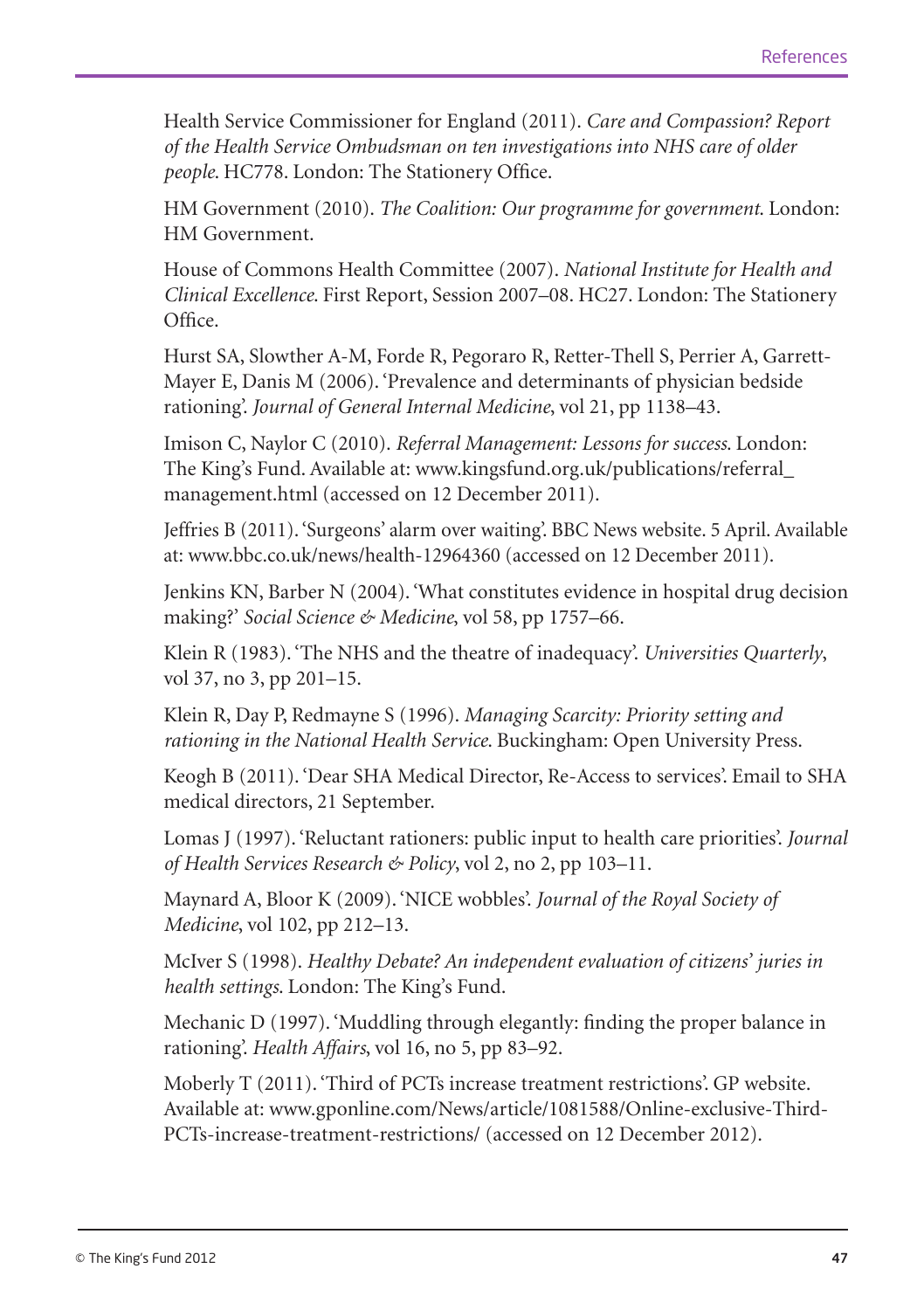National Prescribing Centre and Department of Health (2009). 'Defining guiding principles for processes supporting local decision making about medicines' [online]. Department of Health wesbite. Available at: www.dh.gov. uk/en/Publicationsandstatistics/Publications/PublicationsPolicyAndGuidance/ DH 093413 (accessed on 14 December 2011).

Newdick C (2005). *Who Should We Treat? Rights, rationing and resources in the NHS*. Oxford: OUP.

NHS Confederation (2008). *Priority Setting: Managing individual funding requests*. London: NHS Confederation. Available at: www.nhsconfed.org/Publications/ Documents/Priority%20setting%20managing%20individual%20funding%20 requests.pdf (accessed on 14 December 2011).

NICE (2009). *Social Value Judgments: Principles for the development of NICE guidance*. 2nd ed. London: NICE.

Oliver A, Sorensen C (2005). 'The limits and challenges to the economic evaluation of health technologies' in Costa-Font J, Courbage C, McGuire D (eds), *Economics of Innovation and New Health Care Technologies*. Oxford: OUP.

Public Health Commissioning Network (2010). 'List of Priorities Statements'. Public Health Commissioning Network website. Available at: www.phcn.nhs.uk/ PCT%20priorities%20statements.pdf (accessed on 14 December 2011).

Pulse (2011). 'Hospitals axe 1.2m follow-up appointments in a year'. Pulse e, 16 November. Available at: www.pulsetoday.co.uk/newsarticle-content/-/article\_ display\_list/13052928/hospitals-axe-1-2m-follow-up-appointments-in-a-year (accessed on 12 December 2011).

R v NW Lancashire Health Authority, ex parte A, D and G [1999]. Lloyd's Rep Med 399.

Raftery J (2009). 'NICE and the challenge of cancer drugs'. *British Medical Journal*, vol 329, pp 224–7.

Rarer Cancers Forum (2008). *Taking Exception. An audit of the policies and processes used by PCTs to determine exceptional funding requests* [online]. Rarer Cancers Forum website. Available at: www.rarercancers.org.uk/images/stories/cdf/ p8and9/taking%20exception.pdf (accessed on 14 December 2011).

Rawlins ND, Culyer AJ (2004). 'National Institute for Clinical Excellence and its value judgments'. *British Medical Journal*, vol 329, pp 224–7.

Richards M (2008). *Improving Access to Medicines for NHS Patients: A report for the Secretary of State for Health by Professor Mike Richards* [online]. London: Department of Health. Available at: www.dh.gov.uk/prod\_consum\_dh/groups/ dh\_digitalassets/@dh/@en/documents/digitalasset/dh\_089952.pdf (accessed on 14 December 2011).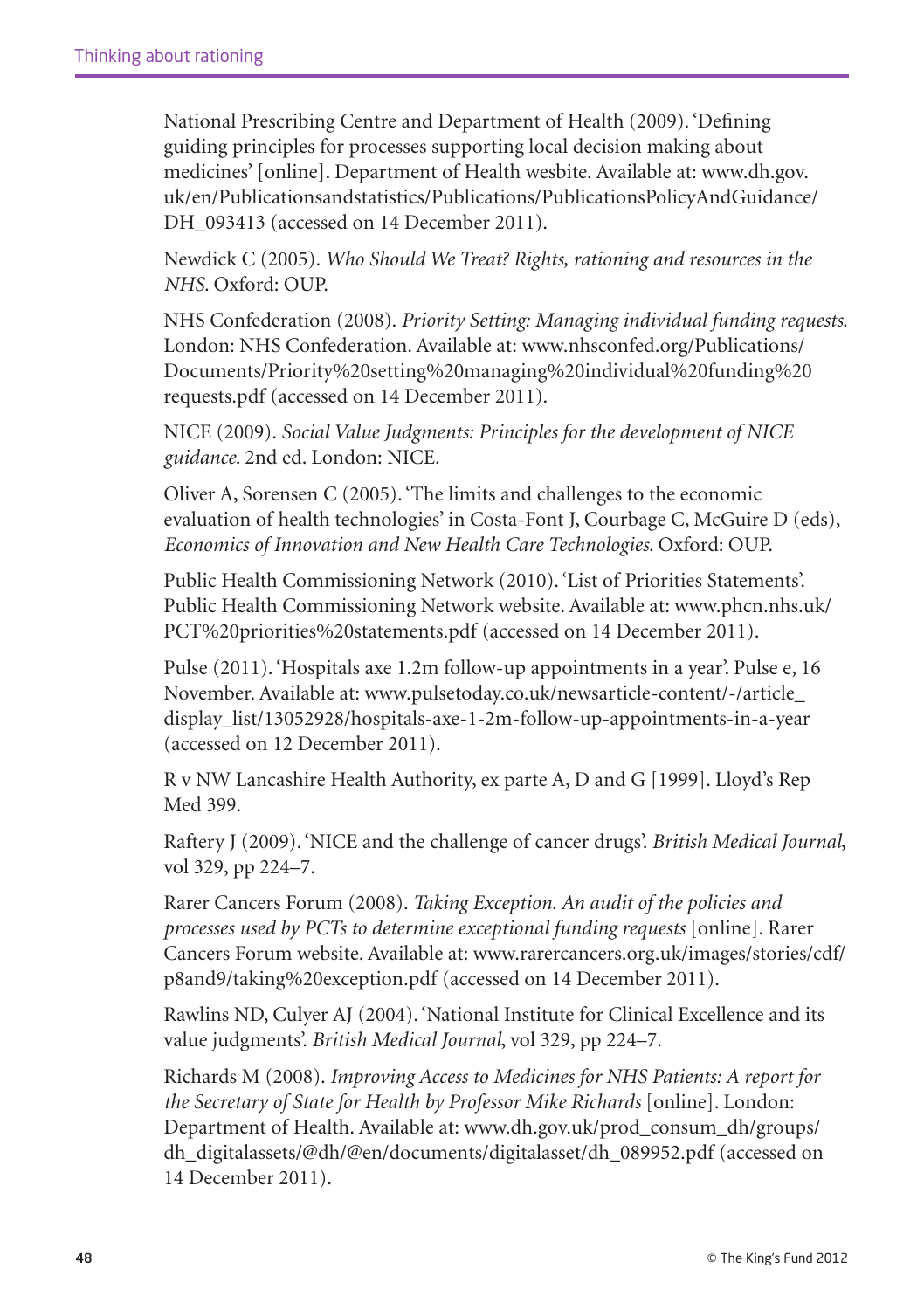Right Care (2011) *The NHS Atlas of Variation in Healthcare*. 2nd ed. London: Right Care.

Right Care (2010). *The NHS Atlas of Variation in Healthcare*. London: Right Care.

Robinson S, Dickinson H, Williams I, Freeman T, Rumbold B, Spence K (2011). *Priority Setting: An exploratory study of English PCTs*. London: The Nuffield Trust.

Roland MO, Porter RW, Matthews JG, Redden JF, Simonds GW, Bewley B (1991). 'Improving care: a study of orthopaedic outpatient referrals'. *British Medical Journal*, vol 302, no 6785, pp 1124–8.

Royal College of Nursing (2011). *Views From the Frontline: RCN Employment survey 2011*. London: RCN.

Russell J, Greenhalgh T, Burnett A, Montgomery J (2011). 'Public and patient involvement in individual healthcare rationing'. *British Medical Journal*, vol 342, pp 1399–401.

Samuel M (2011a). 'Councils face mounting pressures as PCTs cut continuing care'. *Community Care*. Available at: www.communitycare.co.uk/ Articles/10/08/2011/117280/councils-face-mounting-pressures-as-pcts-cutcontinuing-care.htm (accessed on 12 January 2012).

Samuel M (2011b). 'PCTs facing more appeals against continuing care decisions'. *Community Care*. Available at: www.communitycare.co.uk/ Articles/15/10/2011/117663/pcts-facing-more-appeals-against-continuing-caredecisions.htm (accessed on 12 January 2012).

Secretary of State for Health (2011). *Government Response to the NHS Future Forum Report*. Cm 8113. London: The Stationery Office.

Secretary of State for Health (2010). *Equity and Excellence: Liberating the NHS*. Cm7881. London: The Stationery Office.

Shortell SM, Waters TM, Clarke KW, Budetti PP (1998). 'Physicians as double agents: Maintaining trust in an era of multiple accountabilities'. *Journal of the American Medical Association*, vol 280, pp 1102–8.

Solutions for Public Health (2010). 'Milton Keynes, Oxfordshire, Berkshire East, Berkshire West & Buckinghamshire (MOBBB) Priorities Committee. Minutes of meeting held on Wednesday 15 December 2010'. Oxfordshire PCT website. Available at: www.oxfordshirepct.nhs.uk/professional-resources/priority-setting/ minutes/documents/MOBBBminutesDecember2010.pdf (accessed on 12 December 2011).

Stretch D, Persad G, Marckmann G, Danis M (2009). 'Are physicians willing to ration health care? Conflicting findings in a systematic review of survey research'. *Health Policy*, vol 90, pp 113–24.